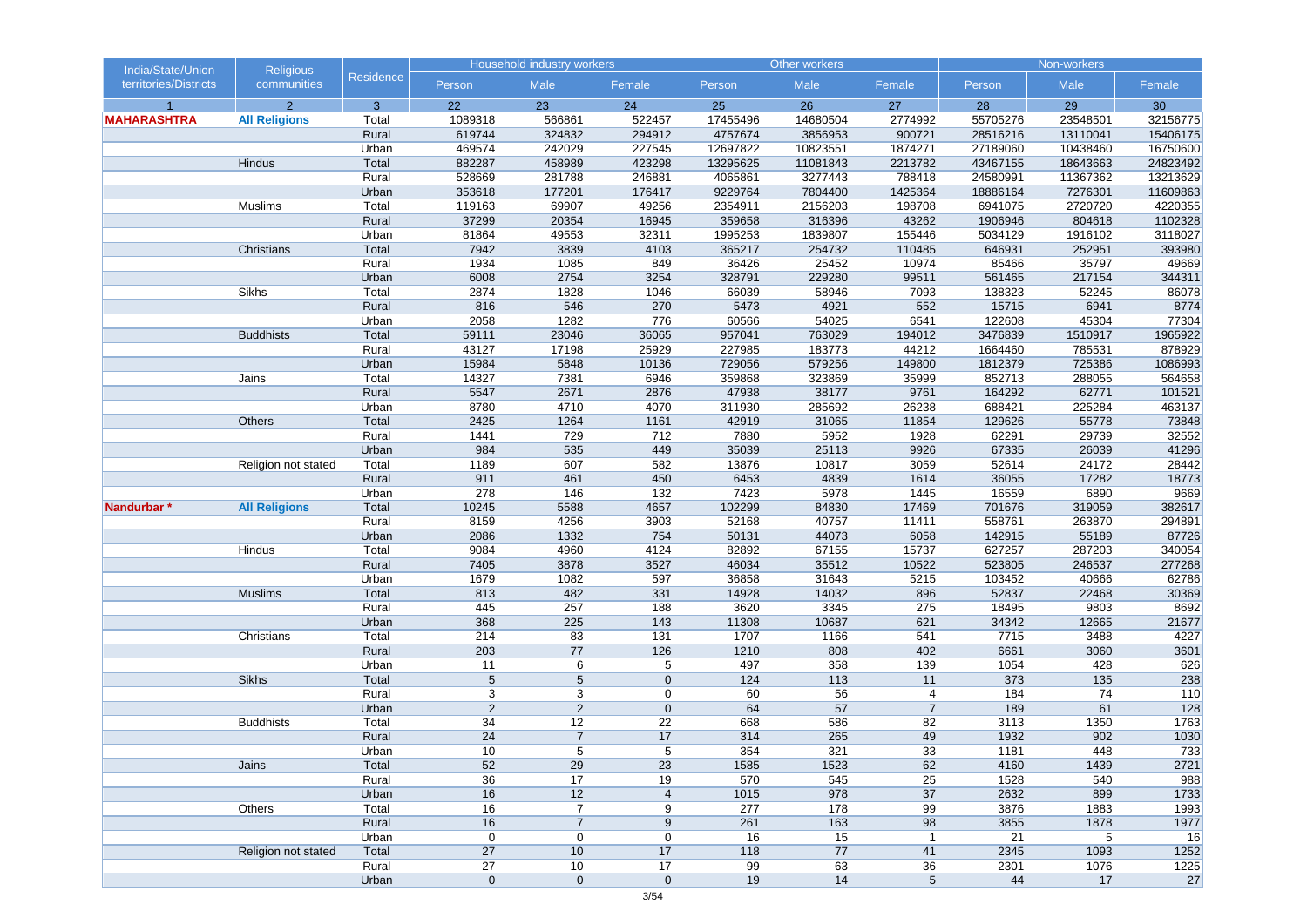| India/State/Union     | <b>Religious</b>     |                  |                 | <b>Household industry workers</b> |                 |                | Other workers  |                |                  | Non-workers    |                |
|-----------------------|----------------------|------------------|-----------------|-----------------------------------|-----------------|----------------|----------------|----------------|------------------|----------------|----------------|
| territories/Districts | communities          | <b>Residence</b> | Person          | Male                              | Female          | Person         | Male           | Female         | Person           | Male           | Female         |
| $\overline{1}$        | $\overline{2}$       | 3                | 22              | 23                                | 24              | 25             | 26             | 27             | 28               | 29             | 30             |
| Dhule                 | <b>All Religions</b> | Total            | 21108           | 11927                             | 9181            | 196639         | 170482         | 26157          | 970006           | 424133         | 545873         |
|                       |                      | Rural            | 16013           | 9336                              | 6677            | 82300          | 70296          | 12004          | 652270           | 299679         | 352591         |
|                       |                      | Urban            | 5095            | 2591                              | 2504            | 114339         | 100186         | 14153          | 317736           | 124454         | 193282         |
|                       | Hindus               | Total            | 18212           | 10400                             | 7812            | 155539         | 133619         | 21920          | 842182           | 374581         | 467601         |
|                       |                      | Rural            | 14603           | 8444                              | 6159            | 74610          | 63373          | 11237          | 618935           | 285891         | 333044         |
|                       |                      | Urban            | 3609            | 1956                              | 1653            | 80929          | 70246          | 10683          | 223247           | 88690          | 134557         |
|                       | Muslims              | Total            | 2467            | 1272                              | 1195            | 33973          | 30740          | 3233           | 105441           | 40495          | 64946          |
|                       |                      | Rural<br>Urban   | 1117            | 697<br>575                        | 420<br>775      | 5539<br>28434  | 5049<br>25691  | 490<br>2743    | 23432<br>82009   | 9522           | 13910<br>51036 |
|                       | Christians           | Total            | 1350<br>30      | 13                                | 17              | 619            | 418            | 201            | 2289             | 30973<br>1007  | 1282           |
|                       |                      | Rural            | $\overline{22}$ | 10                                | $\overline{12}$ | 219            | 145            | 74             | 1440             | 665            | 775            |
|                       |                      | Urban            | $\bf 8$         | $\mathsf 3$                       | $5\phantom{.0}$ | 400            | 273            | 127            | 849              | 342            | 507            |
|                       | Sikhs                | Total            | 27              | 16                                | 11              | 359            | 333            | 26             | 914              | 375            | 539            |
|                       |                      | Rural            | 14              | 10                                | $\overline{4}$  | 46             | 39             | $\overline{7}$ | 199              | 93             | 106            |
|                       |                      | Urban            | 13              | 6                                 | $\overline{7}$  | 313            | 294            | 19             | 715              | 282            | 433            |
|                       | <b>Buddhists</b>     | Total            | 116             | 61                                | 55              | 2631           | 2113           | 518            | 9325             | 4059           | 5266           |
|                       |                      | Rural            | 79              | 48                                | 31              | 634            | 539            | 95             | 4109             | 1912           | 2197           |
|                       |                      | Urban            | 37              | 13                                | 24              | 1997           | 1574           | 423            | 5216             | 2147           | 3069           |
|                       | Jains                | Total            | 239             | 155                               | 84              | 3361           | 3139           | 222            | 9044             | 3224           | 5820           |
|                       |                      | Rural            | 169             | 119                               | 50              | 1198           | 1106           | 92             | 3538             | 1289           | 2249           |
|                       |                      | Urban            | 70              | 36                                | 34              | 2163           | 2033           | 130            | 5506             | 1935           | 3571           |
|                       | Others               | Total            | 6               | $5\phantom{.0}$                   | $\overline{1}$  | 80             | 53             | 27             | 280              | 126            | 154            |
|                       |                      | Rural            | 3               | 3                                 | $\mathbf 0$     | 15             | 13             | $\overline{2}$ | 191              | 89             | 102            |
|                       |                      | Urban            | 3               | $\overline{c}$                    | $\overline{1}$  | 65             | 40             | 25             | 89               | 37             | 52             |
|                       | Religion not stated  | Total            | 11              | 5                                 | 6               | 77             | 67             | 10             | 531              | 266            | 265            |
|                       |                      | Rural            | $\,6\,$         | 5                                 | $\overline{1}$  | 39             | 32             | $\overline{7}$ | 426              | 218            | 208            |
|                       |                      | Urban            | 5               | $\mathbf 0$                       | 5               | 38             | 35             | 3              | 105              | 48             | 57             |
| Jalgaon               | <b>All Religions</b> | Total            | 36810           | 21876                             | 14934           | 419146         | 370224         | 48922          | 2118707          | 928538         | 1190169        |
|                       |                      | Rural            | 26066           | 15276                             | 10790           | 169084         | 145361         | 23723          | 1379654          | 642370         | 737284         |
|                       |                      | Urban            | 10744           | 6600                              | 4144            | 250062         | 224863         | 25199          | 739053           | 286168         | 452885         |
|                       | Hindus               | Total            | 32069           | 19000                             | 13069           | 324377         | 282712         | 41665          | 1699263          | 757255         | 942008         |
|                       |                      | Rural            | 23126           | 13570                             | 9556            | 138187         | 117097         | 21090          | 1167810          | 549565         | 618245         |
|                       |                      | Urban            | 8943            | 5430                              | 3513            | 186190         | 165615         | 20575          | 531453           | 207690         | 323763         |
|                       | <b>Muslims</b>       | Total            | 3543            | 2219                              | 1324            | 70450          | 66518          | 3932           | 312728           | 125430         | 187298         |
|                       |                      | Rural<br>Urban   | 2058<br>1485    | 1235<br>984                       | 823<br>501      | 23262<br>47188 | 21759<br>44759 | 1503<br>2429   | 152620<br>160108 | 65149<br>60281 | 87471<br>99827 |
|                       | Christians           | Total            | 23              | 16                                | 7               | 1452           | 1115           | 337            | 3553             | 1419           | 2134           |
|                       |                      | Rural            | 12              | 9                                 | 3               | 297            | 230            | 67             | 885              | 398            | 487            |
|                       |                      | Urban            | 11              | $\overline{7}$                    | 4               | 1155           | 885            | 270            | 2668             | 1021           | 1647           |
|                       | <b>Sikhs</b>         | Total            | 55              | 40                                | 15              | 636            | 578            | 58             | 1742             | 699            | 1043           |
|                       |                      | Rural            | 12              | $\overline{7}$                    | 5               | 121            | 109            | 12             | 453              | 205            | 248            |
|                       |                      | Urban            | 43              | 33                                | 10              | 515            | 469            | 46             | 1289             | 494            | 795            |
|                       | <b>Buddhists</b>     | Total            | 577             | 301                               | 276             | 14523          | 12160          | 2363           | 74035            | 32968          | 41067          |
|                       |                      | Rural            | 442             | 232                               | 210             | 4708           | 3906           | 802            | 44031            | 21023          | 23008          |
|                       |                      | Urban            | 135             | 69                                | 66              | 9815           | 8254           | 1561           | 30004            | 11945          | 18059          |
|                       | Jains                | Total            | 452             | 252                               | 200             | 6654           | 6235           | 419            | 18642            | 6688           | 11954          |
|                       |                      | Rural            | 337             | 183                               | 154             | 2014           | 1850           | 164            | 6730             | 2561           | 4169           |
|                       |                      | Urban            | 115             | 69                                | 46              | 4640           | 4385           | 255            | 11912            | 4127           | 7785           |
|                       | Others               | Total            | 39              | $\overline{22}$                   | 17              | 527            | 458            | 69             | 4436             | 2023           | 2413           |
|                       |                      | Rural            | 30              | 15                                | 15              | 221            | 182            | 39             | 3481             | 1674           | 1807           |
|                       |                      | Urban            | 9               | $\overline{7}$                    | $\overline{2}$  | 306            | 276            | 30             | 955              | 349            | 606            |
|                       | Religion not stated  | Total            | 52              | 26                                | 26              | 527            | 448            | 79             | 4308             | 2056           | 2252           |
|                       |                      | Rural            | 49              | $25\overline{}$                   | 24              | 274            | 228            | 46             | 3644             | 1795           | 1849           |
|                       |                      | Urban            | 3               | $\overline{1}$                    | $\overline{2}$  | 253            | 220            | 33             | 664              | 261            | 403            |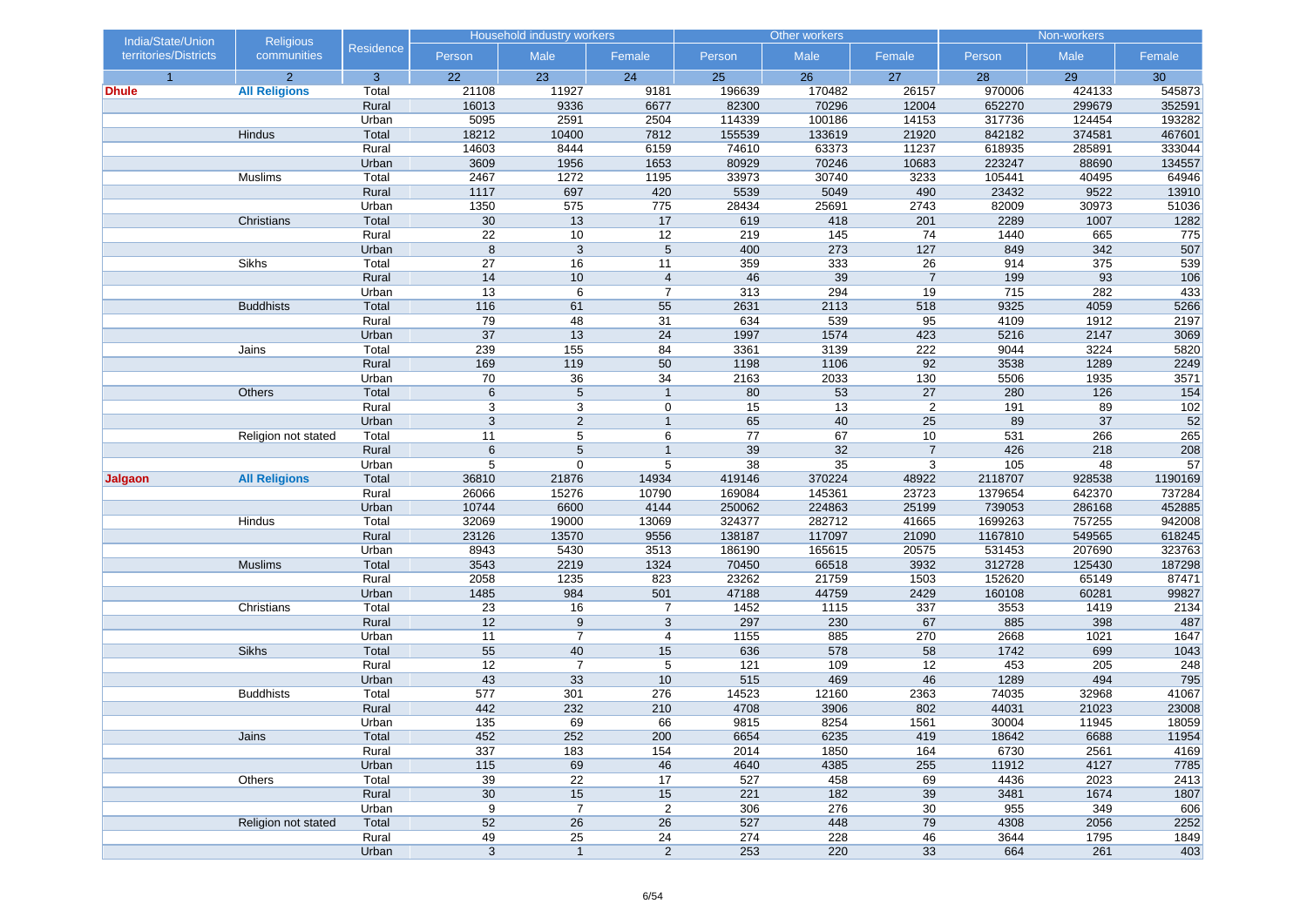| India/State/Union     | <b>Religious</b>     |                |                     | Household industry workers |                                  |                 | Other workers |                |            | Non-workers      |            |
|-----------------------|----------------------|----------------|---------------------|----------------------------|----------------------------------|-----------------|---------------|----------------|------------|------------------|------------|
| territories/Districts | communities          | Residence      | Person              | Male                       | Female                           | Person          | Male          | Female         | Person     | Male             | Female     |
| $\overline{1}$        | $\overline{2}$       | 3              | 22                  | 23                         | 24                               | 25              | 26            | 27             | 28         | 29               | 30         |
| <b>Buldana</b>        | <b>All Religions</b> | Total          | 13704               | 7886                       | 5818                             | 183487          | 163815        | 19672          | 1216465    | 550796           | 665669     |
|                       |                      | Rural          | 10565               | 6217                       | 4348                             | 82808           | 72923         | 9885           | 885771     | 421192           | 464579     |
|                       |                      | Urban          | 3139                | 1669                       | 1470                             | 100679          | 90892         | 9787           | 330694     | 129604           | 201090     |
|                       | Hindus               | Total          | 11223               | 6461                       | 4762                             | 126306          | 111267        | 15039          | 849403     | 390340           | 459063     |
|                       |                      | Rural          | 8850                | 5177                       | 3673                             | 61705           | 53983         | 7722           | 647668     | 310779           | 336889     |
|                       |                      | Urban          | 2373                | 1284                       | 1089                             | 64601           | 57284         | 7317           | 201735     | 79561            | 122174     |
|                       | Muslims              | Total          | 1415                | 798                        | 617                              | 37563           | 35689         | 1874           | 196743     | 78878            | 117865     |
|                       |                      | Rural          | 834                 | 495                        | 339                              | 11910           | 11132         | 778            | 103511     | 43342            | 60169      |
|                       |                      | Urban          | 581                 | 303                        | 278                              | 25653           | 24557         | 1096           | 93232      | 35536            | 57696      |
|                       | Christians           | Total          | 13                  | 6                          | $\overline{7}$                   | 470             | 355           | 115            | 1546       | 650              | 896        |
|                       |                      | Rural          | 10                  | 5                          | 5                                | 148             | 113           | 35             | 680        | 318              | 362        |
|                       | Sikhs                | Urban          | 3<br>23             | $\overline{1}$<br>16       | $\overline{2}$<br>$\overline{7}$ | 322<br>268      | 242           | 80<br>16       | 866<br>917 | 332<br>392       | 534<br>525 |
|                       |                      | Total<br>Rural | 18                  | 14                         | $\overline{4}$                   | 101             | 252<br>95     | 6              | 447        | 208              | 239        |
|                       |                      | Urban          | 5                   | $\overline{2}$             | 3                                | 167             | 157           | 10             | 470        | 184              | 286        |
|                       | <b>Buddhists</b>     | Total          | 870                 | 518                        | 352                              | 15892           | 13507         | 2385           | 158567     | 77155            | 81412      |
|                       |                      | Rural          | 760                 | 464                        | 296                              | 8212            | 6942          | 1270           | 129954     | 65098            | 64856      |
|                       |                      | Urban          | 110                 | 54                         | 56                               | 7680            | 6565          | 1115           | 28613      | 12057            | 16556      |
|                       | Jains                | Total          | 143                 | 76                         | 67                               | 2757            | 2557          | 200            | 8101       | 2854             | 5247       |
|                       |                      | Rural          | 79                  | 52                         | 27                               | 603             | 559           | 44             | 2668       | 1042             | 1626       |
|                       |                      | Urban          | 64                  | 24                         | 40                               | 2154            | 1998          | 156            | 5433       | 1812             | 3621       |
|                       | Others               | Total          | $9\,$               | 6                          | 3                                | 134             | 105           | 29             | 495        | 207              | 288        |
|                       |                      | Rural          | 6                   | 5                          | $\overline{1}$                   | $\overline{56}$ | 37            | 19             | 269        | 122              | 147        |
|                       |                      | Urban          | 3                   | $\mathbf{1}$               | $\overline{2}$                   | 78              | 68            | 10             | 226        | 85               | 141        |
|                       | Religion not stated  | Total          | 8                   | 5                          | 3                                | 97              | 83            | 14             | 693        | 320              | 373        |
|                       |                      | Rural          | 8                   | 5                          | 3                                | 73              | 62            | 11             | 574        | 283              | 291        |
|                       |                      | Urban          | $\mathbf 0$         | 0                          | $\boldsymbol{0}$                 | 24              | 21            | 3              | 119        | 37               | 82         |
| Akola                 | <b>All Religions</b> | Total          | 8740                | 5069                       | 3671                             | 203072          | 178324        | 24748          | 981996     | 405462           | 576534     |
|                       |                      | Rural          | 4658                | 2823                       | 1835                             | 55228           | 47642         | 7586           | 541540     | 238340           | 303200     |
|                       |                      | Urban          | 4082                | 2246                       | 1836                             | 147844          | 130682        | 17162          | 440456     | 167122           | 273334     |
|                       | Hindus               | Total          | 6742                | 3926                       | 2816                             | 125988          | 108790        | 17198          | 594636     | 245906           | 348730     |
|                       |                      | Rural          | 3705                | 2279                       | 1426                             | 37792           | 32178         | 5614           | 352367     | 154559           | 197808     |
|                       |                      | Urban          | 3037                | 1647                       | 1390                             | 88196           | 76612         | 11584          | 242269     | 91347            | 150922     |
|                       | <b>Muslims</b>       | Total          | 1076                | 634                        | 442                              | 46402           | 44032         | 2370           | 215551     | 81272            | 134279     |
|                       |                      | Rural          | 316                 | 188                        | 128                              | 7720            | 7246          | 474            | 75735      | 28918            | 46817      |
|                       |                      | Urban          | 760                 | 446                        | 314                              | 38682           | 36786         | 1896           | 139816     | 52354            | 87462      |
|                       | Christians           | Total          | 13                  | 4                          | 9                                | 853             | 617           | 236            | 2224       | 887              | 1337       |
|                       |                      | Rural          | $\overline{7}$      | $\overline{2}$             | $\sqrt{5}$                       | 100             | 78            | 22             | 471        | 213              | 258        |
|                       |                      | Urban          | 6                   | $\sqrt{2}$                 | 4                                | 753             | 539           | 214            | 1753       | 674              | 1079       |
|                       | <b>Sikhs</b>         | Total          | 8                   | $\sqrt{5}$                 | 3                                | 262             | 235           | 27             | 786        | 293              | 493        |
|                       |                      | Rural          | 3                   | $\overline{c}$             | $\mathbf{1}$                     | 42              | 40            | $\overline{2}$ | 198        | 85               | 113        |
|                       |                      | Urban          | 5                   | 3                          | 2                                | 220             | 195           | 25             | 588        | 208              | 380        |
|                       | <b>Buddhists</b>     | Total          | 773                 | 426                        | 347                              | 26673           | 21988         | 4685           | 160851     | 74259            | 86592      |
|                       |                      | Rural          | 591                 | 328                        | 263                              | 9181            | 7753          | 1428           | 110866     | 53810            | 57056      |
|                       |                      | Urban          | 182                 | 98                         | 84                               | 17492           | 14235         | 3257           | 49985      | 20449            | 29536      |
|                       | Jains                | Total          | 106                 | 58                         | 48                               | 2577            | 2392          | 185            | 6973       | 2453             | 4520       |
|                       |                      | Rural          | 32                  | 21                         | 11                               | 317             | 289           | 28             | 1468       | 554              | 914        |
|                       |                      | Urban          | 74                  | 37                         | 37                               | 2260            | 2103          | 157            | 5505       | 1899             | 3606       |
|                       | Others               | Total          | 19                  | 15                         | 4                                | 124             | 97            | 27             | 370        | 160              | 210        |
|                       |                      | Rural          | $\overline{4}$      | 3                          | $\mathbf{1}$                     | 33<br>91        | 21<br>76      | 12             | 174<br>196 | 90<br>70         | 84<br>126  |
|                       |                      | Urban          | 15                  | 12<br>$\overline{1}$       | 3<br>$\overline{2}$              | 193             | 173           | 15<br>20       | 605        | 232              | 373        |
|                       | Religion not stated  | Total<br>Rural | 3                   |                            |                                  | 43              | 37            |                | 261        | $\overline{111}$ | 150        |
|                       |                      | Urban          | 0<br>$\overline{3}$ | 0<br>$\overline{1}$        | 0<br>$\overline{2}$              | 150             | 136           | 6              | 344        | 121              |            |
|                       |                      |                |                     |                            |                                  |                 |               | 14             |            |                  | 223        |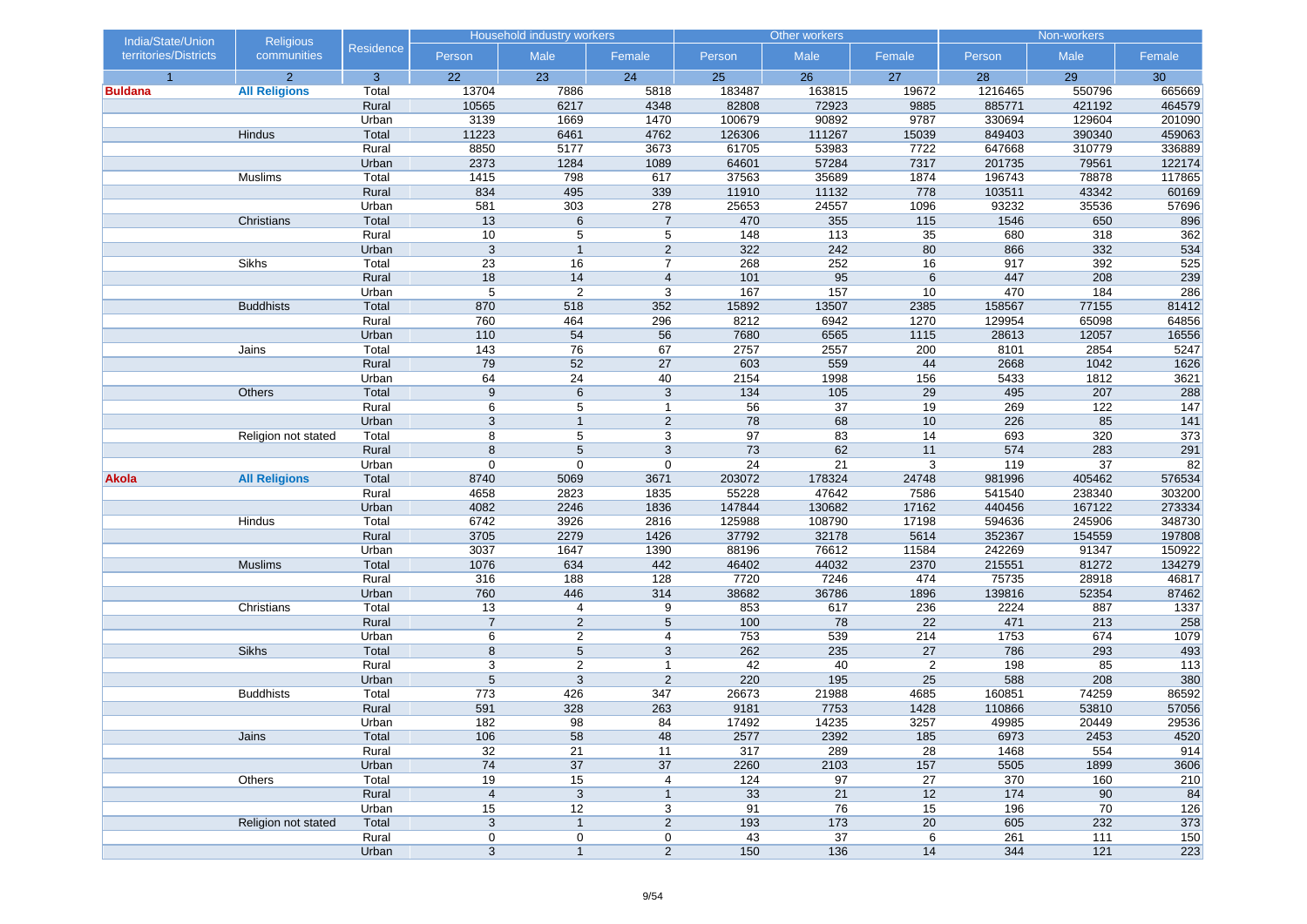| India/State/Union     | <b>Religious</b>     |                |                | Household industry workers |                       |                 | Other workers  |                  |                | Non-workers  |                         |
|-----------------------|----------------------|----------------|----------------|----------------------------|-----------------------|-----------------|----------------|------------------|----------------|--------------|-------------------------|
| territories/Districts | communities          | Residence      | Person         | Male                       | Female                | Person          | Male           | Female           | Person         | Male         | Female                  |
|                       | 2                    | 3              | 22             | 23                         | 24                    | 25              | 26             | 27               | 28             | 29           | 30                      |
| Washim*               | <b>All Religions</b> | Total          | 5741           | 3583                       | 2158                  | 68125           | 60593          | 7532             | 564884         | 258352       | 306532                  |
|                       |                      | Rural          | 4512           | 2808                       | 1704                  | 34694           | 29830          | 4864             | 438436         | 208815       | 229621                  |
|                       |                      | Urban          | 1229           | 775                        | 454                   | 33431           | 30763          | 2668             | 126448         | 49537        | 76911                   |
|                       | <b>Hindus</b>        | Total          | 4530           | 2790                       | 1740                  | 45773           | 40109          | 5664             | 401667         | 186954       | 214713                  |
|                       |                      | Rural          | 3646           | 2271                       | 1375                  | 26188           | 22399          | 3789             | 332400         | 159454       | 172946                  |
|                       |                      | Urban          | 884            | 519                        | 365                   | 19585           | 17710          | 1875             | 69267          | 27500        | 41767                   |
|                       | Muslims              | Total          | 591            | 439                        | 152                   | 13643           | 13149          | 494              | 76664          | 29971        | 46693                   |
|                       |                      | Rural          | 323            | 232                        | 91                    | 3703            | 3450<br>9699   | 253<br>241       | 34040<br>42624 | 13868        | 20172<br>26521          |
|                       | Christians           | Urban<br>Total | 268            | 207<br>3                   | 61<br>$5\phantom{.0}$ | 9940<br>285     | 166            | 119              | 713            | 16103<br>285 |                         |
|                       |                      | Rural          | $\bf 8$<br>3   | $\overline{1}$             | $\overline{2}$        | $\overline{53}$ | 39             | 14               | 259            | 122          | 428<br>$\overline{137}$ |
|                       |                      | Urban          | $\sqrt{5}$     | $\overline{2}$             | 3                     | 232             | 127            | 105              | 454            | 163          | 291                     |
|                       | Sikhs                | Total          | $\overline{1}$ | $\overline{1}$             | 0                     | 98              | 85             | 13               | 310            | 122          | 188                     |
|                       |                      | Rural          | $\overline{1}$ | $\overline{1}$             | $\mathbf 0$           | $5\phantom{.0}$ | $\overline{5}$ | $\mathbf 0$      | 74             | 39           | 35                      |
|                       |                      | Urban          | 0              | $\mathbf 0$                | $\boldsymbol{0}$      | 93              | 80             | 13               | 236            | 83           | $\overline{153}$        |
|                       | <b>Buddhists</b>     | Total          | 485            | 278                        | 207                   | 6399            | 5352           | 1047             | 79321          | 38662        | 40659                   |
|                       |                      | Rural          | 464            | 264                        | 200                   | 4162            | 3414           | 748              | 69274          | 34381        | 34893                   |
|                       |                      | Urban          | 21             | 14                         | $\overline{7}$        | 2237            | 1938           | 299              | 10047          | 4281         | 5766                    |
|                       | Jains                | Total          | 120            | 71                         | 49                    | 1858            | 1673           | 185              | 5785           | 2181         | 3604                    |
|                       |                      | Rural          | 69             | 38                         | 31                    | 534             | 481            | 53               | 2051           | 801          | 1250                    |
|                       |                      | Urban          | 51             | 33                         | $\overline{18}$       | 1324            | 1192           | $\overline{132}$ | 3734           | 1380         | 2354                    |
|                       | Others               | Total          | $\mathbf{3}$   | $\mathbf 0$                | $\mathbf{3}$          | 30              | 26             | $\overline{4}$   | 105            | 40           | 65                      |
|                       |                      | Rural          | 3              | $\mathbf 0$                | 3                     | 20              | 18             | $\overline{c}$   | 71             | 26           | 45                      |
|                       |                      | Urban          | $\mathbf 0$    | $\mathbf 0$                | $\mathbf 0$           | 10              | $\,8\,$        | $\overline{2}$   | 34             | 14           | 20                      |
|                       | Religion not stated  | Total          | 3              | $\mathbf{1}$               | $\overline{2}$        | 39              | 33             | 6                | 319            | 137          | 182                     |
|                       |                      | Rural          | $\overline{3}$ | $\overline{1}$             | $\overline{2}$        | 29              | 24             | 5                | 267            | 124          | 143                     |
|                       |                      | Urban          | 0              | $\mathbf 0$                | $\mathbf 0$           | $10$            | 9              | $\mathbf{1}$     | 52             | 13           | 39                      |
| Amravati              | <b>All Religions</b> | Total          | 19494          | 11808                      | 7686                  | 304603          | 262717         | 41886            | 1511538        | 621595       | 889943                  |
|                       |                      | Rural          | 11628          | 7159                       | 4469                  | 95814           | 79063          | 16751            | 891407         | 386090       | 505317                  |
|                       |                      | Urban          | 7866           | 4649                       | 3217                  | 208789          | 183654         | 25135            | 620131         | 235505       | 384626                  |
|                       | Hindus               | Total          | 15557          | 9532                       | 6025                  | 212952          | 180391         | 32561            | 1062173        | 438905       | 623268                  |
|                       |                      | Rural          | 9525           | 5881                       | 3644                  | 74378           | 60272          | 14106            | 668167         | 289490       | 378677                  |
|                       |                      | Urban          | 6032           | 3651                       | 2381                  | 138574          | 120119         | 18455            | 394006         | 149415       | 244591                  |
|                       | <b>Muslims</b>       | Total          | 2108           | 1188                       | 920                   | 54619           | 51568          | 3051             | 244454         | 91994        | 152460                  |
|                       |                      | Rural          | 982            | 555                        | 427                   | 10236           | 9491           | 745              | 91298          | 34986        | 56312                   |
|                       |                      | Urban          | 1126           | 633                        | 493                   | 44383           | 42077          | 2306             | 153156         | 57008        | 96148                   |
|                       | Christians           | Total          | 42             | 24                         | 18                    | 1604            | 1059           | 545              | 4261           | 1842         | 2419                    |
|                       |                      | Rural          | 25             | 17<br>$\overline{7}$       | 8                     | 533             | 342            | 191              | 1944           | 866          | 1078                    |
|                       | Sikhs                | Urban<br>Total | 17<br>$142$    | 107                        | $10$<br>35            | 1071<br>520     | 717<br>490     | 354<br>30        | 2317<br>1864   | 976<br>753   | 1341<br>1111            |
|                       |                      | Rural          | 41             | 28                         | 13                    | 118             | 110            | 8                | 745            | 314          | 431                     |
|                       |                      | Urban          | 101            | 79                         | 22                    | 402             | 380            | 22               | 1119           | 439          | 680                     |
|                       | <b>Buddhists</b>     | Total          | 1474           | 851                        | 623                   | 31750           | 26400          | 5350             | 188568         | 84298        | 104270                  |
|                       |                      | Rural          | 998            | 643                        | 355                   | 9987            | 8362           | 1625             | 125803         | 59007        | 66796                   |
|                       |                      | Urban          | 476            | 208                        | 268                   | 21763           | 18038          | 3725             | 62765          | 25291        | 37474                   |
|                       | Jains                | Total          | 148            | 92                         | 56                    | 2723            | 2471           | 252              | 7959           | 2848         | 5111                    |
|                       |                      | Rural          | 47             | 28                         | 19                    | 372             | 336            | 36               | 2028           | 780          | 1248                    |
|                       |                      | Urban          | 101            | 64                         | 37                    | 2351            | 2135           | 216              | 5931           | 2068         | 3863                    |
|                       | Others               | Total          | 9              | 3                          | 6                     | 304             | 244            | 60               | 1554           | 689          | 865                     |
|                       |                      | Rural          | $\overline{4}$ | $\overline{2}$             | 2                     | 150             | 115            | 35               | 1050           | 477          | 573                     |
|                       |                      | Urban          | 5              | $\mathbf{1}$               | 4                     | 154             | 129            | 25               | 504            | 212          | 292                     |
|                       | Religion not stated  | Total          | 14             | 11                         | 3                     | 131             | 94             | 37               | 705            | 266          | 439                     |
|                       |                      | Rural          | 6              | $\overline{5}$             | $\mathbf{1}$          | 40              | 35             | 5                | 372            | 170          | 202                     |
|                       |                      | Urban          | $\bf 8$        | $6\overline{6}$            | $\overline{2}$        | 91              | 59             | 32               | 333            | 96           | 237                     |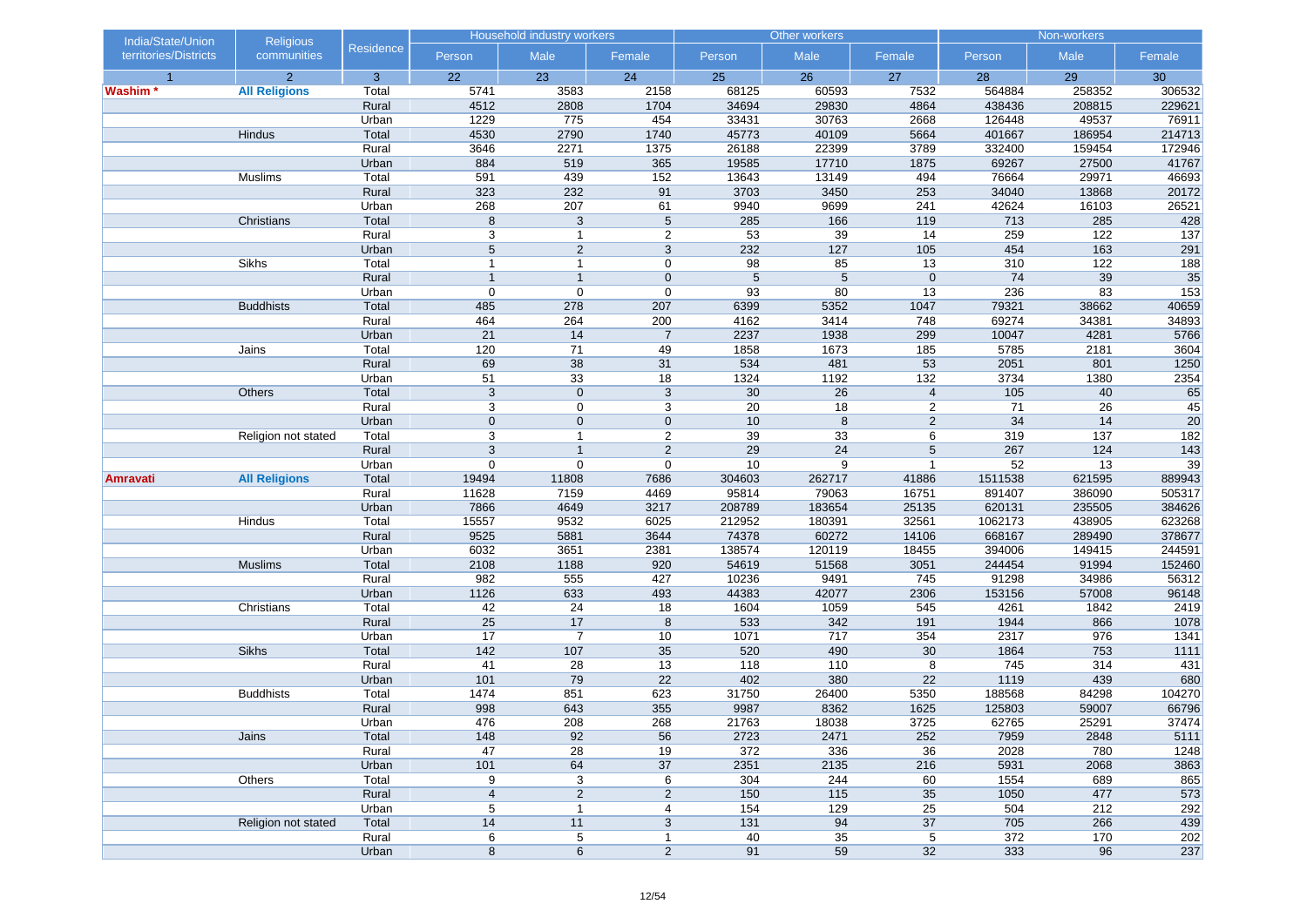| India/State/Union     | <b>Religious</b>     |           |                | Household industry workers |                |        | Other workers |        |         | Non-workers |         |
|-----------------------|----------------------|-----------|----------------|----------------------------|----------------|--------|---------------|--------|---------|-------------|---------|
| territories/Districts | communities          | Residence | Person         | Male                       | Female         | Person | Male          | Female | Person  | Male        | Female  |
| $\overline{1}$        | 2 <sup>1</sup>       | 3         | 22             | 23                         | 24             | 25     | 26            | 27     | 28      | 29          | 30      |
| <b>Wardha</b>         | <b>All Religions</b> | Total     | 11234          | 7275                       | 3959           | 161150 | 136275        | 24875  | 686385  | 290379      | 396006  |
|                       |                      | Rural     | 8485           | 5603                       | 2882           | 79302  | 65017         | 14285  | 461782  | 204097      | 257685  |
|                       |                      | Urban     | 2749           | 1672                       | 1077           | 81848  | 71258         | 10590  | 224603  | 86282       | 138321  |
|                       | Hindus               | Total     | 9427           | 6123                       | 3304           | 126667 | 106927        | 19740  | 550328  | 232838      | 317490  |
|                       |                      | Rural     | 7170           | 4745                       | 2425           | 64247  | 52519         | 11728  | 380465  | 167925      | 212540  |
|                       |                      | Urban     | 2257           | 1378                       | 879            | 62420  | 54408         | 8012   | 169863  | 64913       | 104950  |
|                       | Muslims              | Total     | 446            | 296                        | 150            | 9279   | 8462          | 817    | 32088   | 12242       | 19846   |
|                       |                      | Rural     | 247            | 165                        | 82             | 2870   | 2507          | 363    | 13127   | 5177        | 7950    |
|                       |                      | Urban     | 199            | 131                        | 68             | 6409   | 5955          | 454    | 18961   | 7065        | 11896   |
|                       | Christians           | Total     | 17             | 11                         | 6              | 655    | 428           | 227    | 1583    | 658         | 925     |
|                       |                      | Rural     | 9              | 6                          | 3              | 314    | 175           | 139    | 937     | 413         | 524     |
|                       |                      | Urban     | 8              | $\overline{5}$             | $\overline{3}$ | 341    | 253           | 88     | 646     | 245         | 401     |
|                       | Sikhs                | Total     | 164            | 141                        | 23             | 329    | 291           | 38     | 1205    | 492         | 713     |
|                       |                      | Rural     | 142            | 126                        | 16             | 164    | $137$         | 27     | 805     | 336         | 469     |
|                       |                      | Urban     | 22             | 15                         | $\overline{7}$ | 165    | 154           | 11     | 400     | 156         | 244     |
|                       | <b>Buddhists</b>     | Total     | 1098           | 657                        | 441            | 22304  | 18502         | 3802   | 95587   | 42054       | 53533   |
|                       |                      | Rural     | 882            | 538                        | 344            | 11180  | 9251          | 1929   | 64396   | 29390       | 35006   |
|                       |                      | Urban     | 216            | 119                        | 97             | 11124  | 9251          | 1873   | 31191   | 12664       | 18527   |
|                       | Jains                | Total     | 55             | 32                         | 23             | 1591   | 1416          | 175    | 4078    | 1431        | 2647    |
|                       |                      | Rural     | 22             | 15                         | $\overline{7}$ | 309    | 271           | 38     | 857     | 308         | 549     |
|                       |                      | Urban     | 33             | 17                         | 16             | 1282   | 1145          | 137    | 3221    | 1123        | 2098    |
|                       | Others               | Total     | 17             | 10                         | $\overline{7}$ | 195    | 149           | 46     | 975     | 425         | 550     |
|                       |                      | Rural     | 5              | $\overline{4}$             | $\mathbf{1}$   | 147    | 110           | 37     | 826     | 375         | 451     |
|                       |                      | Urban     | 12             | $6\phantom{1}$             | $\,6\,$        | 48     | 39            | 9      | 149     | 50          | 99      |
|                       | Religion not stated  | Total     | 10             | 5                          | 5              | 130    | 100           | 30     | 541     | 239         | 302     |
|                       |                      | Rural     | $\bf 8$        | $\overline{4}$             | $\overline{4}$ | 71     | 47            | 24     | 369     | 173         | 196     |
|                       |                      | Urban     | $\overline{2}$ | $\overline{1}$             | $\overline{1}$ | 59     | 53            | 6      | 172     | 66          | 106     |
| <b>Nagpur</b>         | <b>All Religions</b> | Total     | 38083          | 22753                      | 15330          | 905713 | 758830        | 146883 | 2529288 | 1013688     | 1515600 |
|                       |                      | Rural     | 11592          | 7786                       | 3806           | 160771 | 129724        | 31047  | 726585  | 324876      | 401709  |
|                       |                      | Urban     | 26491          | 14967                      | 11524          | 744942 | 629106        | 115836 | 1802703 | 688812      | 1113891 |
|                       | Hindus               | Total     | 27787          | 17175                      | 10612          | 673650 | 564239        | 109411 | 1884080 | 758234      | 1125846 |
|                       |                      | Rural     | 10059          | 6849                       | 3210           | 135230 | 108720        | 26510  | 607161  | 271195      | 335966  |
|                       |                      | Urban     | 17728          | 10326                      | 7402           | 538420 | 455519        | 82901  | 1276919 | 487039      | 789880  |
|                       | <b>Muslims</b>       | Total     | 5649           | 3361                       | 2288           | 71968  | 65673         | 6295   | 212552  | 80465       | 132087  |
|                       |                      | Rural     | 289            | 200                        | 89             | 4181   | 3779          | 402    | 16360   | 6703        | 9657    |
|                       |                      | Urban     | 5360           | 3161                       | 2199           | 67787  | 61894         | 5893   | 196192  | 73762       | 122430  |
|                       | Christians           | Total     | 167            | 97                         | 70             | 10267  | 7233          | 3034   | 20451   | 8276        | 12175   |
|                       |                      | Rural     | 32             | 19                         | 13             | 595    | 468           | 127    | 1703    | 708         | 995     |
|                       |                      | Urban     | 135            | 78                         | 57             | 9672   | 6765          | 2907   | 18748   | 7568        | 11180   |
|                       | <b>Sikhs</b>         | Total     | 302            | 192                        | 110            | 5529   | 5020          | 509    | 13461   | 5030        | 8431    |
|                       |                      | Rural     | 126            | 88                         | 38             | 382    | 328           | 54     | 1040    | 419         | 621     |
|                       |                      | Urban     | 176            | 104                        | 72             | 5147   | 4692          | 455    | 12421   | 4611        | 7810    |
|                       | <b>Buddhists</b>     | Total     | 3875<br>994    | 1750                       | 2125           | 135020 | 108764        | 26256  | 374236  | 152387      | 221849  |
|                       |                      | Rural     |                | 576                        | 418            | 18944  | 15364         | 3580   | 94108   | 43105       | 51003   |
|                       |                      | Urban     | 2881           | 1174                       | 1707           | 116076 | 93400         | 22676  | 280128  | 109282      | 170846  |
|                       | Jains                | Total     | 191            | 115                        | 76             | 6621   | 5885          | 736    | 15415   | 5376        | 10039   |
|                       |                      | Rural     | 35             | 26                         | 9              | 368    | 312           | 56     | 1063    | 409         | 654     |
|                       |                      | Urban     | 156            | 89                         | 67             | 6253   | 5573          | 680    | 14352   | 4967        | 9385    |
|                       | Others               | Total     | 91             | 51                         | 40             | 2086   | 1573          | 513    | 7497    | 3235        | 4262    |
|                       |                      | Rural     | 47             | 21                         | 26             | 925    | 651           | 274    | 4735    | 2157        | 2578    |
|                       |                      | Urban     | 44             | 30                         | 14             | 1161   | 922           | 239    | 2762    | 1078        | 1684    |
|                       | Religion not stated  | Total     | 21             | 12                         | 9              | 572    | 443           | 129    | 1596    | 685         | 911     |
|                       |                      | Rural     | 10             | $\overline{7}$             | 3              | 146    | 102           | 44     | 415     | 180         | 235     |
|                       |                      | Urban     | 11             | $\,$ 5 $\,$                | 6              | 426    | 341           | 85     | 1181    | 505         | 676     |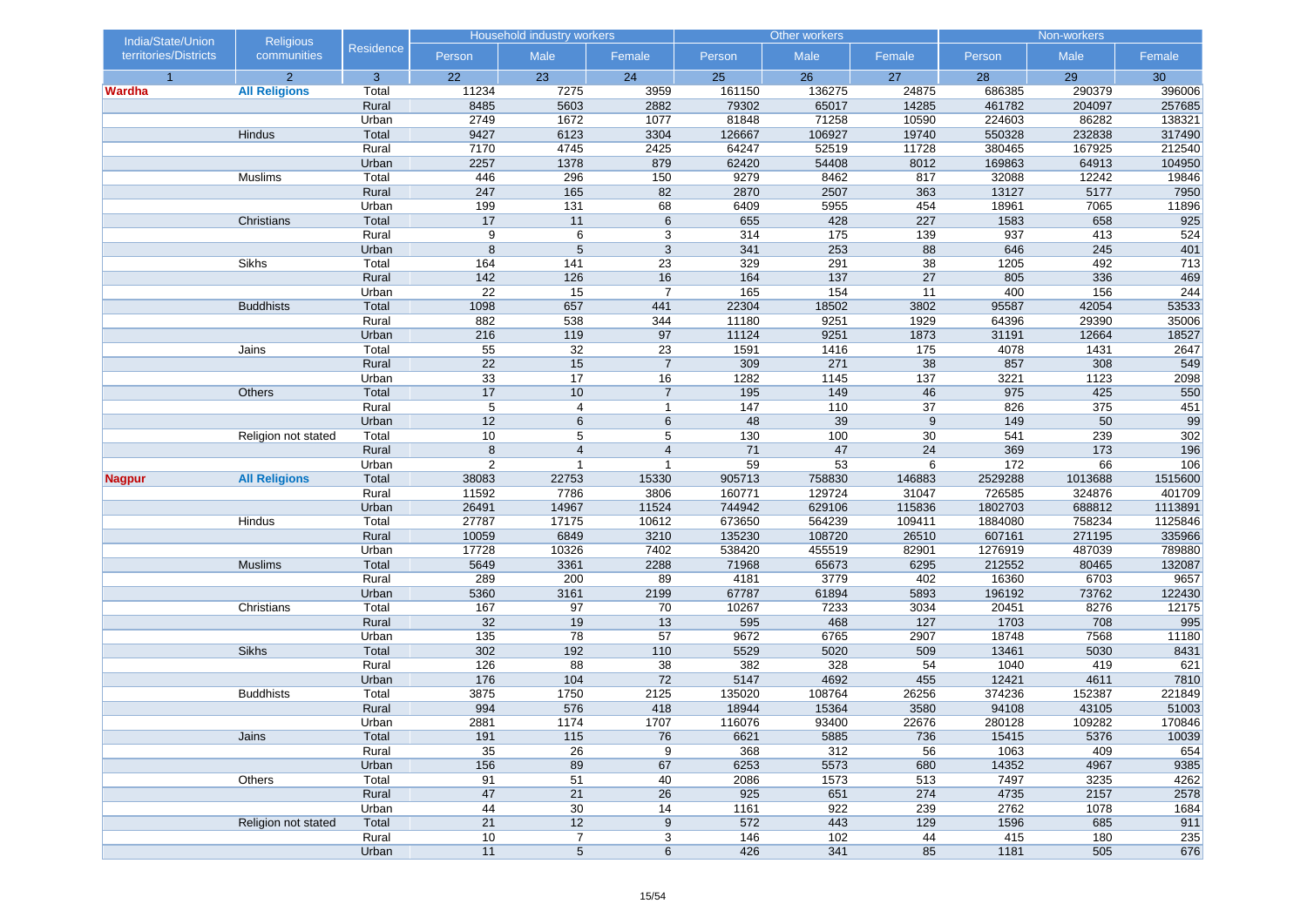| India/State/Union     | <b>Religious</b>     |                  |                 | <b>Household industry workers</b> |                      |            | Other workers    |                       |            | Non-workers |            |
|-----------------------|----------------------|------------------|-----------------|-----------------------------------|----------------------|------------|------------------|-----------------------|------------|-------------|------------|
| territories/Districts | communities          | <b>Residence</b> | Person          | Male                              | Female               | Person     | Male             | Female                | Person     | Male        | Female     |
| $\overline{1}$        | $\overline{2}$       | 3                | 22              | 23                                | 24                   | 25         | 26               | 27                    | 28         | 29          | 30         |
| <b>Bhandara</b>       | <b>All Religions</b> | Total            | 28786           | 12065                             | 16721                | 129646     | 106733           | 22913                 | 599261     | 270409      | 328852     |
|                       |                      | Rural            | 25146           | 10803                             | 14343                | 85995      | 70884            | 15111                 | 478803     | 221725      | 257078     |
|                       |                      | Urban            | 3640            | 1262                              | 2378                 | 43651      | 35849            | 7802                  | 120458     | 48684       | 71774      |
|                       | Hindus               | Total            | 17373           | 8467                              | 8906                 | 107560     | 88401            | 19159                 | 499865     | 225384      | 274481     |
|                       |                      | Rural            | 14773           | 7505                              | 7268                 | 71250      | 58730            | 12520                 | 401284     | 185504      | 215780     |
|                       |                      | Urban            | 2600            | 962                               | 1638                 | 36310      | 29671            | 6639                  | 98581      | 39880       | 58701      |
|                       | Muslims              | Total            | 395             | 142                               | 253                  | 5131       | 4667             | 464                   | 16353      | 6361        | 9992       |
|                       |                      | Rural            | 264             | $112$                             | 152                  | 2013       | 1814             | 199                   | 6774       | 2680        | 4094       |
|                       |                      | Urban            | 131             | 30                                | 101                  | 3118       | 2853             | 265                   | 9579       | 3681        | 5898       |
|                       | Christians           | Total            | 54              | 23                                | 31                   | 478        | 346              | 132                   | 1126       | 474         | 652        |
|                       |                      | Rural            | 49              | $\overline{20}$                   | $\overline{29}$      | 195<br>283 | 158<br>188       | $\overline{37}$<br>95 | 581        | 244         | 337        |
|                       | Sikhs                | Urban<br>Total   | $\overline{5}$  | $\overline{3}$<br>36              | $\overline{2}$<br>17 | 192        | 175              | 17                    | 545<br>409 | 230<br>163  | 315<br>246 |
|                       |                      | Rural            | 53<br>34        | 20                                | 14                   | 96         | 87               | $\boldsymbol{9}$      | 207        | 91          | 116        |
|                       |                      | Urban            | 19              | 16                                | 3                    | 96         | 88               | 8                     | 202        | 72          | 130        |
|                       | <b>Buddhists</b>     | Total            | 10345           | 3107                              | 7238                 | 14893      | 12012            | 2881                  | 75008      | 35066       | 39942      |
|                       |                      | Rural            | 9473            | 2863                              | 6610                 | 11321      | 9198             | 2123                  | 64092      | 30475       | 33617      |
|                       |                      | Urban            | 872             | 244                               | 628                  | 3572       | 2814             | 758                   | 10916      | 4591        | 6325       |
|                       | Jains                | Total            | 19              | 8                                 | 11                   | 248        | 216              | 32                    | 620        | 237         | 383        |
|                       |                      | Rural            | 14              | 6                                 | 8                    | 91         | 78               | 13                    | 292        | 127         | 165        |
|                       |                      | Urban            | 5               | 2                                 | 3                    | 157        | 138              | 19                    | 328        | 110         | 218        |
|                       | Others               | Total            | 509             | 265                               | 244                  | 1083       | 869              | 214                   | 5600       | 2587        | 3013       |
|                       |                      | Rural            | 504             | 261                               | 243                  | 980        | 782              | 198                   | 5331       | 2486        | 2845       |
|                       |                      | Urban            | $\sqrt{5}$      | $\overline{4}$                    | $\overline{1}$       | 103        | 87               | 16                    | 269        | 101         | 168        |
|                       | Religion not stated  | Total            | 38              | 17                                | 21                   | 61         | 47               | 14                    | 280        | 137         | 143        |
|                       |                      | Rural            | 35              | 16                                | 19                   | 49         | 37               | 12                    | 242        | 118         | 124        |
|                       |                      | Urban            | $\mathbf{3}$    | $\overline{1}$                    | 2                    | 12         | 10               | $\overline{2}$        | 38         | 19          | 19         |
| Gondiya *             | <b>All Religions</b> | Total            | 56966           | 16361                             | 40605                | 128967     | 105405           | 23562                 | 621111     | 279813      | 341298     |
|                       |                      | Rural            | 51624           | 14813                             | 36811                | 90621      | 73650            | 16971                 | 523515     | 241571      | 281944     |
|                       |                      | Urban            | 5342            | 1548                              | 3794                 | 38346      | 31755            | 6591                  | 97596      | 38242       | 59354      |
|                       | Hindus               | Total            | 35979           | 9628                              | 26351                | 107543     | 88228            | 19315                 | 537789     | 241756      | 296033     |
|                       |                      | Rural            | 33546           | 8810                              | 24736                | 77527      | 63256            | 14271                 | 461282     | 212250      | 249032     |
|                       |                      | Urban            | 2433            | 818                               | 1615                 | 30016      | 24972            | 5044                  | 76507      | 29506       | 47001      |
|                       | <b>Muslims</b>       | Total            | 661             | 228                               | 433                  | 4850       | 4265             | 585                   | 14834      | 5656        | 9178       |
|                       |                      | Rural            | 454             | 167                               | 287                  | 2232       | 1924             | 308                   | 7318       | 2881        | 4437       |
|                       |                      | Urban            | 207             | 61                                | 146                  | 2618       | 2341             | 277                   | 7516       | 2775        | 4741       |
|                       | Christians           | Total            | 75              | 20                                | 55                   | 293        | 212              | 81                    | 787        | 350         | 437        |
|                       |                      | Rural            | 63              | 18                                | 45                   | 97         | 72               | 25                    | 347        | 166         | 181        |
|                       |                      | Urban            | 12              | $\overline{c}$                    | $10$                 | 196        | 140              | 56                    | 440        | 184         | 256        |
|                       | <b>Sikhs</b>         | Total            | 48              | 31                                | 17                   | 467        | 438              | 29                    | 1166       | 431         | 735        |
|                       |                      | Rural            | $\overline{32}$ | 17                                | 15                   | 192        | 183              | 9                     | 512        | 190         | 322        |
|                       |                      | Urban            | 16              | 14                                | 2                    | 275        | 255              | 20                    | 654        | 241         | 413        |
|                       | <b>Buddhists</b>     | Total            | 19873           | 6342                              | 13531                | 14677      | 11327            | 3350                  | 59990      | 28707       | 31283      |
|                       |                      | Rural            | 17217           | 5700                              | 11517                | 9797       | 7601             | 2196                  | 48351      | 23475       | 24876      |
|                       |                      | Urban            | 2656            | 642                               | 2014                 | 4880       | 3726             | 1154                  | 11639      | 5232        | 6407       |
|                       | Jains                | Total            | 47              | 30                                | 17                   | 404        | 370              | 34                    | 992        | 344         | 648        |
|                       |                      | Rural            | 34              | 20                                | 14                   | 108        | 100              | 8                     | 293        | 103         | 190        |
|                       |                      | Urban            | 13              | 10                                | 3                    | 296        | 270              | 26                    | 699        | 241         | 458        |
|                       | Others               | Total            | 248             | 74                                | 174                  | 651        | 502              | 149                   | 5266       | 2425        | 2841       |
|                       |                      | Rural            | 245             | 74                                | $171$                | 594        | 459              | 135                   | 5144       | 2372        | 2772       |
|                       |                      | Urban            | 3               | $\mathbf 0$                       | 3                    | 57         | 43               | 14                    | $122$      | 53          | 69         |
|                       | Religion not stated  | Total            | 35              | $\bf 8$                           | 27                   | 82         | 63               | 19                    | 287        | 144         | 143        |
|                       |                      | Rural            | 33              | $\overline{7}$                    | 26                   | 74         | $55\overline{)}$ | 19                    | 268        | 134         | 134        |
|                       |                      | Urban            | $\overline{c}$  | $\mathbf{1}$                      | $\mathbf{1}$         | $\bf 8$    | $\bf 8$          | $\mathbf 0$           | 19         | 10          | 9          |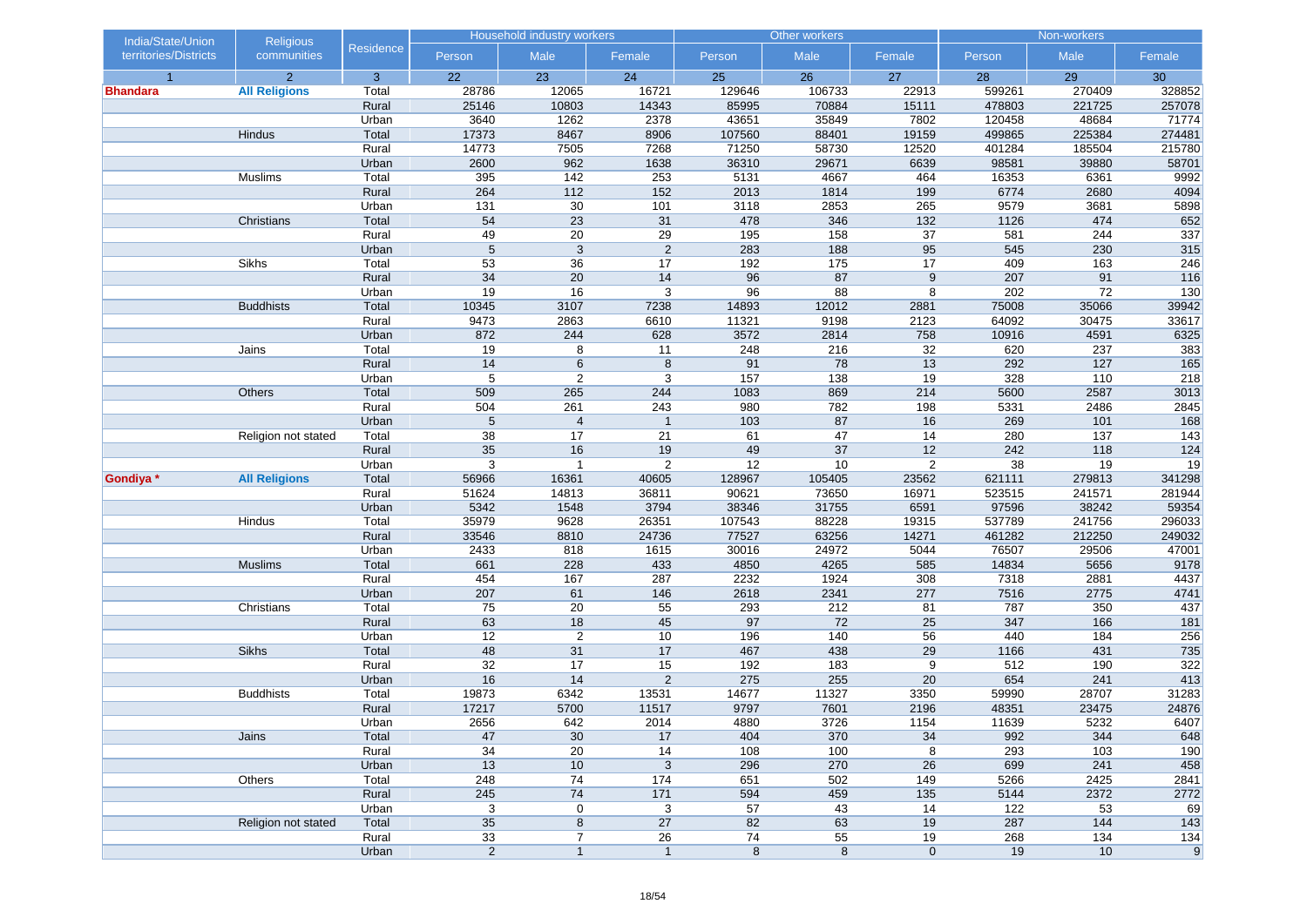| territories/Districts<br>communities<br>Male<br>Male<br>Male<br>Person<br>Female<br>Person<br>Female<br>Person<br>Female<br>23<br>$\overline{2}$<br>22<br>24<br>25<br>26<br>27<br>28<br>29<br>3<br>30<br>$\overline{1}$<br>80202<br>473190<br>218711<br>254479<br>Gadchiroli<br><b>All Religions</b><br>Total<br>8187<br>4874<br>3313<br>63703<br>16499<br>49862<br>430254<br>Rural<br>7379<br>4498<br>2881<br>63646<br>13784<br>201595<br>228659<br>808<br>376<br>432<br>13841<br>2715<br>42936<br>17116<br>25820<br>Urban<br>16556<br>7294<br>4357<br>2937<br>65209<br>51703<br>13506<br>395289<br>183095<br>212194<br>Hindus<br>Total<br>6613<br>4028<br>2585<br>52812<br>41395<br>11417<br>363814<br>170530<br>193284<br>Rural<br>329<br>352<br>12397<br>10308<br>31475<br>12565<br>18910<br>Urban<br>681<br>2089<br>114<br>3885<br>11602<br>4488<br>Total<br>185<br>71<br>3424<br>461<br>7114<br>Muslims<br>135<br>99<br>36<br>2220<br>1923<br>297<br>7095<br>2782<br>4313<br>Rural<br>50<br>15<br>35<br>4507<br>2801<br>Urban<br>1665<br>1501<br>164<br>1706<br>17<br>$9\,$<br>8<br>425<br>247<br>178<br>1770<br>846<br>924<br>Christians<br>Total<br>16<br>367<br>208<br>159<br>821<br>875<br>9<br>$\overline{7}$<br>1696<br>Rural<br>58<br>39<br>19<br>49<br>$\overline{1}$<br>$\mathbf 0$<br>74<br>25<br>$\mathbf{1}$<br>Urban<br>17<br>366<br>227<br>Sikhs<br>36<br>26<br>10<br>130<br>113<br>139<br>Total<br>34<br>24<br>61<br>51<br>10<br>234<br>95<br>139<br>Rural<br>10<br>$\sqrt{2}$<br>$\overline{2}$<br>$\boldsymbol{0}$<br>69<br>62<br>Urban<br>$\overline{7}$<br>132<br>44<br>88<br>Total<br>405<br>222<br>183<br>8418<br>6646<br>1772<br>40096<br>18309<br>21787<br><b>Buddhists</b><br>339<br>195<br>144<br>1349<br>33647<br>15641<br>18006<br>Rural<br>6162<br>4813<br>$\overline{27}$<br>3781<br>66<br>39<br>2256<br>423<br>6449<br>2668<br>Urban<br>1833<br>95<br>230<br>152<br>Total<br>13<br>9<br>4<br>88<br>78<br>Jains<br>7<br>78<br>11<br>8<br>$\mathbf{3}$<br>47<br>46<br>$111$<br>33<br>Rural<br>$\mathbf{1}$<br>$\overline{2}$<br>48<br>42<br>45<br>74<br>Urban<br>$\overline{1}$<br>$\overline{1}$<br>6<br>119<br>93<br>71<br>20537<br>Others<br>Total<br>164<br>1609<br>1147<br>462<br>10087<br>10450<br>91<br>158<br>67<br>1549<br>456<br>20366<br>10028<br>10338<br>Rural<br>1093<br>6<br>$\overline{2}$<br>60<br>112<br>Urban<br>$\overline{4}$<br>54<br>$\,6$<br>171<br>59<br>335<br>1669<br>1631<br>Total<br>73<br>44<br>29<br>431<br>96<br>3300<br>Religion not stated<br>Rural<br>73<br>44<br>29<br>333<br>3291<br>1626<br>428<br>95<br>1665<br>$\boldsymbol{0}$<br>$\mathbf 0$<br>3<br>$\overline{2}$<br>9<br>4<br>5<br>Urban<br>0<br>$\mathbf{1}$<br>20032<br>13233<br>6799<br>305981<br>256810<br>49171<br>1140310<br>495402<br>644908<br><b>Chandrapur</b><br><b>All Religions</b><br>Total<br>123719<br>15115<br>10316<br>4799<br>101072<br>22647<br>676864<br>314974<br>361890<br>Rural<br>4917<br>2917<br>182262<br>155738<br>463446<br>283018<br>Urban<br>2000<br>26524<br>180428<br>234784<br>197115<br>37669<br>395974<br>507804<br>Total<br>16537<br>11194<br>5343<br>903778<br>Hindus<br>12857<br>8935<br>3922<br>102842<br>84288<br>18554<br>574080<br>267509<br>306571<br>Rural<br>3680<br>112827<br>Urban<br>2259<br>1421<br>131942<br>19115<br>329698<br>128465<br>201233<br>439<br>279<br>17476<br>15887<br>53182<br>20457<br><b>Muslims</b><br>Total<br>718<br>1589<br>32725<br>3298<br>2963<br>5002<br>6977<br>314<br>191<br>123<br>335<br>11979<br>Rural<br>404<br>248<br>156<br>12924<br>41203<br>Urban<br>14178<br>1254<br>15455<br>25748<br>4362<br>36<br>36<br>3237<br>Total<br>72<br>2361<br>876<br>7427<br>3065<br>Christians<br>836<br>21<br>13<br>8<br>610<br>403<br>207<br>1546<br>710<br>Rural<br>51<br>23<br>2627<br>1958<br>2355<br>3526<br>Urban<br>28<br>669<br>5881<br>$142$<br>91<br>51<br>1254<br>1316<br><b>Sikhs</b><br>Total<br>1147<br>107<br>3314<br>1998<br>98<br>71<br>27<br>240<br>216<br>24<br>799<br>356<br>443<br>Rural<br>44<br>20<br>24<br>931<br>83<br>2515<br>960<br>1555<br>Urban<br>1014<br>1248<br>158404<br>89703<br><b>Buddhists</b><br>Total<br>2122<br>874<br>44459<br>36397<br>8062<br>68701<br>980<br>15567<br>12289<br>3278<br>82897<br>38790<br>44107<br>Rural<br>1595<br>615<br>527<br>268<br>259<br>28892<br>75507<br>29911<br>45596<br>Urban<br>24108<br>4784<br>37<br>25<br>12<br>2725<br>976<br>Jains<br>Total<br>1143<br>1035<br>108<br>16<br>13<br>195<br>168<br>27<br>545<br>203<br>Rural<br>3<br>21<br>12<br>9<br>948<br>867<br>81<br>2180<br>773<br>1407<br>Urban<br>Total<br>379<br>188<br>191<br>3304<br>2620<br>684<br>10258<br>4362<br>5896<br>Others<br>Rural<br>194<br>104<br>90<br>819<br>635<br>184<br>4246<br>2032<br>2214<br>185<br>84<br>101<br>2485<br>1985<br>500<br>6012<br>2330<br>3682<br>Urban<br>25<br>12<br>13<br>324<br>248<br>76<br>1222<br>551<br>Religion not stated<br>Total<br>671<br>148<br>Rural<br>$20\overline{)}$<br>9<br>11<br>110<br>38<br>772<br>372<br>$5\phantom{.0}$<br>$\mathbf{3}$<br>$\overline{2}$<br>Urban<br>176<br>138<br>38<br>450<br>179 | India/State/Union | <b>Religious</b> |           | Household industry workers |  | Other workers | Non-workers |  |     |
|---------------------------------------------------------------------------------------------------------------------------------------------------------------------------------------------------------------------------------------------------------------------------------------------------------------------------------------------------------------------------------------------------------------------------------------------------------------------------------------------------------------------------------------------------------------------------------------------------------------------------------------------------------------------------------------------------------------------------------------------------------------------------------------------------------------------------------------------------------------------------------------------------------------------------------------------------------------------------------------------------------------------------------------------------------------------------------------------------------------------------------------------------------------------------------------------------------------------------------------------------------------------------------------------------------------------------------------------------------------------------------------------------------------------------------------------------------------------------------------------------------------------------------------------------------------------------------------------------------------------------------------------------------------------------------------------------------------------------------------------------------------------------------------------------------------------------------------------------------------------------------------------------------------------------------------------------------------------------------------------------------------------------------------------------------------------------------------------------------------------------------------------------------------------------------------------------------------------------------------------------------------------------------------------------------------------------------------------------------------------------------------------------------------------------------------------------------------------------------------------------------------------------------------------------------------------------------------------------------------------------------------------------------------------------------------------------------------------------------------------------------------------------------------------------------------------------------------------------------------------------------------------------------------------------------------------------------------------------------------------------------------------------------------------------------------------------------------------------------------------------------------------------------------------------------------------------------------------------------------------------------------------------------------------------------------------------------------------------------------------------------------------------------------------------------------------------------------------------------------------------------------------------------------------------------------------------------------------------------------------------------------------------------------------------------------------------------------------------------------------------------------------------------------------------------------------------------------------------------------------------------------------------------------------------------------------------------------------------------------------------------------------------------------------------------------------------------------------------------------------------------------------------------------------------------------------------------------------------------------------------------------------------------------------------------------------------------------------------------------------------------------------------------------------------------------------------------------------------------------------------------------------------------------------------------------------------------------------------------------------------------------------------------------------------------------------------------------------------------------------------------------------------------------------------------------------------------------------------------------------------------------------------------------------------------------------------------------------------------------------------------------------------------------------------------------------------------------------------------|-------------------|------------------|-----------|----------------------------|--|---------------|-------------|--|-----|
| 1749<br>342<br>400                                                                                                                                                                                                                                                                                                                                                                                                                                                                                                                                                                                                                                                                                                                                                                                                                                                                                                                                                                                                                                                                                                                                                                                                                                                                                                                                                                                                                                                                                                                                                                                                                                                                                                                                                                                                                                                                                                                                                                                                                                                                                                                                                                                                                                                                                                                                                                                                                                                                                                                                                                                                                                                                                                                                                                                                                                                                                                                                                                                                                                                                                                                                                                                                                                                                                                                                                                                                                                                                                                                                                                                                                                                                                                                                                                                                                                                                                                                                                                                                                                                                                                                                                                                                                                                                                                                                                                                                                                                                                                                                                                                                                                                                                                                                                                                                                                                                                                                                                                                                                                                                                      |                   |                  | Residence |                            |  |               |             |  |     |
|                                                                                                                                                                                                                                                                                                                                                                                                                                                                                                                                                                                                                                                                                                                                                                                                                                                                                                                                                                                                                                                                                                                                                                                                                                                                                                                                                                                                                                                                                                                                                                                                                                                                                                                                                                                                                                                                                                                                                                                                                                                                                                                                                                                                                                                                                                                                                                                                                                                                                                                                                                                                                                                                                                                                                                                                                                                                                                                                                                                                                                                                                                                                                                                                                                                                                                                                                                                                                                                                                                                                                                                                                                                                                                                                                                                                                                                                                                                                                                                                                                                                                                                                                                                                                                                                                                                                                                                                                                                                                                                                                                                                                                                                                                                                                                                                                                                                                                                                                                                                                                                                                                         |                   |                  |           |                            |  |               |             |  |     |
|                                                                                                                                                                                                                                                                                                                                                                                                                                                                                                                                                                                                                                                                                                                                                                                                                                                                                                                                                                                                                                                                                                                                                                                                                                                                                                                                                                                                                                                                                                                                                                                                                                                                                                                                                                                                                                                                                                                                                                                                                                                                                                                                                                                                                                                                                                                                                                                                                                                                                                                                                                                                                                                                                                                                                                                                                                                                                                                                                                                                                                                                                                                                                                                                                                                                                                                                                                                                                                                                                                                                                                                                                                                                                                                                                                                                                                                                                                                                                                                                                                                                                                                                                                                                                                                                                                                                                                                                                                                                                                                                                                                                                                                                                                                                                                                                                                                                                                                                                                                                                                                                                                         |                   |                  |           |                            |  |               |             |  |     |
|                                                                                                                                                                                                                                                                                                                                                                                                                                                                                                                                                                                                                                                                                                                                                                                                                                                                                                                                                                                                                                                                                                                                                                                                                                                                                                                                                                                                                                                                                                                                                                                                                                                                                                                                                                                                                                                                                                                                                                                                                                                                                                                                                                                                                                                                                                                                                                                                                                                                                                                                                                                                                                                                                                                                                                                                                                                                                                                                                                                                                                                                                                                                                                                                                                                                                                                                                                                                                                                                                                                                                                                                                                                                                                                                                                                                                                                                                                                                                                                                                                                                                                                                                                                                                                                                                                                                                                                                                                                                                                                                                                                                                                                                                                                                                                                                                                                                                                                                                                                                                                                                                                         |                   |                  |           |                            |  |               |             |  |     |
|                                                                                                                                                                                                                                                                                                                                                                                                                                                                                                                                                                                                                                                                                                                                                                                                                                                                                                                                                                                                                                                                                                                                                                                                                                                                                                                                                                                                                                                                                                                                                                                                                                                                                                                                                                                                                                                                                                                                                                                                                                                                                                                                                                                                                                                                                                                                                                                                                                                                                                                                                                                                                                                                                                                                                                                                                                                                                                                                                                                                                                                                                                                                                                                                                                                                                                                                                                                                                                                                                                                                                                                                                                                                                                                                                                                                                                                                                                                                                                                                                                                                                                                                                                                                                                                                                                                                                                                                                                                                                                                                                                                                                                                                                                                                                                                                                                                                                                                                                                                                                                                                                                         |                   |                  |           |                            |  |               |             |  |     |
|                                                                                                                                                                                                                                                                                                                                                                                                                                                                                                                                                                                                                                                                                                                                                                                                                                                                                                                                                                                                                                                                                                                                                                                                                                                                                                                                                                                                                                                                                                                                                                                                                                                                                                                                                                                                                                                                                                                                                                                                                                                                                                                                                                                                                                                                                                                                                                                                                                                                                                                                                                                                                                                                                                                                                                                                                                                                                                                                                                                                                                                                                                                                                                                                                                                                                                                                                                                                                                                                                                                                                                                                                                                                                                                                                                                                                                                                                                                                                                                                                                                                                                                                                                                                                                                                                                                                                                                                                                                                                                                                                                                                                                                                                                                                                                                                                                                                                                                                                                                                                                                                                                         |                   |                  |           |                            |  |               |             |  |     |
|                                                                                                                                                                                                                                                                                                                                                                                                                                                                                                                                                                                                                                                                                                                                                                                                                                                                                                                                                                                                                                                                                                                                                                                                                                                                                                                                                                                                                                                                                                                                                                                                                                                                                                                                                                                                                                                                                                                                                                                                                                                                                                                                                                                                                                                                                                                                                                                                                                                                                                                                                                                                                                                                                                                                                                                                                                                                                                                                                                                                                                                                                                                                                                                                                                                                                                                                                                                                                                                                                                                                                                                                                                                                                                                                                                                                                                                                                                                                                                                                                                                                                                                                                                                                                                                                                                                                                                                                                                                                                                                                                                                                                                                                                                                                                                                                                                                                                                                                                                                                                                                                                                         |                   |                  |           |                            |  |               |             |  |     |
|                                                                                                                                                                                                                                                                                                                                                                                                                                                                                                                                                                                                                                                                                                                                                                                                                                                                                                                                                                                                                                                                                                                                                                                                                                                                                                                                                                                                                                                                                                                                                                                                                                                                                                                                                                                                                                                                                                                                                                                                                                                                                                                                                                                                                                                                                                                                                                                                                                                                                                                                                                                                                                                                                                                                                                                                                                                                                                                                                                                                                                                                                                                                                                                                                                                                                                                                                                                                                                                                                                                                                                                                                                                                                                                                                                                                                                                                                                                                                                                                                                                                                                                                                                                                                                                                                                                                                                                                                                                                                                                                                                                                                                                                                                                                                                                                                                                                                                                                                                                                                                                                                                         |                   |                  |           |                            |  |               |             |  |     |
|                                                                                                                                                                                                                                                                                                                                                                                                                                                                                                                                                                                                                                                                                                                                                                                                                                                                                                                                                                                                                                                                                                                                                                                                                                                                                                                                                                                                                                                                                                                                                                                                                                                                                                                                                                                                                                                                                                                                                                                                                                                                                                                                                                                                                                                                                                                                                                                                                                                                                                                                                                                                                                                                                                                                                                                                                                                                                                                                                                                                                                                                                                                                                                                                                                                                                                                                                                                                                                                                                                                                                                                                                                                                                                                                                                                                                                                                                                                                                                                                                                                                                                                                                                                                                                                                                                                                                                                                                                                                                                                                                                                                                                                                                                                                                                                                                                                                                                                                                                                                                                                                                                         |                   |                  |           |                            |  |               |             |  |     |
|                                                                                                                                                                                                                                                                                                                                                                                                                                                                                                                                                                                                                                                                                                                                                                                                                                                                                                                                                                                                                                                                                                                                                                                                                                                                                                                                                                                                                                                                                                                                                                                                                                                                                                                                                                                                                                                                                                                                                                                                                                                                                                                                                                                                                                                                                                                                                                                                                                                                                                                                                                                                                                                                                                                                                                                                                                                                                                                                                                                                                                                                                                                                                                                                                                                                                                                                                                                                                                                                                                                                                                                                                                                                                                                                                                                                                                                                                                                                                                                                                                                                                                                                                                                                                                                                                                                                                                                                                                                                                                                                                                                                                                                                                                                                                                                                                                                                                                                                                                                                                                                                                                         |                   |                  |           |                            |  |               |             |  |     |
|                                                                                                                                                                                                                                                                                                                                                                                                                                                                                                                                                                                                                                                                                                                                                                                                                                                                                                                                                                                                                                                                                                                                                                                                                                                                                                                                                                                                                                                                                                                                                                                                                                                                                                                                                                                                                                                                                                                                                                                                                                                                                                                                                                                                                                                                                                                                                                                                                                                                                                                                                                                                                                                                                                                                                                                                                                                                                                                                                                                                                                                                                                                                                                                                                                                                                                                                                                                                                                                                                                                                                                                                                                                                                                                                                                                                                                                                                                                                                                                                                                                                                                                                                                                                                                                                                                                                                                                                                                                                                                                                                                                                                                                                                                                                                                                                                                                                                                                                                                                                                                                                                                         |                   |                  |           |                            |  |               |             |  |     |
|                                                                                                                                                                                                                                                                                                                                                                                                                                                                                                                                                                                                                                                                                                                                                                                                                                                                                                                                                                                                                                                                                                                                                                                                                                                                                                                                                                                                                                                                                                                                                                                                                                                                                                                                                                                                                                                                                                                                                                                                                                                                                                                                                                                                                                                                                                                                                                                                                                                                                                                                                                                                                                                                                                                                                                                                                                                                                                                                                                                                                                                                                                                                                                                                                                                                                                                                                                                                                                                                                                                                                                                                                                                                                                                                                                                                                                                                                                                                                                                                                                                                                                                                                                                                                                                                                                                                                                                                                                                                                                                                                                                                                                                                                                                                                                                                                                                                                                                                                                                                                                                                                                         |                   |                  |           |                            |  |               |             |  |     |
|                                                                                                                                                                                                                                                                                                                                                                                                                                                                                                                                                                                                                                                                                                                                                                                                                                                                                                                                                                                                                                                                                                                                                                                                                                                                                                                                                                                                                                                                                                                                                                                                                                                                                                                                                                                                                                                                                                                                                                                                                                                                                                                                                                                                                                                                                                                                                                                                                                                                                                                                                                                                                                                                                                                                                                                                                                                                                                                                                                                                                                                                                                                                                                                                                                                                                                                                                                                                                                                                                                                                                                                                                                                                                                                                                                                                                                                                                                                                                                                                                                                                                                                                                                                                                                                                                                                                                                                                                                                                                                                                                                                                                                                                                                                                                                                                                                                                                                                                                                                                                                                                                                         |                   |                  |           |                            |  |               |             |  |     |
|                                                                                                                                                                                                                                                                                                                                                                                                                                                                                                                                                                                                                                                                                                                                                                                                                                                                                                                                                                                                                                                                                                                                                                                                                                                                                                                                                                                                                                                                                                                                                                                                                                                                                                                                                                                                                                                                                                                                                                                                                                                                                                                                                                                                                                                                                                                                                                                                                                                                                                                                                                                                                                                                                                                                                                                                                                                                                                                                                                                                                                                                                                                                                                                                                                                                                                                                                                                                                                                                                                                                                                                                                                                                                                                                                                                                                                                                                                                                                                                                                                                                                                                                                                                                                                                                                                                                                                                                                                                                                                                                                                                                                                                                                                                                                                                                                                                                                                                                                                                                                                                                                                         |                   |                  |           |                            |  |               |             |  |     |
|                                                                                                                                                                                                                                                                                                                                                                                                                                                                                                                                                                                                                                                                                                                                                                                                                                                                                                                                                                                                                                                                                                                                                                                                                                                                                                                                                                                                                                                                                                                                                                                                                                                                                                                                                                                                                                                                                                                                                                                                                                                                                                                                                                                                                                                                                                                                                                                                                                                                                                                                                                                                                                                                                                                                                                                                                                                                                                                                                                                                                                                                                                                                                                                                                                                                                                                                                                                                                                                                                                                                                                                                                                                                                                                                                                                                                                                                                                                                                                                                                                                                                                                                                                                                                                                                                                                                                                                                                                                                                                                                                                                                                                                                                                                                                                                                                                                                                                                                                                                                                                                                                                         |                   |                  |           |                            |  |               |             |  |     |
|                                                                                                                                                                                                                                                                                                                                                                                                                                                                                                                                                                                                                                                                                                                                                                                                                                                                                                                                                                                                                                                                                                                                                                                                                                                                                                                                                                                                                                                                                                                                                                                                                                                                                                                                                                                                                                                                                                                                                                                                                                                                                                                                                                                                                                                                                                                                                                                                                                                                                                                                                                                                                                                                                                                                                                                                                                                                                                                                                                                                                                                                                                                                                                                                                                                                                                                                                                                                                                                                                                                                                                                                                                                                                                                                                                                                                                                                                                                                                                                                                                                                                                                                                                                                                                                                                                                                                                                                                                                                                                                                                                                                                                                                                                                                                                                                                                                                                                                                                                                                                                                                                                         |                   |                  |           |                            |  |               |             |  |     |
|                                                                                                                                                                                                                                                                                                                                                                                                                                                                                                                                                                                                                                                                                                                                                                                                                                                                                                                                                                                                                                                                                                                                                                                                                                                                                                                                                                                                                                                                                                                                                                                                                                                                                                                                                                                                                                                                                                                                                                                                                                                                                                                                                                                                                                                                                                                                                                                                                                                                                                                                                                                                                                                                                                                                                                                                                                                                                                                                                                                                                                                                                                                                                                                                                                                                                                                                                                                                                                                                                                                                                                                                                                                                                                                                                                                                                                                                                                                                                                                                                                                                                                                                                                                                                                                                                                                                                                                                                                                                                                                                                                                                                                                                                                                                                                                                                                                                                                                                                                                                                                                                                                         |                   |                  |           |                            |  |               |             |  |     |
|                                                                                                                                                                                                                                                                                                                                                                                                                                                                                                                                                                                                                                                                                                                                                                                                                                                                                                                                                                                                                                                                                                                                                                                                                                                                                                                                                                                                                                                                                                                                                                                                                                                                                                                                                                                                                                                                                                                                                                                                                                                                                                                                                                                                                                                                                                                                                                                                                                                                                                                                                                                                                                                                                                                                                                                                                                                                                                                                                                                                                                                                                                                                                                                                                                                                                                                                                                                                                                                                                                                                                                                                                                                                                                                                                                                                                                                                                                                                                                                                                                                                                                                                                                                                                                                                                                                                                                                                                                                                                                                                                                                                                                                                                                                                                                                                                                                                                                                                                                                                                                                                                                         |                   |                  |           |                            |  |               |             |  |     |
|                                                                                                                                                                                                                                                                                                                                                                                                                                                                                                                                                                                                                                                                                                                                                                                                                                                                                                                                                                                                                                                                                                                                                                                                                                                                                                                                                                                                                                                                                                                                                                                                                                                                                                                                                                                                                                                                                                                                                                                                                                                                                                                                                                                                                                                                                                                                                                                                                                                                                                                                                                                                                                                                                                                                                                                                                                                                                                                                                                                                                                                                                                                                                                                                                                                                                                                                                                                                                                                                                                                                                                                                                                                                                                                                                                                                                                                                                                                                                                                                                                                                                                                                                                                                                                                                                                                                                                                                                                                                                                                                                                                                                                                                                                                                                                                                                                                                                                                                                                                                                                                                                                         |                   |                  |           |                            |  |               |             |  |     |
|                                                                                                                                                                                                                                                                                                                                                                                                                                                                                                                                                                                                                                                                                                                                                                                                                                                                                                                                                                                                                                                                                                                                                                                                                                                                                                                                                                                                                                                                                                                                                                                                                                                                                                                                                                                                                                                                                                                                                                                                                                                                                                                                                                                                                                                                                                                                                                                                                                                                                                                                                                                                                                                                                                                                                                                                                                                                                                                                                                                                                                                                                                                                                                                                                                                                                                                                                                                                                                                                                                                                                                                                                                                                                                                                                                                                                                                                                                                                                                                                                                                                                                                                                                                                                                                                                                                                                                                                                                                                                                                                                                                                                                                                                                                                                                                                                                                                                                                                                                                                                                                                                                         |                   |                  |           |                            |  |               |             |  |     |
|                                                                                                                                                                                                                                                                                                                                                                                                                                                                                                                                                                                                                                                                                                                                                                                                                                                                                                                                                                                                                                                                                                                                                                                                                                                                                                                                                                                                                                                                                                                                                                                                                                                                                                                                                                                                                                                                                                                                                                                                                                                                                                                                                                                                                                                                                                                                                                                                                                                                                                                                                                                                                                                                                                                                                                                                                                                                                                                                                                                                                                                                                                                                                                                                                                                                                                                                                                                                                                                                                                                                                                                                                                                                                                                                                                                                                                                                                                                                                                                                                                                                                                                                                                                                                                                                                                                                                                                                                                                                                                                                                                                                                                                                                                                                                                                                                                                                                                                                                                                                                                                                                                         |                   |                  |           |                            |  |               |             |  |     |
|                                                                                                                                                                                                                                                                                                                                                                                                                                                                                                                                                                                                                                                                                                                                                                                                                                                                                                                                                                                                                                                                                                                                                                                                                                                                                                                                                                                                                                                                                                                                                                                                                                                                                                                                                                                                                                                                                                                                                                                                                                                                                                                                                                                                                                                                                                                                                                                                                                                                                                                                                                                                                                                                                                                                                                                                                                                                                                                                                                                                                                                                                                                                                                                                                                                                                                                                                                                                                                                                                                                                                                                                                                                                                                                                                                                                                                                                                                                                                                                                                                                                                                                                                                                                                                                                                                                                                                                                                                                                                                                                                                                                                                                                                                                                                                                                                                                                                                                                                                                                                                                                                                         |                   |                  |           |                            |  |               |             |  |     |
|                                                                                                                                                                                                                                                                                                                                                                                                                                                                                                                                                                                                                                                                                                                                                                                                                                                                                                                                                                                                                                                                                                                                                                                                                                                                                                                                                                                                                                                                                                                                                                                                                                                                                                                                                                                                                                                                                                                                                                                                                                                                                                                                                                                                                                                                                                                                                                                                                                                                                                                                                                                                                                                                                                                                                                                                                                                                                                                                                                                                                                                                                                                                                                                                                                                                                                                                                                                                                                                                                                                                                                                                                                                                                                                                                                                                                                                                                                                                                                                                                                                                                                                                                                                                                                                                                                                                                                                                                                                                                                                                                                                                                                                                                                                                                                                                                                                                                                                                                                                                                                                                                                         |                   |                  |           |                            |  |               |             |  |     |
|                                                                                                                                                                                                                                                                                                                                                                                                                                                                                                                                                                                                                                                                                                                                                                                                                                                                                                                                                                                                                                                                                                                                                                                                                                                                                                                                                                                                                                                                                                                                                                                                                                                                                                                                                                                                                                                                                                                                                                                                                                                                                                                                                                                                                                                                                                                                                                                                                                                                                                                                                                                                                                                                                                                                                                                                                                                                                                                                                                                                                                                                                                                                                                                                                                                                                                                                                                                                                                                                                                                                                                                                                                                                                                                                                                                                                                                                                                                                                                                                                                                                                                                                                                                                                                                                                                                                                                                                                                                                                                                                                                                                                                                                                                                                                                                                                                                                                                                                                                                                                                                                                                         |                   |                  |           |                            |  |               |             |  |     |
|                                                                                                                                                                                                                                                                                                                                                                                                                                                                                                                                                                                                                                                                                                                                                                                                                                                                                                                                                                                                                                                                                                                                                                                                                                                                                                                                                                                                                                                                                                                                                                                                                                                                                                                                                                                                                                                                                                                                                                                                                                                                                                                                                                                                                                                                                                                                                                                                                                                                                                                                                                                                                                                                                                                                                                                                                                                                                                                                                                                                                                                                                                                                                                                                                                                                                                                                                                                                                                                                                                                                                                                                                                                                                                                                                                                                                                                                                                                                                                                                                                                                                                                                                                                                                                                                                                                                                                                                                                                                                                                                                                                                                                                                                                                                                                                                                                                                                                                                                                                                                                                                                                         |                   |                  |           |                            |  |               |             |  |     |
|                                                                                                                                                                                                                                                                                                                                                                                                                                                                                                                                                                                                                                                                                                                                                                                                                                                                                                                                                                                                                                                                                                                                                                                                                                                                                                                                                                                                                                                                                                                                                                                                                                                                                                                                                                                                                                                                                                                                                                                                                                                                                                                                                                                                                                                                                                                                                                                                                                                                                                                                                                                                                                                                                                                                                                                                                                                                                                                                                                                                                                                                                                                                                                                                                                                                                                                                                                                                                                                                                                                                                                                                                                                                                                                                                                                                                                                                                                                                                                                                                                                                                                                                                                                                                                                                                                                                                                                                                                                                                                                                                                                                                                                                                                                                                                                                                                                                                                                                                                                                                                                                                                         |                   |                  |           |                            |  |               |             |  |     |
|                                                                                                                                                                                                                                                                                                                                                                                                                                                                                                                                                                                                                                                                                                                                                                                                                                                                                                                                                                                                                                                                                                                                                                                                                                                                                                                                                                                                                                                                                                                                                                                                                                                                                                                                                                                                                                                                                                                                                                                                                                                                                                                                                                                                                                                                                                                                                                                                                                                                                                                                                                                                                                                                                                                                                                                                                                                                                                                                                                                                                                                                                                                                                                                                                                                                                                                                                                                                                                                                                                                                                                                                                                                                                                                                                                                                                                                                                                                                                                                                                                                                                                                                                                                                                                                                                                                                                                                                                                                                                                                                                                                                                                                                                                                                                                                                                                                                                                                                                                                                                                                                                                         |                   |                  |           |                            |  |               |             |  |     |
|                                                                                                                                                                                                                                                                                                                                                                                                                                                                                                                                                                                                                                                                                                                                                                                                                                                                                                                                                                                                                                                                                                                                                                                                                                                                                                                                                                                                                                                                                                                                                                                                                                                                                                                                                                                                                                                                                                                                                                                                                                                                                                                                                                                                                                                                                                                                                                                                                                                                                                                                                                                                                                                                                                                                                                                                                                                                                                                                                                                                                                                                                                                                                                                                                                                                                                                                                                                                                                                                                                                                                                                                                                                                                                                                                                                                                                                                                                                                                                                                                                                                                                                                                                                                                                                                                                                                                                                                                                                                                                                                                                                                                                                                                                                                                                                                                                                                                                                                                                                                                                                                                                         |                   |                  |           |                            |  |               |             |  |     |
|                                                                                                                                                                                                                                                                                                                                                                                                                                                                                                                                                                                                                                                                                                                                                                                                                                                                                                                                                                                                                                                                                                                                                                                                                                                                                                                                                                                                                                                                                                                                                                                                                                                                                                                                                                                                                                                                                                                                                                                                                                                                                                                                                                                                                                                                                                                                                                                                                                                                                                                                                                                                                                                                                                                                                                                                                                                                                                                                                                                                                                                                                                                                                                                                                                                                                                                                                                                                                                                                                                                                                                                                                                                                                                                                                                                                                                                                                                                                                                                                                                                                                                                                                                                                                                                                                                                                                                                                                                                                                                                                                                                                                                                                                                                                                                                                                                                                                                                                                                                                                                                                                                         |                   |                  |           |                            |  |               |             |  |     |
|                                                                                                                                                                                                                                                                                                                                                                                                                                                                                                                                                                                                                                                                                                                                                                                                                                                                                                                                                                                                                                                                                                                                                                                                                                                                                                                                                                                                                                                                                                                                                                                                                                                                                                                                                                                                                                                                                                                                                                                                                                                                                                                                                                                                                                                                                                                                                                                                                                                                                                                                                                                                                                                                                                                                                                                                                                                                                                                                                                                                                                                                                                                                                                                                                                                                                                                                                                                                                                                                                                                                                                                                                                                                                                                                                                                                                                                                                                                                                                                                                                                                                                                                                                                                                                                                                                                                                                                                                                                                                                                                                                                                                                                                                                                                                                                                                                                                                                                                                                                                                                                                                                         |                   |                  |           |                            |  |               |             |  |     |
|                                                                                                                                                                                                                                                                                                                                                                                                                                                                                                                                                                                                                                                                                                                                                                                                                                                                                                                                                                                                                                                                                                                                                                                                                                                                                                                                                                                                                                                                                                                                                                                                                                                                                                                                                                                                                                                                                                                                                                                                                                                                                                                                                                                                                                                                                                                                                                                                                                                                                                                                                                                                                                                                                                                                                                                                                                                                                                                                                                                                                                                                                                                                                                                                                                                                                                                                                                                                                                                                                                                                                                                                                                                                                                                                                                                                                                                                                                                                                                                                                                                                                                                                                                                                                                                                                                                                                                                                                                                                                                                                                                                                                                                                                                                                                                                                                                                                                                                                                                                                                                                                                                         |                   |                  |           |                            |  |               |             |  |     |
|                                                                                                                                                                                                                                                                                                                                                                                                                                                                                                                                                                                                                                                                                                                                                                                                                                                                                                                                                                                                                                                                                                                                                                                                                                                                                                                                                                                                                                                                                                                                                                                                                                                                                                                                                                                                                                                                                                                                                                                                                                                                                                                                                                                                                                                                                                                                                                                                                                                                                                                                                                                                                                                                                                                                                                                                                                                                                                                                                                                                                                                                                                                                                                                                                                                                                                                                                                                                                                                                                                                                                                                                                                                                                                                                                                                                                                                                                                                                                                                                                                                                                                                                                                                                                                                                                                                                                                                                                                                                                                                                                                                                                                                                                                                                                                                                                                                                                                                                                                                                                                                                                                         |                   |                  |           |                            |  |               |             |  |     |
|                                                                                                                                                                                                                                                                                                                                                                                                                                                                                                                                                                                                                                                                                                                                                                                                                                                                                                                                                                                                                                                                                                                                                                                                                                                                                                                                                                                                                                                                                                                                                                                                                                                                                                                                                                                                                                                                                                                                                                                                                                                                                                                                                                                                                                                                                                                                                                                                                                                                                                                                                                                                                                                                                                                                                                                                                                                                                                                                                                                                                                                                                                                                                                                                                                                                                                                                                                                                                                                                                                                                                                                                                                                                                                                                                                                                                                                                                                                                                                                                                                                                                                                                                                                                                                                                                                                                                                                                                                                                                                                                                                                                                                                                                                                                                                                                                                                                                                                                                                                                                                                                                                         |                   |                  |           |                            |  |               |             |  |     |
|                                                                                                                                                                                                                                                                                                                                                                                                                                                                                                                                                                                                                                                                                                                                                                                                                                                                                                                                                                                                                                                                                                                                                                                                                                                                                                                                                                                                                                                                                                                                                                                                                                                                                                                                                                                                                                                                                                                                                                                                                                                                                                                                                                                                                                                                                                                                                                                                                                                                                                                                                                                                                                                                                                                                                                                                                                                                                                                                                                                                                                                                                                                                                                                                                                                                                                                                                                                                                                                                                                                                                                                                                                                                                                                                                                                                                                                                                                                                                                                                                                                                                                                                                                                                                                                                                                                                                                                                                                                                                                                                                                                                                                                                                                                                                                                                                                                                                                                                                                                                                                                                                                         |                   |                  |           |                            |  |               |             |  |     |
|                                                                                                                                                                                                                                                                                                                                                                                                                                                                                                                                                                                                                                                                                                                                                                                                                                                                                                                                                                                                                                                                                                                                                                                                                                                                                                                                                                                                                                                                                                                                                                                                                                                                                                                                                                                                                                                                                                                                                                                                                                                                                                                                                                                                                                                                                                                                                                                                                                                                                                                                                                                                                                                                                                                                                                                                                                                                                                                                                                                                                                                                                                                                                                                                                                                                                                                                                                                                                                                                                                                                                                                                                                                                                                                                                                                                                                                                                                                                                                                                                                                                                                                                                                                                                                                                                                                                                                                                                                                                                                                                                                                                                                                                                                                                                                                                                                                                                                                                                                                                                                                                                                         |                   |                  |           |                            |  |               |             |  |     |
|                                                                                                                                                                                                                                                                                                                                                                                                                                                                                                                                                                                                                                                                                                                                                                                                                                                                                                                                                                                                                                                                                                                                                                                                                                                                                                                                                                                                                                                                                                                                                                                                                                                                                                                                                                                                                                                                                                                                                                                                                                                                                                                                                                                                                                                                                                                                                                                                                                                                                                                                                                                                                                                                                                                                                                                                                                                                                                                                                                                                                                                                                                                                                                                                                                                                                                                                                                                                                                                                                                                                                                                                                                                                                                                                                                                                                                                                                                                                                                                                                                                                                                                                                                                                                                                                                                                                                                                                                                                                                                                                                                                                                                                                                                                                                                                                                                                                                                                                                                                                                                                                                                         |                   |                  |           |                            |  |               |             |  |     |
|                                                                                                                                                                                                                                                                                                                                                                                                                                                                                                                                                                                                                                                                                                                                                                                                                                                                                                                                                                                                                                                                                                                                                                                                                                                                                                                                                                                                                                                                                                                                                                                                                                                                                                                                                                                                                                                                                                                                                                                                                                                                                                                                                                                                                                                                                                                                                                                                                                                                                                                                                                                                                                                                                                                                                                                                                                                                                                                                                                                                                                                                                                                                                                                                                                                                                                                                                                                                                                                                                                                                                                                                                                                                                                                                                                                                                                                                                                                                                                                                                                                                                                                                                                                                                                                                                                                                                                                                                                                                                                                                                                                                                                                                                                                                                                                                                                                                                                                                                                                                                                                                                                         |                   |                  |           |                            |  |               |             |  |     |
|                                                                                                                                                                                                                                                                                                                                                                                                                                                                                                                                                                                                                                                                                                                                                                                                                                                                                                                                                                                                                                                                                                                                                                                                                                                                                                                                                                                                                                                                                                                                                                                                                                                                                                                                                                                                                                                                                                                                                                                                                                                                                                                                                                                                                                                                                                                                                                                                                                                                                                                                                                                                                                                                                                                                                                                                                                                                                                                                                                                                                                                                                                                                                                                                                                                                                                                                                                                                                                                                                                                                                                                                                                                                                                                                                                                                                                                                                                                                                                                                                                                                                                                                                                                                                                                                                                                                                                                                                                                                                                                                                                                                                                                                                                                                                                                                                                                                                                                                                                                                                                                                                                         |                   |                  |           |                            |  |               |             |  |     |
|                                                                                                                                                                                                                                                                                                                                                                                                                                                                                                                                                                                                                                                                                                                                                                                                                                                                                                                                                                                                                                                                                                                                                                                                                                                                                                                                                                                                                                                                                                                                                                                                                                                                                                                                                                                                                                                                                                                                                                                                                                                                                                                                                                                                                                                                                                                                                                                                                                                                                                                                                                                                                                                                                                                                                                                                                                                                                                                                                                                                                                                                                                                                                                                                                                                                                                                                                                                                                                                                                                                                                                                                                                                                                                                                                                                                                                                                                                                                                                                                                                                                                                                                                                                                                                                                                                                                                                                                                                                                                                                                                                                                                                                                                                                                                                                                                                                                                                                                                                                                                                                                                                         |                   |                  |           |                            |  |               |             |  |     |
|                                                                                                                                                                                                                                                                                                                                                                                                                                                                                                                                                                                                                                                                                                                                                                                                                                                                                                                                                                                                                                                                                                                                                                                                                                                                                                                                                                                                                                                                                                                                                                                                                                                                                                                                                                                                                                                                                                                                                                                                                                                                                                                                                                                                                                                                                                                                                                                                                                                                                                                                                                                                                                                                                                                                                                                                                                                                                                                                                                                                                                                                                                                                                                                                                                                                                                                                                                                                                                                                                                                                                                                                                                                                                                                                                                                                                                                                                                                                                                                                                                                                                                                                                                                                                                                                                                                                                                                                                                                                                                                                                                                                                                                                                                                                                                                                                                                                                                                                                                                                                                                                                                         |                   |                  |           |                            |  |               |             |  |     |
|                                                                                                                                                                                                                                                                                                                                                                                                                                                                                                                                                                                                                                                                                                                                                                                                                                                                                                                                                                                                                                                                                                                                                                                                                                                                                                                                                                                                                                                                                                                                                                                                                                                                                                                                                                                                                                                                                                                                                                                                                                                                                                                                                                                                                                                                                                                                                                                                                                                                                                                                                                                                                                                                                                                                                                                                                                                                                                                                                                                                                                                                                                                                                                                                                                                                                                                                                                                                                                                                                                                                                                                                                                                                                                                                                                                                                                                                                                                                                                                                                                                                                                                                                                                                                                                                                                                                                                                                                                                                                                                                                                                                                                                                                                                                                                                                                                                                                                                                                                                                                                                                                                         |                   |                  |           |                            |  |               |             |  |     |
|                                                                                                                                                                                                                                                                                                                                                                                                                                                                                                                                                                                                                                                                                                                                                                                                                                                                                                                                                                                                                                                                                                                                                                                                                                                                                                                                                                                                                                                                                                                                                                                                                                                                                                                                                                                                                                                                                                                                                                                                                                                                                                                                                                                                                                                                                                                                                                                                                                                                                                                                                                                                                                                                                                                                                                                                                                                                                                                                                                                                                                                                                                                                                                                                                                                                                                                                                                                                                                                                                                                                                                                                                                                                                                                                                                                                                                                                                                                                                                                                                                                                                                                                                                                                                                                                                                                                                                                                                                                                                                                                                                                                                                                                                                                                                                                                                                                                                                                                                                                                                                                                                                         |                   |                  |           |                            |  |               |             |  |     |
|                                                                                                                                                                                                                                                                                                                                                                                                                                                                                                                                                                                                                                                                                                                                                                                                                                                                                                                                                                                                                                                                                                                                                                                                                                                                                                                                                                                                                                                                                                                                                                                                                                                                                                                                                                                                                                                                                                                                                                                                                                                                                                                                                                                                                                                                                                                                                                                                                                                                                                                                                                                                                                                                                                                                                                                                                                                                                                                                                                                                                                                                                                                                                                                                                                                                                                                                                                                                                                                                                                                                                                                                                                                                                                                                                                                                                                                                                                                                                                                                                                                                                                                                                                                                                                                                                                                                                                                                                                                                                                                                                                                                                                                                                                                                                                                                                                                                                                                                                                                                                                                                                                         |                   |                  |           |                            |  |               |             |  |     |
|                                                                                                                                                                                                                                                                                                                                                                                                                                                                                                                                                                                                                                                                                                                                                                                                                                                                                                                                                                                                                                                                                                                                                                                                                                                                                                                                                                                                                                                                                                                                                                                                                                                                                                                                                                                                                                                                                                                                                                                                                                                                                                                                                                                                                                                                                                                                                                                                                                                                                                                                                                                                                                                                                                                                                                                                                                                                                                                                                                                                                                                                                                                                                                                                                                                                                                                                                                                                                                                                                                                                                                                                                                                                                                                                                                                                                                                                                                                                                                                                                                                                                                                                                                                                                                                                                                                                                                                                                                                                                                                                                                                                                                                                                                                                                                                                                                                                                                                                                                                                                                                                                                         |                   |                  |           |                            |  |               |             |  |     |
|                                                                                                                                                                                                                                                                                                                                                                                                                                                                                                                                                                                                                                                                                                                                                                                                                                                                                                                                                                                                                                                                                                                                                                                                                                                                                                                                                                                                                                                                                                                                                                                                                                                                                                                                                                                                                                                                                                                                                                                                                                                                                                                                                                                                                                                                                                                                                                                                                                                                                                                                                                                                                                                                                                                                                                                                                                                                                                                                                                                                                                                                                                                                                                                                                                                                                                                                                                                                                                                                                                                                                                                                                                                                                                                                                                                                                                                                                                                                                                                                                                                                                                                                                                                                                                                                                                                                                                                                                                                                                                                                                                                                                                                                                                                                                                                                                                                                                                                                                                                                                                                                                                         |                   |                  |           |                            |  |               |             |  |     |
|                                                                                                                                                                                                                                                                                                                                                                                                                                                                                                                                                                                                                                                                                                                                                                                                                                                                                                                                                                                                                                                                                                                                                                                                                                                                                                                                                                                                                                                                                                                                                                                                                                                                                                                                                                                                                                                                                                                                                                                                                                                                                                                                                                                                                                                                                                                                                                                                                                                                                                                                                                                                                                                                                                                                                                                                                                                                                                                                                                                                                                                                                                                                                                                                                                                                                                                                                                                                                                                                                                                                                                                                                                                                                                                                                                                                                                                                                                                                                                                                                                                                                                                                                                                                                                                                                                                                                                                                                                                                                                                                                                                                                                                                                                                                                                                                                                                                                                                                                                                                                                                                                                         |                   |                  |           |                            |  |               |             |  |     |
|                                                                                                                                                                                                                                                                                                                                                                                                                                                                                                                                                                                                                                                                                                                                                                                                                                                                                                                                                                                                                                                                                                                                                                                                                                                                                                                                                                                                                                                                                                                                                                                                                                                                                                                                                                                                                                                                                                                                                                                                                                                                                                                                                                                                                                                                                                                                                                                                                                                                                                                                                                                                                                                                                                                                                                                                                                                                                                                                                                                                                                                                                                                                                                                                                                                                                                                                                                                                                                                                                                                                                                                                                                                                                                                                                                                                                                                                                                                                                                                                                                                                                                                                                                                                                                                                                                                                                                                                                                                                                                                                                                                                                                                                                                                                                                                                                                                                                                                                                                                                                                                                                                         |                   |                  |           |                            |  |               |             |  |     |
|                                                                                                                                                                                                                                                                                                                                                                                                                                                                                                                                                                                                                                                                                                                                                                                                                                                                                                                                                                                                                                                                                                                                                                                                                                                                                                                                                                                                                                                                                                                                                                                                                                                                                                                                                                                                                                                                                                                                                                                                                                                                                                                                                                                                                                                                                                                                                                                                                                                                                                                                                                                                                                                                                                                                                                                                                                                                                                                                                                                                                                                                                                                                                                                                                                                                                                                                                                                                                                                                                                                                                                                                                                                                                                                                                                                                                                                                                                                                                                                                                                                                                                                                                                                                                                                                                                                                                                                                                                                                                                                                                                                                                                                                                                                                                                                                                                                                                                                                                                                                                                                                                                         |                   |                  |           |                            |  |               |             |  |     |
|                                                                                                                                                                                                                                                                                                                                                                                                                                                                                                                                                                                                                                                                                                                                                                                                                                                                                                                                                                                                                                                                                                                                                                                                                                                                                                                                                                                                                                                                                                                                                                                                                                                                                                                                                                                                                                                                                                                                                                                                                                                                                                                                                                                                                                                                                                                                                                                                                                                                                                                                                                                                                                                                                                                                                                                                                                                                                                                                                                                                                                                                                                                                                                                                                                                                                                                                                                                                                                                                                                                                                                                                                                                                                                                                                                                                                                                                                                                                                                                                                                                                                                                                                                                                                                                                                                                                                                                                                                                                                                                                                                                                                                                                                                                                                                                                                                                                                                                                                                                                                                                                                                         |                   |                  |           |                            |  |               |             |  |     |
|                                                                                                                                                                                                                                                                                                                                                                                                                                                                                                                                                                                                                                                                                                                                                                                                                                                                                                                                                                                                                                                                                                                                                                                                                                                                                                                                                                                                                                                                                                                                                                                                                                                                                                                                                                                                                                                                                                                                                                                                                                                                                                                                                                                                                                                                                                                                                                                                                                                                                                                                                                                                                                                                                                                                                                                                                                                                                                                                                                                                                                                                                                                                                                                                                                                                                                                                                                                                                                                                                                                                                                                                                                                                                                                                                                                                                                                                                                                                                                                                                                                                                                                                                                                                                                                                                                                                                                                                                                                                                                                                                                                                                                                                                                                                                                                                                                                                                                                                                                                                                                                                                                         |                   |                  |           |                            |  |               |             |  |     |
|                                                                                                                                                                                                                                                                                                                                                                                                                                                                                                                                                                                                                                                                                                                                                                                                                                                                                                                                                                                                                                                                                                                                                                                                                                                                                                                                                                                                                                                                                                                                                                                                                                                                                                                                                                                                                                                                                                                                                                                                                                                                                                                                                                                                                                                                                                                                                                                                                                                                                                                                                                                                                                                                                                                                                                                                                                                                                                                                                                                                                                                                                                                                                                                                                                                                                                                                                                                                                                                                                                                                                                                                                                                                                                                                                                                                                                                                                                                                                                                                                                                                                                                                                                                                                                                                                                                                                                                                                                                                                                                                                                                                                                                                                                                                                                                                                                                                                                                                                                                                                                                                                                         |                   |                  |           |                            |  |               |             |  |     |
|                                                                                                                                                                                                                                                                                                                                                                                                                                                                                                                                                                                                                                                                                                                                                                                                                                                                                                                                                                                                                                                                                                                                                                                                                                                                                                                                                                                                                                                                                                                                                                                                                                                                                                                                                                                                                                                                                                                                                                                                                                                                                                                                                                                                                                                                                                                                                                                                                                                                                                                                                                                                                                                                                                                                                                                                                                                                                                                                                                                                                                                                                                                                                                                                                                                                                                                                                                                                                                                                                                                                                                                                                                                                                                                                                                                                                                                                                                                                                                                                                                                                                                                                                                                                                                                                                                                                                                                                                                                                                                                                                                                                                                                                                                                                                                                                                                                                                                                                                                                                                                                                                                         |                   |                  |           |                            |  |               |             |  |     |
|                                                                                                                                                                                                                                                                                                                                                                                                                                                                                                                                                                                                                                                                                                                                                                                                                                                                                                                                                                                                                                                                                                                                                                                                                                                                                                                                                                                                                                                                                                                                                                                                                                                                                                                                                                                                                                                                                                                                                                                                                                                                                                                                                                                                                                                                                                                                                                                                                                                                                                                                                                                                                                                                                                                                                                                                                                                                                                                                                                                                                                                                                                                                                                                                                                                                                                                                                                                                                                                                                                                                                                                                                                                                                                                                                                                                                                                                                                                                                                                                                                                                                                                                                                                                                                                                                                                                                                                                                                                                                                                                                                                                                                                                                                                                                                                                                                                                                                                                                                                                                                                                                                         |                   |                  |           |                            |  |               |             |  |     |
|                                                                                                                                                                                                                                                                                                                                                                                                                                                                                                                                                                                                                                                                                                                                                                                                                                                                                                                                                                                                                                                                                                                                                                                                                                                                                                                                                                                                                                                                                                                                                                                                                                                                                                                                                                                                                                                                                                                                                                                                                                                                                                                                                                                                                                                                                                                                                                                                                                                                                                                                                                                                                                                                                                                                                                                                                                                                                                                                                                                                                                                                                                                                                                                                                                                                                                                                                                                                                                                                                                                                                                                                                                                                                                                                                                                                                                                                                                                                                                                                                                                                                                                                                                                                                                                                                                                                                                                                                                                                                                                                                                                                                                                                                                                                                                                                                                                                                                                                                                                                                                                                                                         |                   |                  |           |                            |  |               |             |  | 271 |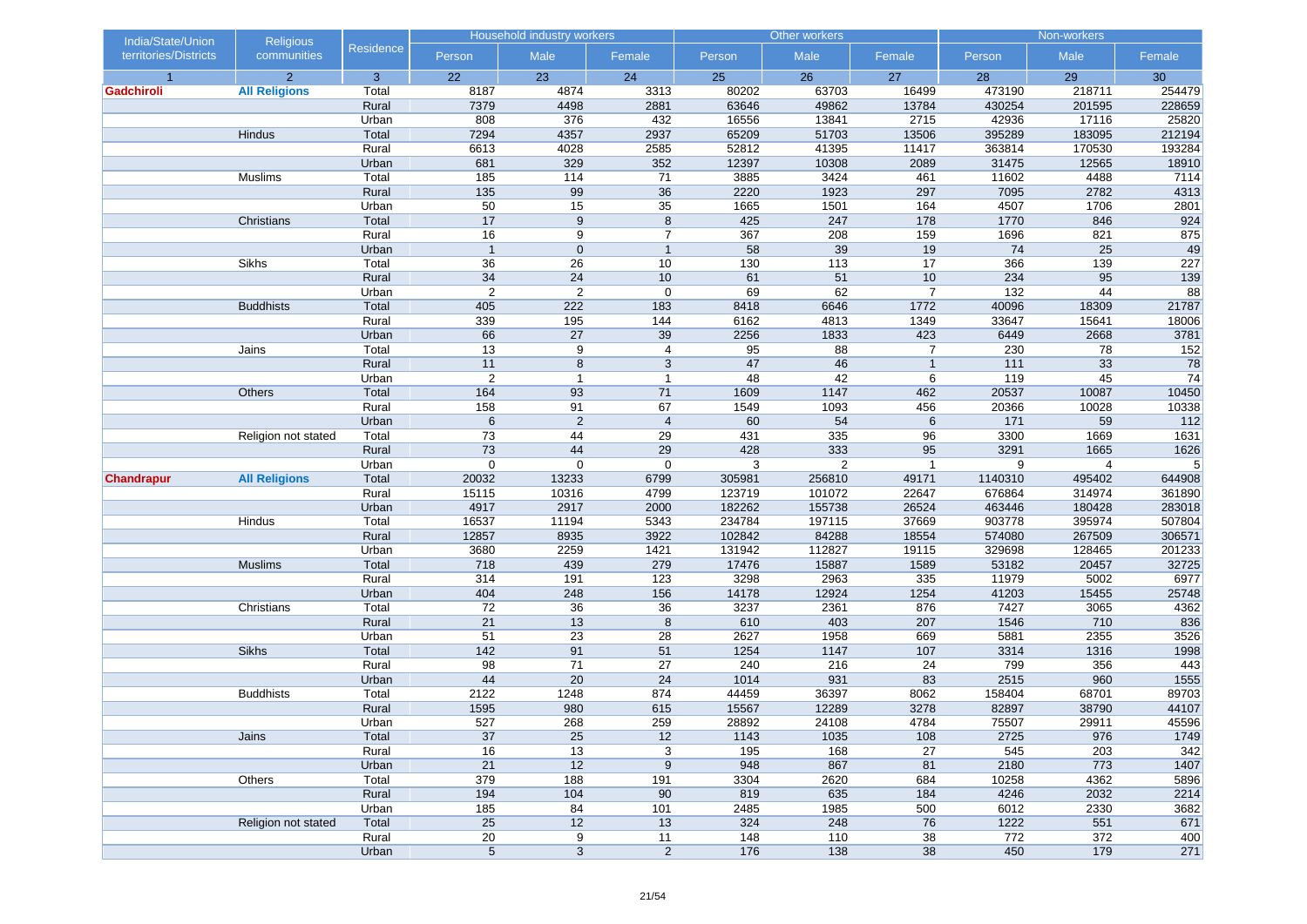| India/State/Union     | <b>Religious</b>     |                  |                | <b>Household industry workers</b> |                                  |            | Other workers |          |             | Non-workers |            |
|-----------------------|----------------------|------------------|----------------|-----------------------------------|----------------------------------|------------|---------------|----------|-------------|-------------|------------|
| territories/Districts | communities          | <b>Residence</b> | Person         | Male                              | Female                           | Person     | Male          | Female   | Person      | Male        | Female     |
| $\overline{1}$        | $\overline{2}$       | 3                | 22             | 23                                | 24                               | 25         | 26            | 27       | 28          | 29          | 30         |
| Yavatmal              | <b>All Religions</b> | Total            | 13335          | 8631                              | 4704                             | 241057     | 205089        | 35968    | 1339334     | 590758      | 748576     |
|                       |                      | Rural            | 10844          | 7164                              | 3680                             | 123172     | 103880        | 19292    | 1022777     | 469847      | 552930     |
|                       |                      | Urban            | 2491           | 1467                              | 1024                             | 117885     | 101209        | 16676    | 316557      | 120911      | 195646     |
|                       | Hindus               | Total            | 11301          | 7395                              | 3906                             | 180957     | 152344        | 28613    | 1060884     | 474785      | 586099     |
|                       |                      | Rural            | 9383           | 6268                              | 3115                             | 97708      | 81711         | 15997    | 846389      | 392712      | 453677     |
|                       |                      | Urban            | 1918           | 1127                              | 791                              | 83249      | 70633         | 12616    | 214495      | 82073       | 132422     |
|                       | Muslims              | Total            | 1030           | 633                               | 397                              | 31942      | 29892         | 2050     | 134936      | 51809       | 83127      |
|                       |                      | Rural            | 641            | 397                               | 244                              | 11897      | 11094         | 803      | 69776       | 27336       | 42440      |
|                       |                      | Urban            | 389            | 236                               | 153                              | 20045      | 18798         | 1247     | 65160       | 24473       | 40687      |
|                       | Christians           | Total            | 9              | 6                                 | $\mathbf{3}$                     | 928        | 644           | 284      | 2503        | 1102        | 1401       |
|                       |                      | Rural            | 6              | 4                                 | $\overline{2}$<br>$\overline{1}$ | 322        | 230<br>414    | 92       | 1194        | 554<br>548  | 640        |
|                       | Sikhs                | Urban<br>Total   | 3<br>20        | $\overline{c}$<br>9               |                                  | 606<br>341 | 304           | 192      | 1309<br>929 | 374         | 761<br>555 |
|                       |                      | Rural            | 3              | $\mathbf{1}$                      | 11<br>$\overline{2}$             | 157        | 140           | 37<br>17 | 521         | 237         | 284        |
|                       |                      | Urban            | 17             | 8                                 | 9                                | 184        | 164           | 20       | 408         | 137         | 271        |
|                       | <b>Buddhists</b>     | Total            | 825            | 494                               | 331                              | 23226      | 18673         | 4553     | 121481      | 54732       | 66749      |
|                       |                      | Rural            | 719            | 440                               | 279                              | 11470      | 9329          | 2141     | 91828       | 43016       | 48812      |
|                       |                      | Urban            | 106            | 54                                | 52                               | 11756      | 9344          | 2412     | 29653       | 11716       | 17937      |
|                       | Jains                | Total            | 92             | 62                                | 30                               | 2535       | 2334          | 201      | 7490        | 2614        | 4876       |
|                       |                      | Rural            | 40             | 26                                | 14                               | 820        | 752           | 68       | 2977        | 1051        | 1926       |
|                       |                      | Urban            | 52             | $\overline{36}$                   | 16                               | 1715       | 1582          | 133      | 4513        | 1563        | 2950       |
|                       | Others               | Total            | 49             | 27                                | 22                               | 908        | 735           | 173      | 9580        | 4596        | 4984       |
|                       |                      | Rural            | 45             | 24                                | 21                               | 623        | 496           | 127      | 8693        | 4246        | 4447       |
|                       |                      | Urban            | $\overline{4}$ | $\mathsf 3$                       | $\overline{1}$                   | 285        | 239           | 46       | 887         | 350         | 537        |
|                       | Religion not stated  | Total            | 9              | 5                                 | 4                                | 220        | 163           | 57       | 1531        | 746         | 785        |
|                       |                      | Rural            | $\overline{7}$ | $\overline{4}$                    | 3                                | 175        | 128           | 47       | 1399        | 695         | 704        |
|                       |                      | Urban            | $\overline{2}$ | $\overline{1}$                    | $\overline{1}$                   | 45         | 35            | 10       | 132         | 51          | 81         |
| <b>Nanded</b>         | <b>All Religions</b> | Total            | 28951          | 12920                             | 16031                            | 285143     | 242155        | 42988    | 1674222     | 759436      | 914786     |
|                       |                      | Rural            | 22255          | 10554                             | 11701                            | 129603     | 105070        | 24533    | 1176700     | 557510      | 619190     |
|                       |                      | Urban            | 6696           | 2366                              | 4330                             | 155540     | 137085        | 18455    | 497522      | 201926      | 295596     |
|                       | Hindus               | Total            | 23707          | 10591                             | 13116                            | 185974     | 154671        | 31303    | 1207969     | 557304      | 650665     |
|                       |                      | Rural            | 18879          | 9014                              | 9865                             | 99336      | 79441         | 19895    | 944700      | 449571      | 495129     |
|                       |                      | Urban            | 4828           | 1577                              | 3251                             | 86638      | 75230         | 11408    | 263269      | 107733      | 155536     |
|                       | <b>Muslims</b>       | Total            | 3511           | 1583                              | 1928                             | 62075      | 56937         | 5138     | 266997      | 110336      | 156661     |
|                       |                      | Rural            | 2055           | 950                               | 1105                             | 16305      | 14562         | 1743     | 107636      | 47531       | 60105      |
|                       |                      | Urban            | 1456           | 633                               | 823                              | 45770      | 42375         | 3395     | 159361      | 62805       | 96556      |
|                       | Christians           | Total            | 23             | 9                                 | 14                               | 774        | 584           | 190      | 2351        | 1024        | 1327       |
|                       |                      | Rural            | 8              | $\overline{c}$                    | 6                                | 185        | 127           | 58       | 924         | 430         | 494        |
|                       |                      | Urban            | 15             | $\overline{7}$                    | 8                                | 589        | 457           | 132      | 1427        | 594         | 833        |
|                       | <b>Sikhs</b>         | Total            | 72             | 31                                | 41                               | 2933       | 2667          | 266      | 8767        | 3530        | 5237       |
|                       |                      | Rural            | 17             | 11                                | 6                                | 288        | 253           | 35       | 1527        | 682         | 845        |
|                       |                      | Urban            | 55             | 20                                | 35                               | 2645       | 2414          | 231      | 7240        | 2848        | 4392       |
|                       | <b>Buddhists</b>     | Total            | 1522           | 652                               | 870                              | 31664      | 25828         | 5836     | 181542      | 84395       | 97147      |
|                       |                      | Rural            | 1229           | 543                               | 686                              | 12930      | 10240         | 2690     | 118549      | 57716       | 60833      |
|                       |                      | Urban            | 293            | 109                               | 184                              | 18734      | 15588         | 3146     | 62993       | 26679       | 36314      |
|                       | Jains                | Total            | 61             | 20                                | 41                               | 1201       | 1044          | 157      | 3404        | 1359        | 2045       |
|                       |                      | Rural            | 26             | 6                                 | 20                               | 315        | 259           | 56       | 1105        | 480         | 625        |
|                       |                      | Urban            | 35             | 14                                | 21                               | 886        | 785           | 101      | 2299        | 879         | 1420       |
|                       | Others               | Total            | 12             | 8                                 | 4                                | 118        | 101           | 17       | 634         | 308         | 326        |
|                       |                      | Rural            | $\overline{7}$ | 6                                 | $\mathbf{1}$                     | 43         | 38            | 5        | 468         | 244         | 224        |
|                       |                      | Urban            | 5              | $\overline{c}$                    | 3                                | 75         | 63            | 12       | 166         | 64          | 102        |
|                       | Religion not stated  | Total            | 43             | 26                                | 17                               | 404        | 323           | 81       | 2558        | 1180        | 1378       |
|                       |                      | Rural            | 34             | $\overline{22}$                   | 12                               | 201        | 150           | 51       | 1791        | 856         | 935        |
|                       |                      | Urban            | 9              | $\overline{4}$                    | $5\phantom{.0}$                  | 203        | $173$         | 30       | 767         | 324         | 443        |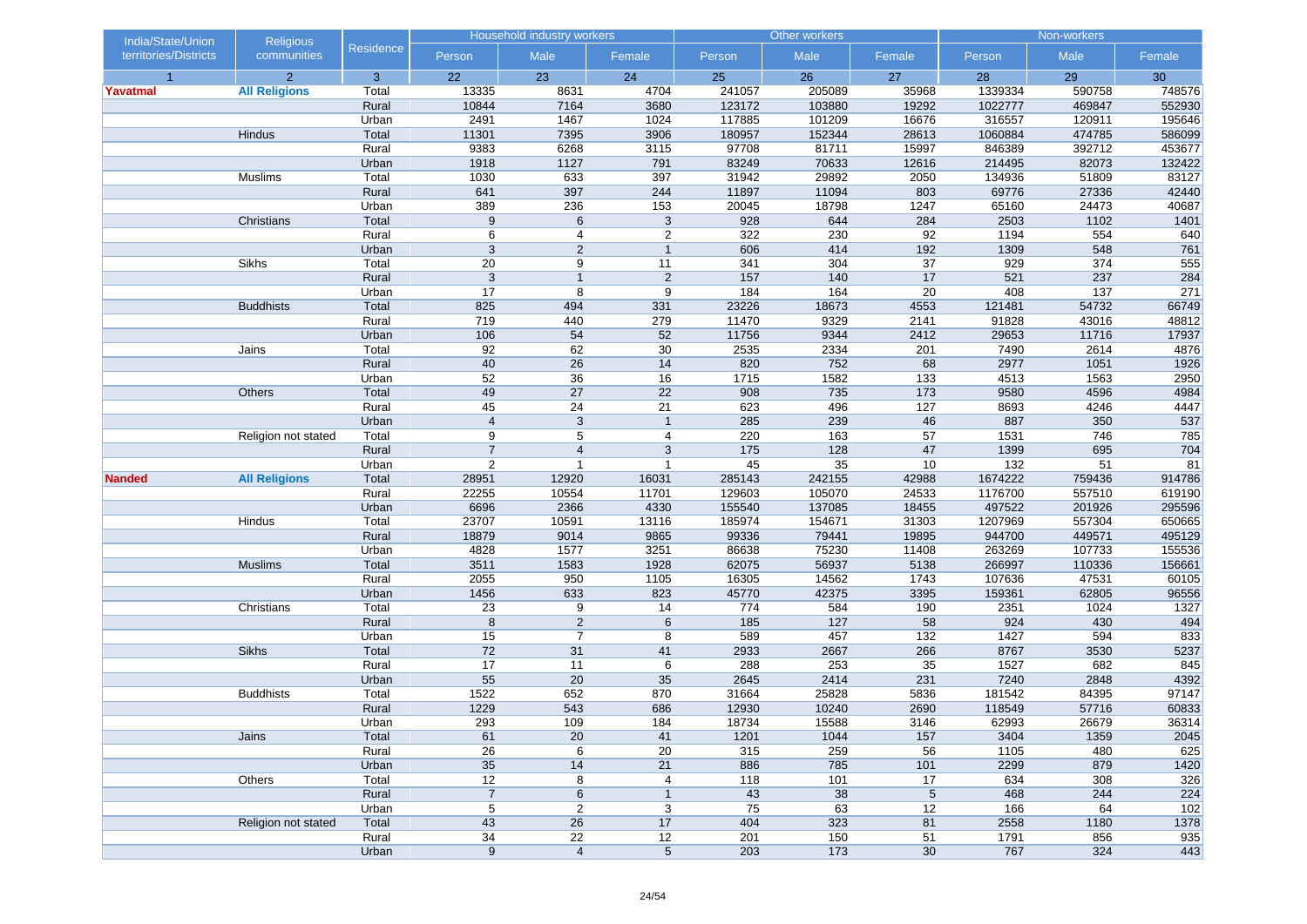| India/State/Union     | <b>Religious</b>     |                |                                  | Household industry workers       |                                |                 | Other workers  |                 |                 | Non-workers    |                 |
|-----------------------|----------------------|----------------|----------------------------------|----------------------------------|--------------------------------|-----------------|----------------|-----------------|-----------------|----------------|-----------------|
| territories/Districts | communities          | Residence      | Person                           | Male                             | Female                         | Person          | Male           | Female          | Person          | Male           | Female          |
| $\overline{1}$        | $\overline{2}$       | $\mathbf{3}$   | 22                               | 23                               | 24                             | 25              | 26             | 27              | 28              | 29             | 30              |
| Hingoli <sup>*</sup>  | <b>All Religions</b> | Total          | 6751                             | 4250                             | 2501                           | 71946           | 61488          | 10458           | 527182          | 245899         | 281283          |
|                       |                      | Rural          | 5694                             | 3652                             | 2042                           | 37839           | 31672          | 6167            | 417078          | 201948         | 215130          |
|                       |                      | Urban          | 1057                             | 598                              | 459                            | 34107           | 29816          | 4291            | 110104          | 43951          | 66153           |
|                       | Hindus               | Total          | 5308                             | 3356                             | 1952                           | 47289           | 39593          | 7696            | 374737          | 177496         | 197241          |
|                       |                      | Rural          | 4648                             | 2987                             | 1661                           | 27913           | 23092          | 4821            | 317429          | 154516         | 162913          |
|                       |                      | Urban          | 660                              | 369                              | 291                            | 19376           | 16501          | 2875            | 57308           | 22980          | 34328           |
|                       | Muslims              | Total          | 846                              | 526                              | 320                            | 15659           | 14475          | 1184            | 69851           | 28582          | 41269           |
|                       |                      | Rural          | 521                              | 331                              | 190                            | 4931            | 4491           | 440             | 30928           | 13337          | 17591           |
|                       | Christians           | Urban<br>Total | 325<br>$\overline{2}$            | 195<br>$\overline{2}$            | 130<br>$\mathbf 0$             | 10728<br>63     | 9984<br>44     | 744<br>19       | 38923<br>293    | 15245<br>$132$ | 23678<br>161    |
|                       |                      | Rural          | $\overline{1}$                   |                                  |                                | $\overline{22}$ | 16             | $\,6\,$         | 165             | 72             | 93              |
|                       |                      |                | $\mathbf{1}$                     | $\overline{1}$<br>$\overline{1}$ | $\mathbf 0$<br>$\mathbf 0$     | 41              | 28             | 13              | 128             | 60             | 68              |
|                       | Sikhs                | Urban<br>Total | 10                               | 8                                | $\overline{2}$                 | 89              | 76             | 13              | 294             | 128            | 166             |
|                       |                      | Rural          | $\overline{7}$                   | $5\phantom{.0}$                  | $\overline{2}$                 | 45              | 37             | $\bf 8$         | 157             | 71             | 86              |
|                       |                      | Urban          | 3                                | 3                                | $\mathbf 0$                    | 44              | 39             | 5               | 137             | 57             | 80              |
|                       | <b>Buddhists</b>     | Total          | 507                              | 320                              | 187                            | 7566            | 6167           | 1399            | 77966           | 37953          | 40013           |
|                       |                      | Rural          | 466                              | 302                              | 164                            | 4418            | 3599           | 819             | 66445           | 33140          | 33305           |
|                       |                      | Urban          | 41                               | 18                               | 23                             | 3148            | 2568           | 580             | 11521           | 4813           | 6708            |
|                       | Jains                | Total          | 64                               | 32                               | 32                             | 1159            | 1034           | 125             | 3509            | 1361           | 2148            |
|                       |                      | Rural          | 39                               | 21                               | 18                             | 439             | 382            | 57              | 1559            | 615            | 944             |
|                       |                      | Urban          | 25                               | 11                               | 14                             | 720             | 652            | 68              | 1950            | 746            | 1204            |
|                       | Others               | Total          | $\overline{3}$                   | $\overline{2}$                   | $\overline{1}$                 | 28              | 24             | $\overline{4}$  | 75              | 31             | 44              |
|                       |                      | Rural          | $\overline{c}$                   | $\mathbf{1}$                     | $\mathbf{1}$                   | 8               | $\overline{7}$ | $\mathbf{1}$    | $\overline{26}$ | 13             | $\overline{13}$ |
|                       |                      | Urban          | $\overline{1}$                   | $\mathbf{1}$                     | $\mathbf 0$                    | 20              | 17             | 3               | 49              | 18             | 31              |
|                       | Religion not stated  | Total          | 11                               | 4                                | $\overline{7}$                 | 93              | 75             | 18              | 457             | 216            | 241             |
|                       |                      | Rural          | 10                               | $\overline{4}$                   | 6                              | 63              | 48             | 15              | 369             | 184            | 185             |
|                       |                      | Urban          | $\overline{1}$                   | $\mathbf 0$                      |                                | $30\,$          | 27             | 3               | 88              | 32             | 56              |
| Parbhani              | <b>All Religions</b> | Total          | 9033                             | 5343                             | 3690                           | 153305          | 132890         | 20415           | 882963          | 395786         | 487177          |
|                       |                      | Rural          | 5868                             | 3741                             | 2127                           | 46750           | 39268          | 7482            | 531571          | 254208         | 277363          |
|                       |                      | Urban          | 3165                             | 1602                             | 1563                           | 106555          | 93622          | 12933           | 351392          | 141578         | 209814          |
|                       | Hindus               | Total          | 7257                             | 4342                             | 2915                           | 93393           | 80222          | 13171           | 614384          | 281246         | 333138          |
|                       |                      | Rural          | 5179                             | 3302                             | 1877                           | 37508           | 31478          | 6030            | 439349          | 210660         | 228689          |
|                       |                      | Urban          | 2078                             | 1040                             | 1038                           | 55885           | 48744          | 7141            | 175035          | 70586          | 104449          |
|                       | <b>Muslims</b>       | Total          | 1186                             | 668                              | 518                            | 41710           | 37921          | 3789            | 171632          | 70190          | 101442          |
|                       |                      | Rural          | 364                              | 222                              | 142                            | 4552            | 4086           | 466             | 40440           | 18113          | 22327           |
|                       |                      | Urban          | 822                              | 446                              | 376                            | 37158           | 33835          | 3323            | 131192          | 52077          | 79115           |
|                       | Christians           | Total          | 4                                | $\overline{2}$                   | 2                              | 338             | 231            | 107             | 920             | 384            | 536             |
|                       |                      | Rural          | $\overline{2}$                   | $\mathbf 0$                      | $\overline{2}$                 | 65              | 37             | 28              | 164             | 73             | 91              |
|                       |                      | Urban          | $\overline{2}$                   | $\overline{2}$                   | $\mathbf 0$                    | 273             | 194            | 79              | 756             | 311            | 445             |
|                       | <b>Sikhs</b>         | Total          | 51                               | 36                               | 15                             | 124             | 113            | 11              | 539             | 216            | 323             |
|                       |                      | Rural          | 0                                | $\mathbf 0$                      | 0                              | 46              | 43             | 3               | 213             | 88             | 125             |
|                       |                      | Urban          | 51                               | 36                               | 15                             | 78              | 70             | 8               | 326             | 128            | 198             |
|                       | <b>Buddhists</b>     | Total          | 476                              | 275                              | 201                            | 16182           | 13024          | 3158            | 90692           | 41807          | 48885           |
|                       |                      | Rural          | 304                              | 208                              | 96                             | 4319            | 3397           | 922             | 50066           | 24612          | 25454           |
|                       |                      | Urban          | $172$                            | 67                               | 105                            | 11863           | 9627           | 2236            | 40626           | 17195          | 23431           |
|                       | Jains                | Total          | 48                               | 17                               | 31                             | 1370            | 1223           | 147             | 3958            | 1567           | 2391            |
|                       |                      | Rural          | 12                               | 8                                | $\overline{4}$                 | 207             | 180            | $\overline{27}$ | 880             | 441            | 439             |
|                       |                      | Urban          | 36                               | 9                                | 27                             | 1163            | 1043           | 120             | 3078            | 1126           | 1952            |
|                       | Others               | Total          | $\overline{\mathbf{c}}$          | $\mathbf{1}$                     | $\mathbf{1}$                   | 70              | 63             | 7               | 222             | 93             | 129             |
|                       |                      | Rural          | $\pmb{0}$                        | $\mathbf 0$                      | $\mathbf 0$                    | 12<br>58        | 11<br>52       | $\mathbf{1}$    | 49<br>173       | 25<br>68       | 24              |
|                       |                      | Urban          | 2<br>9                           | $\mathbf{1}$<br>$\overline{2}$   | $\mathbf{1}$<br>$\overline{7}$ | 118             | 93             | 6<br>25         | 616             | 283            | 105<br>333      |
|                       | Religion not stated  | Total<br>Rural |                                  |                                  |                                | 41              | 36             |                 | 410             | 196            | 214             |
|                       |                      | Urban          | $\overline{7}$<br>$\overline{2}$ | $\mathbf 1$<br>$\mathbf{1}$      | 6<br>$\mathbf{1}$              | 77              |                | 5<br>20         | 206             | 87             | 119             |
|                       |                      |                |                                  |                                  |                                |                 | 57             |                 |                 |                |                 |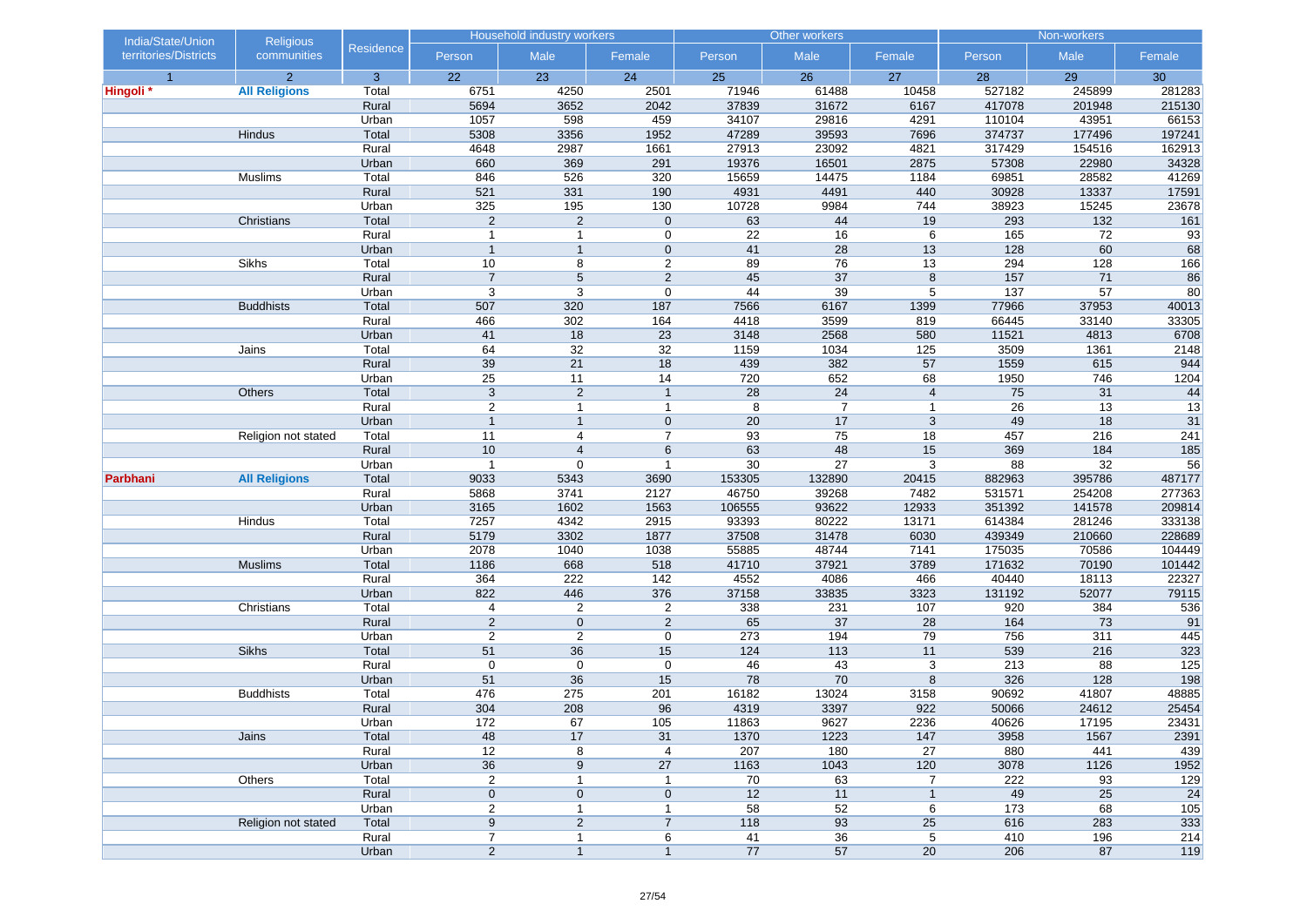| India/State/Union     | <b>Religious</b>     |                |                 | Household industry workers |                |                | Other workers  |                |                 | Non-workers    |                 |
|-----------------------|----------------------|----------------|-----------------|----------------------------|----------------|----------------|----------------|----------------|-----------------|----------------|-----------------|
| territories/Districts | communities          | Residence      | Person          | Male                       | Female         | Person         | Male           | Female         | Person          | Male           | Female          |
| $\overline{1}$        | $\overline{2}$       | $\mathbf{3}$   | 22              | 23                         | 24             | 25             | 26             | 27             | 28              | 29             | 30              |
| Jalna                 | <b>All Religions</b> | Total          | 14250           | 7198                       | 7052           | 145560         | 123926         | 21634          | 896080          | 411766         | 484314          |
|                       |                      | Rural          | 10590           | 5808                       | 4782           | 67136          | 56255          | 10881          | 677841          | 326023         | 351818          |
|                       |                      | Urban          | 3660            | 1390                       | 2270           | 78424          | 67671          | 10753          | 218239          | 85743          | 132496          |
|                       | Hindus               | Total          | 11581           | 5864                       | 5717           | 99721          | 83661          | 16060          | 671877          | 313204         | 358673          |
|                       |                      | Rural          | 8744            | 4850                       | 3894           | 49999          | 41295          | 8704           | 541421          | 261823         | 279598          |
|                       |                      | Urban          | 2837            | 1014                       | 1823           | 49722          | 42366          | 7356           | 130456          | 51381          | 79075           |
|                       | Muslims              | Total<br>Rural | 1738<br>1160    | 857<br>601                 | 881<br>559     | 30384<br>11471 | 27833<br>10340 | 2551<br>1131   | 141415<br>79105 | 60282<br>36020 | 81133<br>43085  |
|                       |                      | Urban          | 578             |                            | 322            | 18913          | 17493          | 1420           | 62310           | 24262          | 38048           |
|                       | Christians           | Total          | 64              | 256<br>40                  | 24             | 2765           | 1996           | 769            | 8046            | 3316           | 4730            |
|                       |                      | Rural          | $\overline{28}$ | 21                         | $\overline{7}$ | 426            | 307            | 119            | 2655            | 1229           | 1426            |
|                       |                      | Urban          | $\overline{36}$ | 19                         | 17             | 2339           | 1689           | 650            | 5391            | 2087           | 3304            |
|                       | Sikhs                | Total          | 79              | 59                         | 20             | 202            | 170            | 32             | 984             | 439            | 545             |
|                       |                      | Rural          | 31              | 16                         | 15             | 39             | 31             | $\bf 8$        | 358             | 178            | 180             |
|                       |                      | Urban          | 48              | 43                         | 5              | 163            | 139            | 24             | 626             | 261            | 365             |
|                       | <b>Buddhists</b>     | Total          | 649             | 309                        | 340            | 10013          | 8026           | 1987           | 66534           | 31824          | 34710           |
|                       |                      | Rural          | 562             | 286                        | 276            | 4633           | 3768           | 865            | 51630           | 25643          | 25987           |
|                       |                      | Urban          | 87              | 23                         | 64             | 5380           | 4258           | 1122           | 14904           | 6181           | 8723            |
|                       | Jains                | Total          | 121             | 60                         | 61             | 2136           | 1960           | 176            | 5888            | 2110           | 3778            |
|                       |                      | Rural          | 54              | 29                         | 25             | 471            | 437            | 34             | 1859            | 737            | 1122            |
|                       |                      | Urban          | 67              | 31                         | 36             | 1665           | 1523           | 142            | 4029            | 1373           | 2656            |
|                       | Others               | Total          | 6               | 3                          | $\mathbf{3}$   | 130            | 112            | 18             | 294             | $112$          | $182$           |
|                       |                      | Rural          | $\sqrt{2}$      | $\mathbf{1}$               | $\mathbf{1}$   | 21             | 17             | $\overline{4}$ | 99              | 46             | $\overline{53}$ |
|                       |                      | Urban          | $\overline{4}$  | $\overline{2}$             | $\overline{2}$ | 109            | 95             | 14             | 195             | 66             | 129             |
|                       | Religion not stated  | Total          | 12              | 6                          | 6              | 209            | 168            | 41             | 1042            | 479            | 563             |
|                       |                      | Rural          | 9               | $\overline{4}$             | 5              | 76             | 60             | 16             | 714             | 347            | 367             |
|                       |                      | Urban          | 3               | $\overline{2}$             | $\overline{1}$ | 133            | 108            | 25             | 328             | 132            | 196             |
| Aurangabad            | <b>All Religions</b> | Total          | 20310           | 10287                      | 10023          | 425657         | 361481         | 64176          | 1720156         | 761572         | 958584          |
|                       |                      | Rural          | 14646           | 7321                       | 7325           | 134775         | 113218         | 21557          | 947162          | 452277         | 494885          |
|                       |                      | Urban          | 5664            | 2966                       | 2698           | 290882         | 248263         | 42619          | 772994          | 309295         | 463699          |
|                       | Hindus               | Total          | 15876           | 7997                       | 7879           | 261810         | 220326         | 41484          | 1138055         | 517312         | 620743          |
|                       |                      | Rural          | 12165           | 5996                       | 6169           | 100537         | 84093          | 16444          | 738575          | 356679         | 381896          |
|                       |                      | Urban          | 3711            | 2001                       | 1710           | 161273         | 136233         | 25040          | 399480          | 160633         | 238847          |
|                       | <b>Muslims</b>       | Total          | 3261            | 1682                       | 1579           | 99531          | 89957          | 9574           | 389429          | 161926         | 227503          |
|                       |                      | Rural          | 1828            | 961                        | 867            | 22231          | 19437          | 2794           | 146867          | 66850          | 80017           |
|                       |                      | Urban          | 1433            | 721                        | 712            | 77300          | 70520          | 6780           | 242562          | 95076          | 147486          |
|                       | Christians           | Total          | 66              | 28                         | 38             | 4359           | 3136           | 1223           | 10190           | 4176           | 6014            |
|                       |                      | Rural<br>Urban | 24<br>42        | 12<br>16                   | 12<br>26       | 681<br>3678    | 522<br>2614    | 159<br>1064    | 2202<br>7988    | 981<br>3195    | 1221<br>4793    |
|                       | <b>Sikhs</b>         | Total          | 31              | 14                         | 17             | 1137           | 1026           | 111            | 2958            | 1157           | 1801            |
|                       |                      | Rural          | 10              | 5                          | 5              | 139            | 123            | 16             | 476             | 236            | 240             |
|                       |                      | Urban          | 21              | 9                          | 12             | 998            | 903            | 95             | 2482            | 921            | 1561            |
|                       | <b>Buddhists</b>     | Total          | 733             | 380                        | 353            | 50938          | 39926          | 11012          | 159244          | 69509          | 89735           |
|                       |                      | Rural          | 407             | 224                        | 183            | 9283           | 7368           | 1915           | 53183           | 25224          | 27959           |
|                       |                      | Urban          | 326             | 156                        | 170            | 41655          | 32558          | 9097           | 106061          | 44285          | 61776           |
|                       | Jains                | Total          | 315             | 171                        | 144            | 7210           | 6578           | 632            | 18266           | 6564           | 11702           |
|                       |                      | Rural          | 195             | 113                        | 82             | 1698           | 1524           | 174            | 4934            | 1854           | 3080            |
|                       |                      | Urban          | 120             | 58                         | 62             | 5512           | 5054           | 458            | 13332           | 4710           | 8622            |
|                       | Others               | Total          | 3               | $\mathbf{1}$               | $\overline{2}$ | 328            | 272            | 56             | 723             | 291            | 432             |
|                       |                      | Rural          | $\mathbf 0$     | $\mathbf 0$                | $\mathbf 0$    | 34             | 26             | 8              | 88              | 39             | 49              |
|                       |                      | Urban          | 3               | $\mathbf{1}$               | $\overline{2}$ | 294            | 246            | 48             | 635             | 252            | 383             |
|                       | Religion not stated  | Total          | 25              | 14                         | 11             | 344            | 260            | 84             | 1291            | 637            | 654             |
|                       |                      | Rural          | 17              | 10                         | 7              | 172            | 125            | 47             | 837             | 414            | 423             |
|                       |                      | Urban          | $\bf 8$         | $\overline{4}$             | $\overline{4}$ | $172$          | 135            | 37             | 454             | 223            | 231             |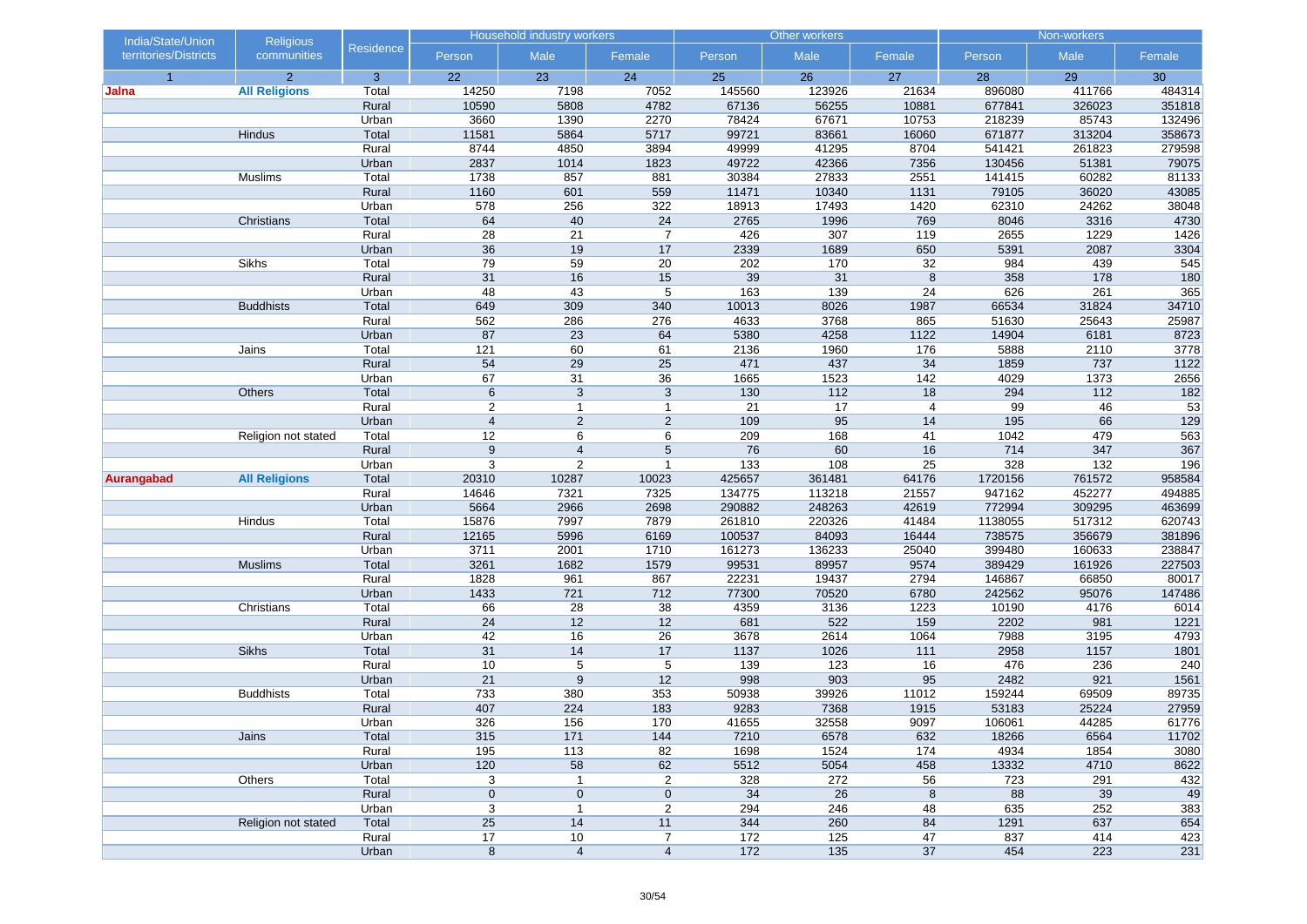| India/State/Union     | <b>Religious</b>     |                |                        | <b>Household industry workers</b> |                      |              | Other workers   |                 |                   | Non-workers  |             |
|-----------------------|----------------------|----------------|------------------------|-----------------------------------|----------------------|--------------|-----------------|-----------------|-------------------|--------------|-------------|
| territories/Districts | communities          | Residence      | Person                 | Male                              | Female               | Person       | Male            | Female          | Person            | Male         | Female      |
| $\overline{1}$        | $\overline{2}$       | 3              | 22                     | 23                                | 24                   | 25           | 26              | 27              | 28                | 29           | 30          |
| <b>Nashik</b>         | <b>All Religions</b> | Total          | 47678                  | 24810                             | 22868                | 774124       | 656464          | 117660          | 2808223           | 1223055      | 1585168     |
|                       |                      | Rural          | 30059                  | 15973                             | 14086                | 211139       | 174578          | 36561           | 1495492           | 717903       | 777589      |
|                       |                      | Urban          | 17619                  | 8837                              | 8782                 | 562985       | 481886          | 81099           | 1312731           | 505152       | 807579      |
|                       | Hindus               | Total          | 40000                  | 20865                             | 19135                | 601415       | 504641          | 96774           | 2328967           | 1038851      | 1290116     |
|                       |                      | Rural          | 28020                  | 14859                             | 13161                | 194417       | 160104          | 34313           | 1434012           | 691747       | 742265      |
|                       |                      | Urban          | 11980                  | 6006                              | 5974                 | 406998       | 344537          | 62461           | 894955            | 347104       | 547851      |
|                       | Muslims              | Total          | 6262                   | 3222                              | 3040                 | 130172       | 116811          | 13361           | 376172            | 143862       | 232310      |
|                       |                      | Rural          | 1435                   | 805                               | 630                  | 10722        | 9445            | 1277            | 37830             | 15871        | 21959       |
|                       |                      | Urban          | 4827                   | 2417                              | 2410                 | 119450       | 107366          | 12084           | 338342            | 127991       | 210351      |
|                       | Christians           | Total          | 133                    | 80                                | 53                   | 7329         | 5574            | 1755            | 14568             | 5603         | 8965        |
|                       |                      | Rural          | $\overline{25}$<br>108 | 17                                | 8                    | 448          | 354             | 94              | $\overline{1217}$ | 509          | 708         |
|                       | Sikhs                | Urban<br>Total | 147                    | 63<br>91                          | 45                   | 6881<br>3044 | 5220<br>2841    | 1661            | 13351<br>5174     | 5094<br>1974 | 8257        |
|                       |                      | Rural          | 19                     | 8                                 | 56<br>11             | 279          | 254             | 203<br>25       | 620               | 266          | 3200<br>354 |
|                       |                      | Urban          | 128                    | 83                                | 45                   | 2765         | 2587            | 178             | 4554              | 1708         | 2846        |
|                       | <b>Buddhists</b>     | Total          | 466                    | 202                               | 264                  | 20401        | 16130           | 4271            | 54063             | 22131        | 31932       |
|                       |                      | Rural          | 235                    | 111                               | 124                  | 2599         | 2096            | 503             | 12478             | 5683         | 6795        |
|                       |                      | Urban          | 231                    | 91                                | 140                  | 17802        | 14034           | 3768            | 41585             | 16448        | 25137       |
|                       | Jains                | Total          | 542                    | 276                               | 266                  | 10220        | 9295            | 925             | 23862             | 8176         | 15686       |
|                       |                      | Rural          | 224                    | $114$                             | $110$                | 2169         | 1922            | 247             | 5595              | 2017         | 3578        |
|                       |                      | Urban          | 318                    | 162                               | 156                  | 8051         | 7373            | 678             | 18267             | 6159         | 12108       |
|                       | Others               | Total          | 30                     | 18                                | 12                   | 904          | 662             | 242             | 1442              | 563          | 879         |
|                       |                      | Rural          | $\overline{12}$        | 9                                 | 3                    | 82           | $\overline{58}$ | $\overline{24}$ | 186               | 85           | 101         |
|                       |                      | Urban          | 18                     | 9                                 | 9                    | 822          | 604             | 218             | 1256              | 478          | 778         |
|                       | Religion not stated  | Total          | 98                     | 56                                | 42                   | 639          | 510             | 129             | 3975              | 1895         | 2080        |
|                       |                      | Rural          | 89                     | 50                                | 39                   | 423          | 345             | 78              | 3554              | 1725         | 1829        |
|                       |                      | Urban          | $\boldsymbol{9}$       | 6                                 | 3                    | 216          | 165             | 51              | 421               | 170          | 251         |
| Thane                 | <b>All Religions</b> | Total          | 79628                  | 42631                             | 36997                | 2405035      | 2058115         | 346920          | 4951868           | 1934420      | 3017448     |
|                       |                      | Rural          | 28561                  | 15353                             | 13208                | 377122       | 299577          | 77545           | 1158493           | 508951       | 649542      |
|                       |                      | Urban          | 51067                  | 27278                             | 23789                | 2027913      | 1758538         | 269375          | 3793375           | 1425469      | 2367906     |
|                       | Hindus               | Total          | 66275                  | 35363                             | 30912                | 1884678      | 1603136         | 281542          | 3879497           | 1529903      | 2349594     |
|                       |                      | Rural          | 25588                  | 13622                             | 11966                | 331372       | 263258          | 68114           | 1061830           | 470481       | 591349      |
|                       |                      | Urban          | 40687                  | 21741                             | 18946                | 1553306      | 1339878         | 213428          | 2817667           | 1059422      | 1758245     |
|                       | <b>Muslims</b>       | Total          | 7085                   | 4531                              | 2554                 | 282777       | 265765          | 17012           | 586767            | 222611       | 364156      |
|                       |                      | Rural          | 1252                   | 815                               | 437                  | 16788        | 15367           | 1421            | 37337             | 14449        | 22888       |
|                       |                      | Urban          | 5833                   | 3716                              | 2117                 | 265989       | 250398          | 15591           | 549430            | 208162       | 341268      |
|                       | Christians           | Total          | 2055                   | 1000                              | 1055                 | 88303        | 62299           | 26004           | 145143            | 55768        | 89375       |
|                       |                      | Rural          | 753                    | 504                               | 249                  | 18100        | 11965           | 6135            | 30334             | 12158        | 18176       |
|                       |                      | Urban          | 1302                   | 496                               | 806                  | 70203        | 50334           | 19869           | 114809            | 43610        | 71199       |
|                       | <b>Sikhs</b>         | Total          | 295                    | 167                               | 128                  | 10129        | 8959            | 1170            | 21175             | 7784         | 13391       |
|                       |                      | Rural          | 17                     | 9                                 | 8                    | 515          | 484             | 31              | 718               | 288          | 430         |
|                       |                      | Urban          | 278                    | 158                               | 120                  | 9614         | 8475            | 1139            | 20457             | 7496         | 12961       |
|                       | <b>Buddhists</b>     | Total          | 2163                   | 728                               | 1435                 | 88761        | 71361           | 17400           | 210925            | 82814        | 128111      |
|                       |                      | Rural          | 702                    | 234                               | 468                  | 8482         | 6927            | 1555            | 23999             | 9914         | 14085       |
|                       |                      | Urban          | 1461                   | 494                               | 967                  | 80279        | 64434           | 15845           | 186926            | 72900        | 114026      |
|                       | Jains                | Total          | 1622                   | 762                               | 860                  | 46513        | 43547           | 2966            | 101013            | 32694        | 68319       |
|                       |                      | Rural          | 232                    | 159                               | 73                   | 1455         | 1270            | 185             | 3236              | 1205         | 2031        |
|                       |                      | Urban          | 1390                   | 603                               | 787                  | 45058        | 42277           | 2781            | 97777             | 31489        | 66288       |
|                       | Others               | Total          | 103                    | 63                                | 40                   | 2943         | 2288            | 655             | 5462              | 2049         | 3413        |
|                       |                      | Rural          | 8                      | 3                                 | $5\phantom{.0}$      | 220          | 165             | 55              | 523<br>4939       | 210          | 313         |
|                       | Religion not stated  | Urban          | 95<br>30               | 60                                | 35                   | 2723<br>931  | 2123<br>760     | 600<br>171      |                   | 1839         | 3100        |
|                       |                      | Total<br>Rural |                        | 17<br>$\overline{7}$              | 13                   | 190          |                 |                 | 1886<br>516       | 797<br>246   | 1089<br>270 |
|                       |                      |                | 9<br>21                | 10                                | $\overline{2}$<br>11 | 741          | 141<br>619      | 49<br>122       | 1370              | 551          |             |
|                       |                      | Urban          |                        |                                   |                      |              |                 |                 |                   |              | 819         |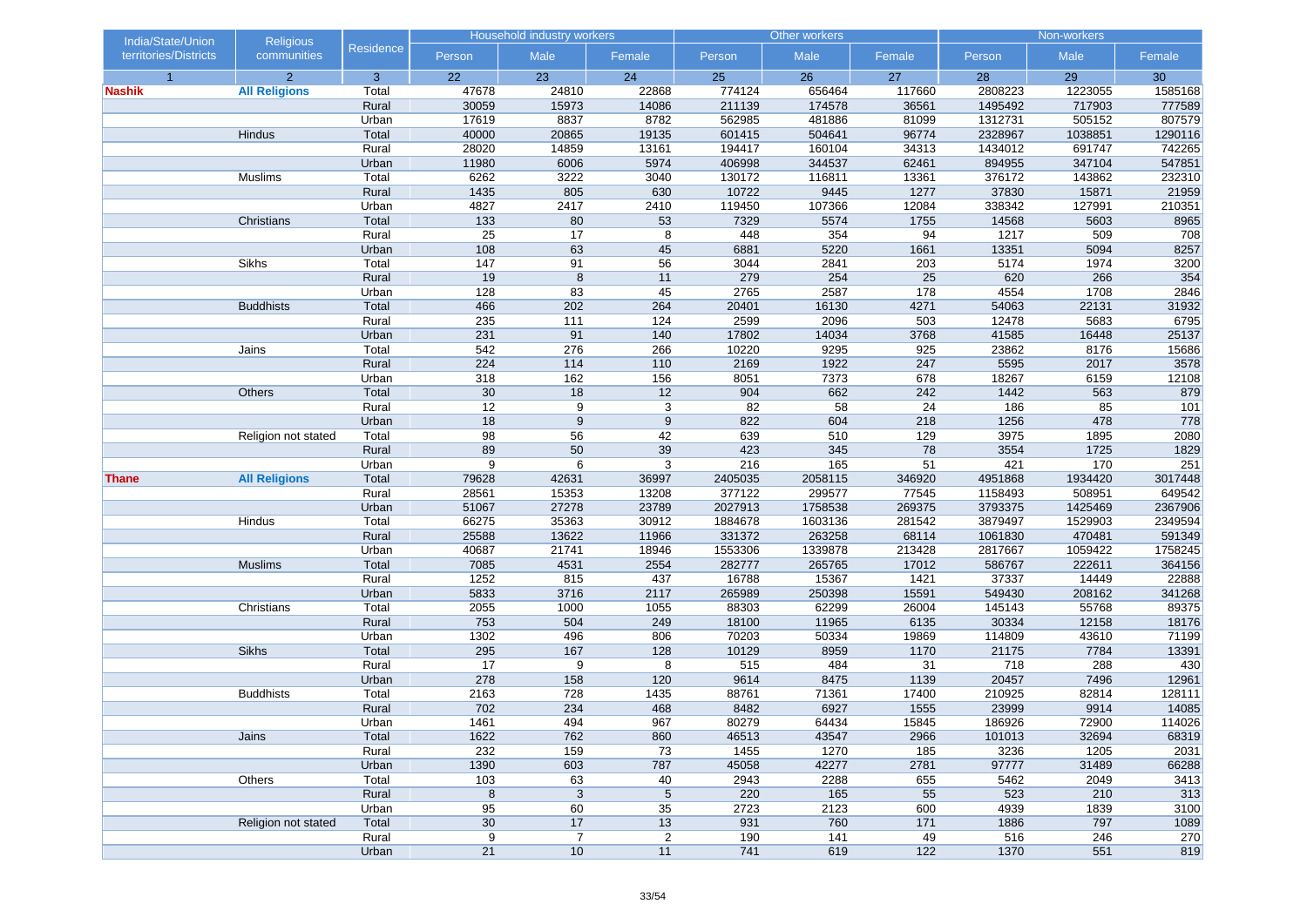| India/State/Union     | <b>Religious</b>     |                | Household industry workers |                     | Other workers         |                       |                       | Non-workers           |                        |                       |                         |
|-----------------------|----------------------|----------------|----------------------------|---------------------|-----------------------|-----------------------|-----------------------|-----------------------|------------------------|-----------------------|-------------------------|
| territories/Districts | communities          | Residence      | Person                     | Male                | Female                | Person                | Male                  | Female                | Person                 | Male                  | Female                  |
|                       | $\overline{2}$       | 3              | 22                         | 23                  | 24                    | 25                    | 26                    | 27                    | 28                     | 29                    | 30                      |
| Mumbai (Suburban)     | <b>All Religions</b> | Total          | 95046                      | 62666               | 32380                 | 3051766               | 2586589               | 465177                | 5487910                | 2088585               | 3399325                 |
|                       |                      | Rural          | 0                          | $\mathbf{0}$        | $\overline{0}$        | $\mathbf 0$           | $\mathbf 0$           | $\mathbf 0$           | $\mathbf 0$            | $\mathbf 0$           | $\mathbf{0}$            |
|                       |                      | Urban          | 95046                      | 62666               | 32380                 | 3051766               | 2586589               | 465177                | 5487910                | 2088585               | 3399325                 |
|                       | <b>Hindus</b>        | Total          | 68647                      | 44576               | 24071                 | 2188748               | 1842876               | 345872                | 3692093                | 1411352               | 2280741                 |
|                       |                      | Rural          | $\mathbf 0$                | $\mathbf 0$         | $\mathbf 0$           | $\mathbf 0$           | $\mathbf 0$           | $\mathbf 0$           | $\mathbf 0$            | $\mathbf 0$           | $\overline{0}$          |
|                       |                      | Urban          | 68647                      | 44576               | 24071                 | 2188748               | 1842876               | 345872                | 3692093                | 1411352               | 2280741                 |
|                       | Muslims              | Total          | 18899                      | 14499               | 4400                  | 464328                | 431845                | 32483                 | 1004955                | 384474                | 620481                  |
|                       |                      | Rural          | $\mathbf 0$                | $\mathbf 0$         | $\mathbf 0$           | $\mathbf 0$           | $\mathbf 0$           | $\mathbf 0$           | $\pmb{0}$              | $\mathbf 0$           | $\overline{0}$          |
|                       |                      | Urban          | 18899                      | 14499               | 4400                  | 464328                | 431845                | 32483                 | 1004955                | 384474                | 620481                  |
|                       | Christians           | Total          | 2347                       | 1113                | 1234                  | 128485                | 87246                 | 41239                 | 208873                 | 80609                 | 128264                  |
|                       |                      | Rural          | $\mathbf 0$                | 0                   | $\mathbf 0$           | 0                     | $\mathbf 0$           | $\mathbf 0$           | $\mathbf 0$            | $\mathbf 0$           | $\overline{0}$          |
|                       | Sikhs                | Urban          | 2347<br>385                | 1113<br>237         | 1234                  | 128485<br>18091       | 87246<br>15799        | 41239<br>2292         | 208873<br>34769        | 80609<br>12517        | 128264                  |
|                       |                      | Total<br>Rural | $\mathbf 0$                | $\mathbf 0$         | 148<br>$\mathbf 0$    | $\mathbf 0$           | $\mathbf 0$           | $\mathbf 0$           | $\mathbf 0$            | $\mathbf 0$           | 22252<br>$\mathbf{0}$   |
|                       |                      | Urban          | 385                        | 237                 | 148                   | 18091                 | 15799                 | 2292                  | 34769                  | 12517                 | 22252                   |
|                       | <b>Buddhists</b>     | Total          | 2287                       | 788                 | 1499                  | 142925                | 110104                | 32821                 | 318868                 | 127234                | 191634                  |
|                       |                      | Rural          | $\mathbf 0$                | $\mathbf 0$         | $\mathbf 0$           | $\mathbf 0$           | $\mathbf 0$           | $\mathbf 0$           | 0                      | $\mathbf 0$           | $\mathbf 0$             |
|                       |                      | Urban          | 2287                       | 788                 | 1499                  | 142925                | 110104                | 32821                 | 318868                 | 127234                | 191634                  |
|                       | Jains                | Total          | 2320                       | 1350                | 970                   | 101566                | 93274                 | 8292                  | 215327                 | 67206                 | 148121                  |
|                       |                      | Rural          | $\mathbf 0$                | $\mathbf 0$         | $\mathbf 0$           | $\mathbf 0$           | $\mathbf 0$           | $\boldsymbol{0}$      | $\pmb{0}$              | $\mathbf 0$           | $\overline{0}$          |
|                       |                      | Urban          | 2320                       | 1350                | 970                   | 101566                | 93274                 | 8292                  | 215327                 | 67206                 | 148121                  |
|                       | Others               | Total          | 128                        | 80                  | 48                    | 6457                  | 4515                  | 1942                  | 11240                  | 4373                  | 6867                    |
|                       |                      | Rural          | $\mathbf 0$                | $\mathbf 0$         | $\mathbf 0$           | $\mathbf 0$           | $\mathbf 0$           | $\mathbf 0$           | 0                      | 0                     | $\overline{0}$          |
|                       |                      | Urban          | 128                        | 80                  | 48                    | 6457                  | 4515                  | 1942                  | 11240                  | 4373                  | 6867                    |
|                       | Religion not stated  | Total          | 33                         | 23                  | 10                    | 1166                  | 930                   | 236                   | 1785                   | 820                   | 965                     |
|                       |                      | Rural          | $\mathbf{0}$               | $\mathbf{0}$        | $\mathbf{0}$          | $\Omega$              | $\Omega$              | $\mathbf{0}$          | $\overline{0}$         | $\mathbf 0$           | $\overline{0}$          |
|                       |                      | Urban          | 33                         | 23                  | 10                    | 1166                  | 930                   | 236                   | 1785                   | 820                   | 965                     |
| <b>Mumbai</b>         | <b>All Religions</b> | Total          | 41296                      | 27836               | 13460                 | 1268040               | 1081968               | 186072                | 2026292                | 766831                | 1259461                 |
|                       |                      | Rural          | $\mathbf 0$                | $\mathbf 0$         | $\mathbf 0$           | $\mathbf 0$           | $\mathbf 0$           | $\mathbf 0$           | $\mathbf 0$            | $\mathbf 0$           | $\overline{0}$          |
|                       |                      | Urban          | 41296                      | 27836               | 13460                 | 1268040               | 1081968               | 186072                | 2026292                | 766831                | 1259461                 |
|                       | Hindus               | Total          | 25621                      | 15645               | 9976                  | 842483                | 708847                | 133636                | 1250073                | 478609                | 771464                  |
|                       |                      | Rural          | $\mathbf 0$                | $\mathbf 0$         | $\mathbf{0}$          | $\mathbf 0$           | $\mathbf{0}$          | $\mathbf 0$           | $\mathbf 0$            | $\mathbf 0$           | $\mathbf 0$             |
|                       |                      | Urban          | 25621                      | 15645               | 9976                  | 842483                | 708847                | 133636                | 1250073                | 478609                | 771464                  |
|                       | <b>Muslims</b>       | Total          | 12942                      | 10786               | 2156                  | 262486                | 244573                | 17913                 | 458497                 | 172503                | 285994                  |
|                       |                      | Rural          | 0                          | 0                   | $\mathbf 0$           | 0                     | $\mathbf 0$           | 0                     | 0                      | $\mathbf 0$           | $\mathbf 0$             |
|                       |                      | Urban          | 12942                      | 10786               | 2156                  | 262486                | 244573                | 17913                 | 458497                 | 172503                | 285994                  |
|                       | Christians           | Total          | 851                        | 404                 | 447                   | 41725                 | 28554                 | 13171                 | 63600                  | 24569                 | 39031                   |
|                       |                      | Rural          | $\mathbf{0}$               | $\mathbf{0}$        | $\mathbf{0}$          | $\mathbf 0$           | $\mathbf{0}$          | $\mathbf 0$           | $\mathbf 0$            | $\mathbf 0$           | $\overline{0}$          |
|                       |                      | Urban          | 851                        | 404                 | 447                   | 41725                 | 28554                 | 13171                 | 63600                  | 24569                 | 39031                   |
|                       | <b>Sikhs</b>         | Total          | 122                        | 74                  | 48                    | 5827                  | 5089                  | 738                   | 10374                  | 3590                  | 6784                    |
|                       |                      | Rural          | $\mathbf 0$                | $\mathbf 0$         | $\mathbf 0$           | $\mathbf 0$           | $\mathbf 0$           | $\mathbf 0$           | $\mathbf 0$            | $\mathbf 0$           | $\overline{0}$          |
|                       |                      | Urban          | 122                        | 74                  | 48                    | 5827                  | 5089                  | 738                   | 10374                  | 3590                  | 6784                    |
|                       | <b>Buddhists</b>     | Total          | 629<br>$\mathbf{0}$        | 250<br>$\mathbf{0}$ | 379<br>$\overline{0}$ | 49370<br>$\mathbf{0}$ | 37961                 | 11409<br>$\mathbf{0}$ | 111316<br>$\mathbf{0}$ | 44159<br>$\mathbf{0}$ | 67157<br>$\overline{0}$ |
|                       |                      | Rural<br>Urban | 629                        |                     |                       | 49370                 | $\mathbf{0}$<br>37961 |                       |                        |                       | 67157                   |
|                       | Jains                |                | 940                        | 250                 | 379                   |                       |                       | 11409                 | 111316                 | 44159                 |                         |
|                       |                      | Total<br>Rural | $\mathbf 0$                | 586<br>$\mathbf 0$  | 354<br>$\mathbf 0$    | 51364<br>$\mathbf 0$  | 47355<br>$\mathbf 0$  | 4009<br>$\mathbf 0$   | 106650<br>0            | 33293<br>$\mathbf 0$  | 73357<br> 0             |
|                       |                      | Urban          | 940                        | 586                 | 354                   | 51364                 | 47355                 | 4009                  | 106650                 | 33293                 | 73357                   |
|                       | Others               | Total          | 185                        | 87                  | 98                    | 14215                 | 9146                  | 5069                  | 25056                  | 9778                  | 15278                   |
|                       |                      | Rural          | $\mathbf 0$                | $\mathbf 0$         | $\mathbf 0$           | $\mathbf 0$           | $\mathbf 0$           | $\mathbf 0$           | $\mathbf 0$            | $\mathbf 0$           | 0                       |
|                       |                      | Urban          | 185                        | 87                  | 98                    | 14215                 | 9146                  | 5069                  | 25056                  | 9778                  | 15278                   |
|                       | Religion not stated  | Total          | 6                          | $\overline{4}$      | 2                     | 570                   | 443                   | 127                   | 726                    | 330                   | 396                     |
|                       |                      | Rural          | 0                          | 0                   | 0                     | $\mathbf 0$           | $\mathbf 0$           | $\mathbf 0$           | $\mathbf 0$            | $\mathbf 0$           | 0                       |
|                       |                      | Urban          | 6                          | $\overline{4}$      | $\overline{2}$        | 570                   | 443                   | 127                   | 726                    | 330                   | 396                     |
|                       |                      |                |                            |                     |                       |                       |                       |                       |                        |                       |                         |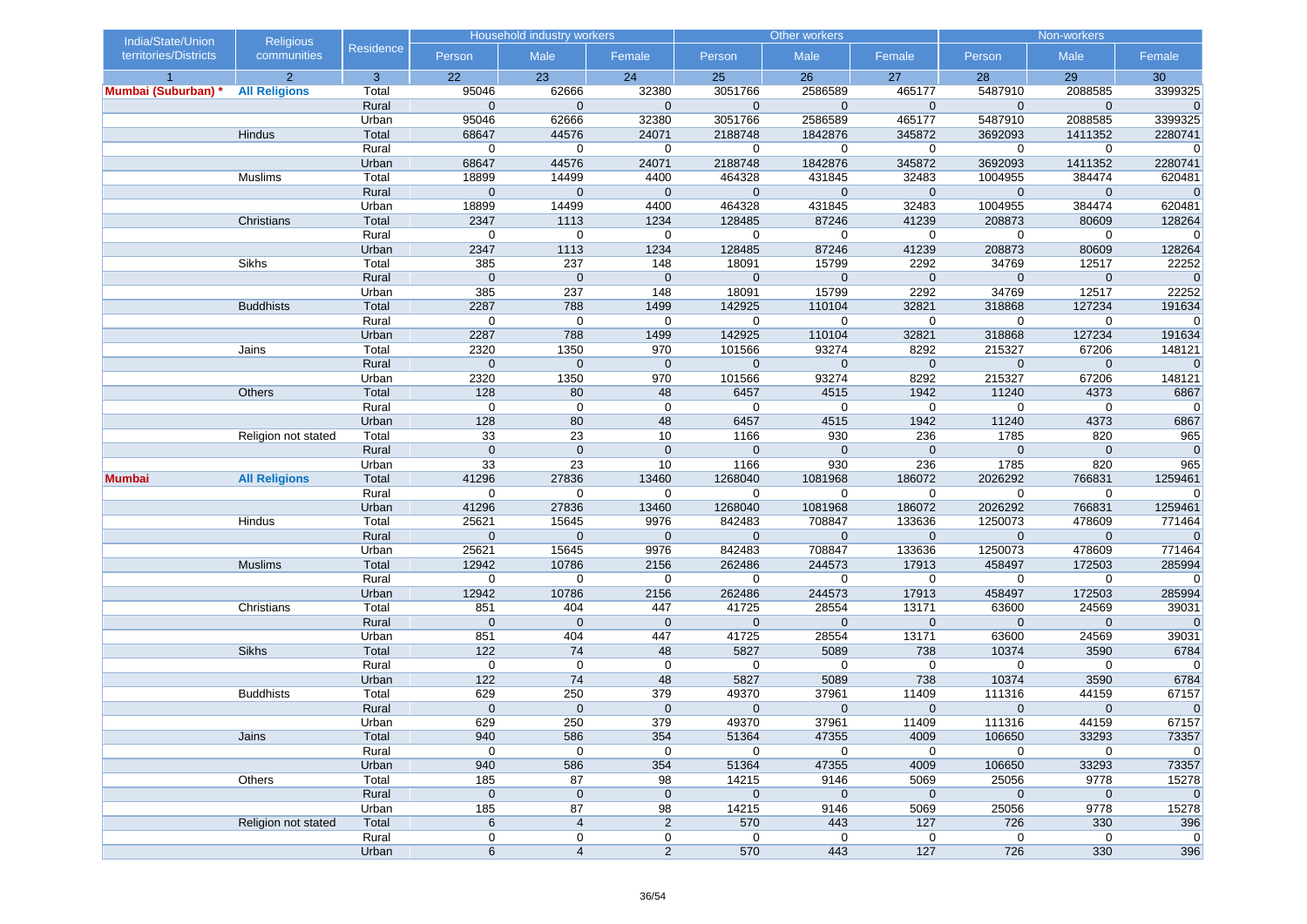| India/State/Union<br><b>Religious</b> |                      |                  | <b>Household industry workers</b>  |                |                       |              | Other workers |          | Non-workers  |              |             |  |
|---------------------------------------|----------------------|------------------|------------------------------------|----------------|-----------------------|--------------|---------------|----------|--------------|--------------|-------------|--|
| territories/Districts                 | communities          | <b>Residence</b> | Person                             | Male           | Female                | Person       | Male          | Female   | Person       | Male         | Female      |  |
| $\overline{1}$                        | $\overline{2}$       | 3                | 22                                 | 23             | 24                    | 25           | 26            | 27       | 28           | 29           | 30          |  |
| Raigarh                               | <b>All Religions</b> | Total            | 24298                              | 13828          | 10470                 | 442622       | 365218        | 77404    | 1293934      | 528685       | 765249      |  |
|                                       |                      | Rural            | 19561                              | 11010          | 8551                  | 271115       | 219924        | 51191    | 941760       | 396922       | 544838      |  |
|                                       |                      | Urban            | 4737                               | 2818           | 1919                  | 171507       | 145294        | 26213    | 352174       | 131763       | 220411      |  |
|                                       | Hindus               | Total            | 21822                              | 12371          | 9451                  | 380509       | 310917        | 69592    | 1094575      | 452812       | 641763      |  |
|                                       |                      | Rural            | 17857                              | 10020          | 7837                  | 241479       | 194392        | 47087    | 821980       | 350329       | 471651      |  |
|                                       |                      | Urban            | 3965                               | 2351           | 1614                  | 139030       | 116525        | 22505    | 272595       | 102483       | 170112      |  |
|                                       | Muslims              | Total            | 1640                               | 996            | 644                   | 36475        | 33139         | 3336     | 124204       | 45973        | 78231       |  |
|                                       |                      | Rural            | 1080                               | 654            | 426                   | 17224        | 15535         | 1689     | 73211        | 27274        | 45937       |  |
|                                       |                      | Urban            | 560                                | 342            | 218                   | 19251        | 17604         | 1647     | 50993        | 18699        | 32294       |  |
|                                       | Christians           | Total            | 62                                 | 35             | 27                    | 3821         | 3141          | 680      | 5775         | 2158         | 3617        |  |
|                                       |                      | Rural            | $\overline{36}$<br>$\overline{26}$ | 21<br>14       | $\overline{15}$       | 1440         | 1199<br>1942  | 241      | 2288         | 895          | 1393        |  |
|                                       | Sikhs                | Urban<br>Total   | 38                                 | 19             | 12                    | 2381<br>1514 |               | 439      | 3487<br>2704 | 1263<br>1017 | 2224        |  |
|                                       |                      | Rural            | $\bf 8$                            | $\mathsf 3$    | 19<br>$5\phantom{.0}$ | 440          | 1421<br>417   | 93<br>23 | 497          | 203          | 1687<br>294 |  |
|                                       |                      | Urban            | 30                                 | 16             | 14                    | 1074         | 1004          | 70       | 2207         | 814          | 1393        |  |
|                                       | <b>Buddhists</b>     | Total            | 493                                | 243            | 250                   | 16063        | 12827         | 3236     | 58183        | 23925        | 34258       |  |
|                                       |                      | Rural            | 419                                | 199            | 220                   | 9075         | 7155          | 1920     | 41034        | 17260        | 23774       |  |
|                                       |                      | Urban            | 74                                 | 44             | 30                    | 6988         | 5672          | 1316     | 17149        | 6665         | 10484       |  |
|                                       | Jains                | Total            | 178                                | 121            | 57                    | 3386         | 3152          | 234      | 7063         | 2239         | 4824        |  |
|                                       |                      | Rural            | 105                                | 77             | 28                    | 899          | 820           | 79       | 1840         | 580          | 1260        |  |
|                                       |                      | Urban            | 73                                 | 44             | 29                    | 2487         | 2332          | 155      | 5223         | 1659         | 3564        |  |
|                                       | Others               | Total            | 25                                 | 16             | 9                     | 291          | 248           | 43       | 638          | 231          | 407         |  |
|                                       |                      | Rural            | 16                                 | 9              | $\overline{7}$        | 149          | 129           | 20       | 322          | 128          | 194         |  |
|                                       |                      | Urban            | 9                                  | $\overline{7}$ | $\overline{2}$        | 142          | 119           | 23       | 316          | 103          | 213         |  |
|                                       | Religion not stated  | Total            | 40                                 | 27             | 13                    | 563          | 373           | 190      | 792          | 330          | 462         |  |
|                                       |                      | Rural            | 40                                 | 27             | 13                    | 409          | 277           | 132      | 588          | 253          | 335         |  |
|                                       |                      | Urban            | $\mathbf 0$                        | $\mathbf 0$    | 0                     | 154          | 96            | 58       | 204          | 77           | 127         |  |
| <b>Pune</b>                           | <b>All Religions</b> | Total            | 78749                              | 40620          | 38129                 | 1707440      | 1397091       | 310349   | 4278073      | 1753075      | 2524998     |  |
|                                       |                      | Rural            | 33430                              | 18291          | 15139                 | 351611       | 287602        | 64009    | 1515833      | 693222       | 822611      |  |
|                                       |                      | Urban            | 45319                              | 22329          | 22990                 | 1355829      | 1109489       | 246340   | 2762240      | 1059853      | 1702387     |  |
|                                       | Hindus               | Total            | 68240                              | 34734          | 33506                 | 1408156      | 1149386       | 258770   | 3596768      | 1491620      | 2105148     |  |
|                                       |                      | Rural            | 30701                              | 16707          | 13994                 | 317540       | 259386        | 58154    | 1411728      | 649322       | 762406      |  |
|                                       |                      | Urban            | 37539                              | 18027          | 19512                 | 1090616      | 890000        | 200616   | 2185040      | 842298       | 1342742     |  |
|                                       | <b>Muslims</b>       | Total            | 5884                               | 3541           | 2343                  | 126183       | 110797        | 15386    | 303441       | 115136       | 188305      |  |
|                                       |                      | Rural            | 1524                               | 929            | 595                   | 15715        | 13293         | 2422     | 45744        | 18968        | 26776       |  |
|                                       |                      | Urban            | 4360                               | 2612           | 1748                  | 110468       | 97504         | 12964    | 257697       | 96168        | 161529      |  |
|                                       | Christians           | Total            | 710                                | 352            | 358                   | 40525        | 28729         | 11796    | 74938        | 29238        | 45700       |  |
|                                       |                      | Rural            | 54                                 | 36             | 18                    | 1846         | 1475          | 371      | 3619         | 1287         | 2332        |  |
|                                       |                      | Urban            | 656                                | 316            | 340                   | 38679        | 27254         | 11425    | 71319        | 27951        | 43368       |  |
|                                       | <b>Sikhs</b>         | Total            | 260                                | 171            | 89                    | 7998         | 7203          | 795      | 13400        | 5207         | 8193        |  |
|                                       |                      | Rural            | 6                                  | $\overline{1}$ | 5                     | 370          | 344           | 26       | 713          | 314          | 399         |  |
|                                       |                      | Urban            | 254                                | 170            | 84                    | 7628         | 6859          | 769      | 12687        | 4893         | 7794        |  |
|                                       | <b>Buddhists</b>     | Total            | 1962                               | 859            | 1103                  | 86989        | 67921         | 19068    | 208263       | 83160        | 125103      |  |
|                                       |                      | Rural            | 663                                | 322            | 341                   | 11875        | 9605          | 2270     | 44342        | 19484        | 24858       |  |
|                                       |                      | Urban            | 1299                               | 537            | 762                   | 75114        | 58316         | 16798    | 163921       | 63676        | 100245      |  |
|                                       | Jains                | Total            | 1456                               | 822            | 634                   | 32247        | 28876         | 3371     | 69793        | 24071        | 45722       |  |
|                                       |                      | Rural            | 395                                | 246            | 149                   | 3379         | 2813          | 566      | 7341         | 2799         | 4542        |  |
|                                       |                      | Urban            | 1061                               | 576            | 485                   | 28868        | 26063         | 2805     | 62452        | 21272        | 41180       |  |
|                                       | Others               | Total            | 141                                | 90             | 51                    | 3641         | 2833          | 808      | 7364         | 2855         | 4509        |  |
|                                       |                      | Rural            | 35                                 | 25             | 10                    | 228          | 175           | 53       | 449          | 185          | 264         |  |
|                                       |                      | Urban            | 106                                | 65             | 41                    | 3413         | 2658          | 755      | 6915         | 2670         | 4245        |  |
|                                       | Religion not stated  | Total            | 96                                 | 51             | 45                    | 1701         | 1346          | 355      | 4106         | 1788         | 2318        |  |
|                                       |                      | Rural            | 52                                 | 25             | 27                    | 658          | 511           | 147      | 1897         | 863          | 1034        |  |
|                                       |                      | Urban            | 44                                 | 26             | 18                    | 1043         | 835           | 208      | 2209         | 925          | 1284        |  |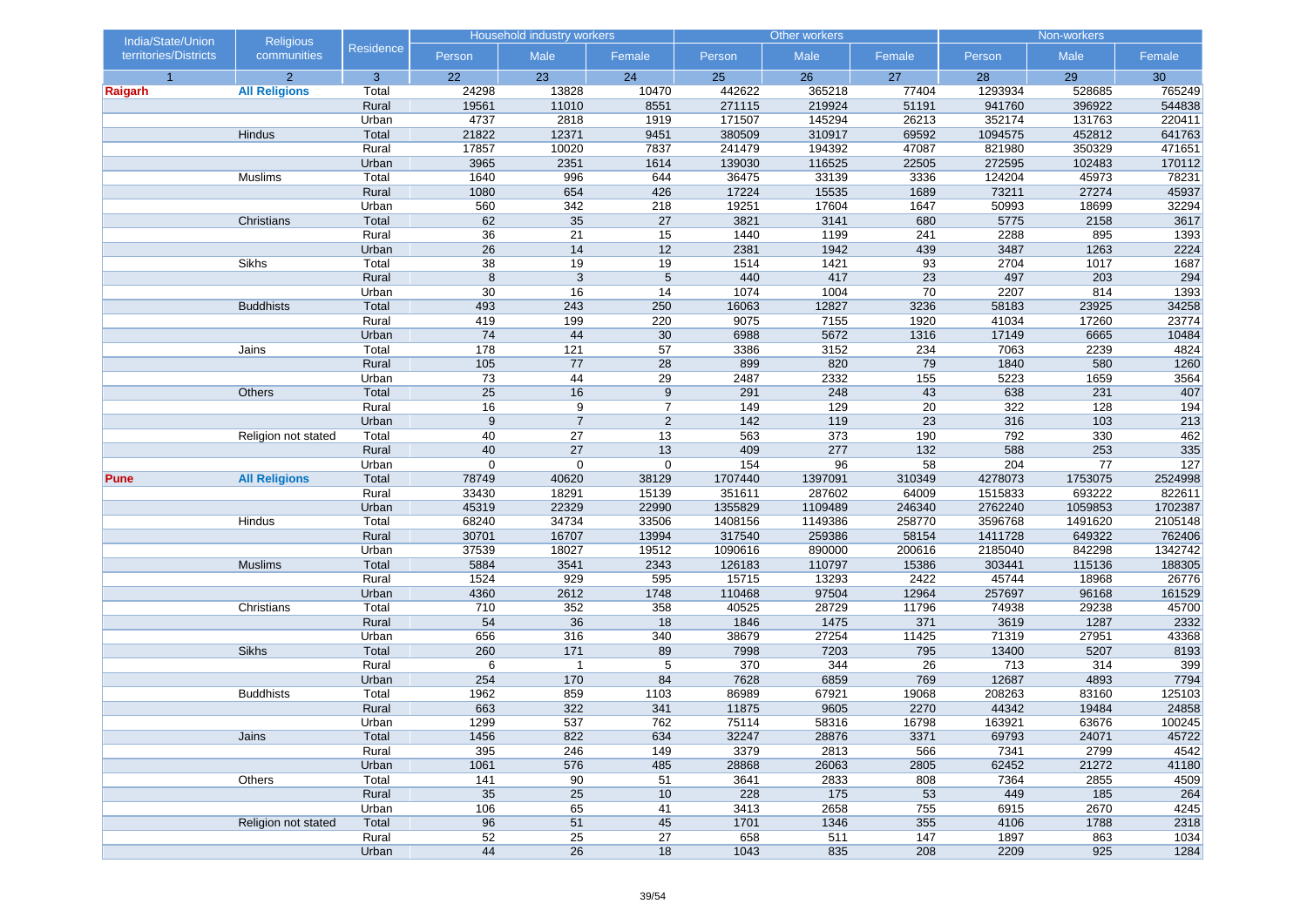| India/State/Union<br><b>Religious</b> |                      |           | Household industry workers |                 |                         |        | Other workers |                | Non-workers |        |         |
|---------------------------------------|----------------------|-----------|----------------------------|-----------------|-------------------------|--------|---------------|----------------|-------------|--------|---------|
| territories/Districts                 | communities          | Residence | Person                     | Male            | Female                  | Person | Male          | Female         | Person      | Male   | Female  |
| $\overline{1}$                        | 2 <sup>1</sup>       | 3         | 22                         | 23              | 24                      | 25     | 26            | 27             | 28          | 29     | 30      |
| Ahmadnagar                            | <b>All Religions</b> | Total     | 54131                      | 26066           | 28065                   | 508590 | 414701        | 93889          | 2183596     | 987603 | 1195993 |
|                                       |                      | Rural     | 40878                      | 20814           | 20064                   | 286431 | 228293        | 58138          | 1651562     | 778167 | 873395  |
|                                       |                      | Urban     | 13253                      | 5252            | 8001                    | 222159 | 186408        | 35751          | 532034      | 209436 | 322598  |
|                                       | Hindus               | Total     | 48074                      | 22894           | 25180                   | 431491 | 348470        | 83021          | 1945447     | 890871 | 1054576 |
|                                       |                      | Rural     | 36724                      | 18640           | 18084                   | 256719 | 203594        | 53125          | 1534226     | 726923 | 807303  |
|                                       |                      | Urban     | 11350                      | 4254            | 7096                    | 174772 | 144876        | 29896          | 411221      | 163948 | 247273  |
|                                       | Muslims              | Total     | 4594                       | 2379            | 2215                    | 50570  | 44399         | 6171           | 168654      | 69244  | 99410   |
|                                       |                      | Rural     | 3205                       | 1666            | 1539                    | 20373  | 17383         | 2990           | 86655       | 38139  | 48516   |
|                                       |                      | Urban     | 1389                       | 713             | 676                     | 30197  | 27016         | 3181           | 81999       | 31105  | 50894   |
|                                       | Christians           | Total     | 199                        | 101             | 98                      | 6891   | 4946          | 1945           | 17021       | 6857   | 10164   |
|                                       |                      | Rural     | 104                        | $\overline{52}$ | 52                      | 1989   | 1390          | 599            | 5954        | 2516   | 3438    |
|                                       |                      | Urban     | 95                         | 49              | 46                      | 4902   | 3556          | 1346           | 11067       | 4341   | 6726    |
|                                       | Sikhs                | Total     | 50                         | 33              | 17                      | 1883   | 1736          | 147            | 3374        | 1352   | 2022    |
|                                       |                      | Rural     | 30                         | 20              | 10                      | 289    | 248           | 41             | 892         | 422    | 470     |
|                                       |                      | Urban     | 20                         | 13              | $\overline{7}$          | 1594   | 1488          | 106            | 2482        | 930    | 1552    |
|                                       | <b>Buddhists</b>     | Total     | 303                        | $122$           | 181                     | 6198   | 4701          | 1497           | 19807       | 8697   | 11110   |
|                                       |                      | Rural     | 225                        | 87              | 138                     | 3253   | 2367          | 886            | 12584       | 5836   | 6748    |
|                                       |                      | Urban     | 78                         | 35              | 43                      | 2945   | 2334          | 611            | 7223        | 2861   | 4362    |
|                                       | Jains                | Total     | 835                        | 496             | 339                     | 10676  | 9731          | 945            | 26059       | 9048   | 17011   |
|                                       |                      | Rural     | 522                        | 312             | 210                     | 3367   | 2973          | 394            | 8972        | 3198   | 5774    |
|                                       |                      | Urban     | 313                        | 184             | 129                     | 7309   | 6758          | 551            | 17087       | 5850   | 11237   |
|                                       | Others               | Total     | 12                         | $\overline{7}$  | $5\phantom{.0}$         | 330    | 287           | 43             | 730         | 280    | 450     |
|                                       |                      | Rural     | 8                          | 5               | 3                       | 98     | 83            | 15             | 252         | 103    | 149     |
|                                       |                      | Urban     | $\overline{4}$             | $\sqrt{2}$      | $\sqrt{2}$              | 232    | 204           | 28             | 478         | 177    | 301     |
|                                       | Religion not stated  | Total     | 64                         | 34              | 30                      | 551    | 431           | 120            | 2504        | 1254   | 1250    |
|                                       |                      | Rural     | 60                         | 32              | 28                      | 343    | 255           | 88             | 2027        | 1030   | 997     |
|                                       |                      | Urban     | $\overline{\mathbf{4}}$    | 2               | $\overline{2}$          | 208    | 176           | 32             | 477         | 224    | 253     |
| <b>Bid</b>                            | <b>All Religions</b> | Total     | 15850                      | 8916            | 6934                    | 198675 | 169101        | 29574          | 1203666     | 568441 | 635225  |
|                                       |                      | Rural     | 13087                      | 7481            | 5606                    | 109085 | 90944         | 18141          | 922009      | 454611 | 467398  |
|                                       |                      | Urban     | 2763                       | 1435            | 1328                    | 89590  | 78157         | 11433          | 281657      | 113830 | 167827  |
|                                       | Hindus               | Total     | 13540                      | 7821            | 5719                    | 147281 | 123729        | 23552          | 983333      | 473952 | 509381  |
|                                       |                      | Rural     | 11608                      | 6752            | 4856                    | 90569  | 74790         | 15779          | 811218      | 403905 | 407313  |
|                                       |                      | Urban     | 1932                       | 1069            | 863                     | 56712  | 48939         | 7773           | 172115      | 70047  | 102068  |
|                                       | <b>Muslims</b>       | Total     | 1911                       | 899             | 1012                    | 40293  | 36212         | 4081           | 171884      | 72865  | 99019   |
|                                       |                      | Rural     | 1206                       | 587             | 619                     | 14203  | 12518         | 1685           | 83423       | 37868  | 45555   |
|                                       |                      | Urban     | 705                        | 312             | 393                     | 26090  | 23694         | 2396           | 88461       | 34997  | 53464   |
|                                       | Christians           | Total     | 5                          | 3               | $\overline{\mathbf{c}}$ | 351    | 247           | 104            | 876         | 399    | 477     |
|                                       |                      | Rural     | $\sqrt{3}$                 | $\overline{2}$  | $\overline{1}$          | $115$  | 83            | 32             | 387         | 178    | 209     |
|                                       |                      | Urban     | $\overline{2}$             | $\mathbf{1}$    | $\overline{1}$          | 236    | 164           | 72             | 489         | 221    | 268     |
|                                       | <b>Sikhs</b>         | Total     | 32                         | 17              | 15                      | 115    | 105           | 10             | 411         | 184    | 227     |
|                                       |                      | Rural     | 16                         | $\overline{7}$  | 9                       | 45     | 38            | $\overline{7}$ | 239         | 115    | 124     |
|                                       |                      | Urban     | 16                         | 10              | 6                       | 70     | 67            | 3              | 172         | 69     | $103$   |
|                                       | <b>Buddhists</b>     | Total     | 243                        | 116             | 127                     | 8347   | 6720          | 1627           | 40266       | 18373  | 21893   |
|                                       |                      | Rural     | 179                        | 97              | 82                      | 3142   | 2597          | 545            | 23285       | 11126  | 12159   |
|                                       |                      | Urban     | 64                         | 19              | 45                      | 5205   | 4123          | 1082           | 16981       | 7247   | 9734    |
|                                       | Jains                | Total     | 103                        | 52              | 51                      | 2116   | 1940          | 176            | 6019        | 2285   | 3734    |
|                                       |                      | Rural     | 67                         | 32              | 35                      | 935    | 855           | 80             | 2905        | 1163   | 1742    |
|                                       |                      | Urban     | 36                         | 20              | 16                      | 1181   | 1085          | 96             | 3114        | 1122   | 1992    |
|                                       | Others               | Total     | $\boldsymbol{2}$           | 0               | $\overline{\mathbf{c}}$ | 52     | 45            | $\overline{7}$ | 149         | 55     | 94      |
|                                       |                      | Rural     | $\overline{2}$             | $\pmb{0}$       | $\sqrt{2}$              | 23     | 20            | 3              | 75          | 27     | 48      |
|                                       |                      | Urban     | 0                          | 0               | 0                       | 29     | 25            | $\overline{4}$ | 74          | 28     | 46      |
|                                       | Religion not stated  | Total     | 14                         | 8               | 6                       | 120    | 103           | 17             | 728         | 328    | 400     |
|                                       |                      | Rural     | 6                          | 4               | 2                       | 53     | 43            | 10             | 477         | 229    | 248     |
|                                       |                      | Urban     | 8                          | 4               | $\overline{4}$          | 67     | 60            | $\overline{7}$ | 251         | 99     | 152     |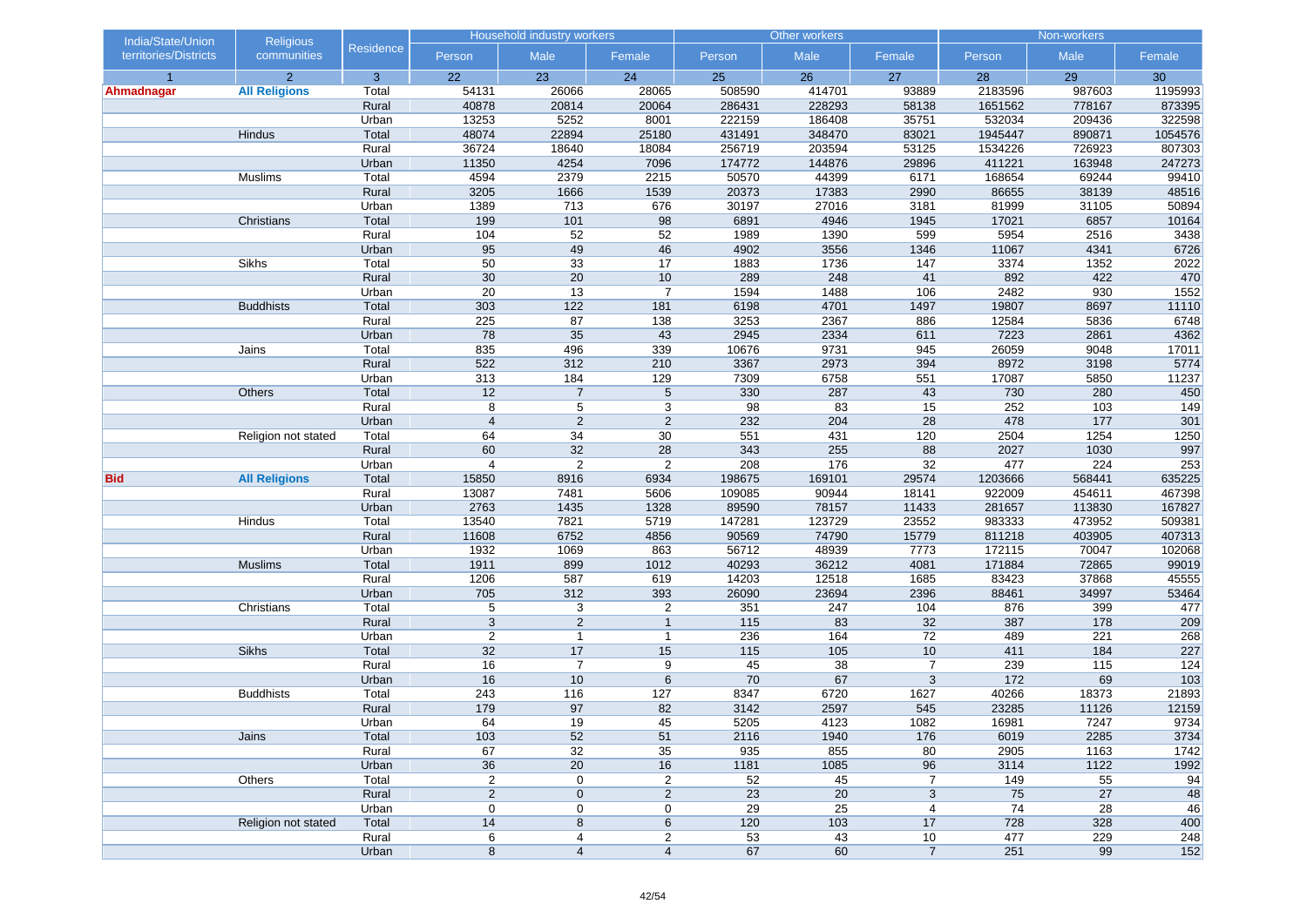|                  | <b>Religious</b><br>India/State/Union<br>territories/Districts<br>communities |                | Household industry workers |                         |                                  |              | Other workers   |                     | Non-workers  |                        |                 |
|------------------|-------------------------------------------------------------------------------|----------------|----------------------------|-------------------------|----------------------------------|--------------|-----------------|---------------------|--------------|------------------------|-----------------|
|                  |                                                                               | Residence      | Person                     | Male                    | Female                           | Person       | Male            | Female              | Person       | Male                   | Female          |
| $\overline{1}$   | 2 <sup>1</sup>                                                                | 3              | 22                         | 23                      | 24                               | 25           | 26              | 27                  | 28           | 29                     | 30              |
| Latur            | <b>All Religions</b>                                                          | Total          | 15056                      | 8538                    | 6518                             | 210990       | 182313          | 28677               | 1239767      | 549800                 | 689967          |
|                  |                                                                               | Rural          | 11601                      | 7056                    | 4545                             | 96001        | 81831           | 14170               | 881128       | 405030                 | 476098          |
|                  |                                                                               | Urban          | 3455                       | 1482                    | 1973                             | 114989       | 100482          | 14507               | 358639       | 144770                 | 213869          |
|                  | Hindus                                                                        | Total          | 12443                      | 7184                    | 5259                             | 159129       | 136340          | 22789               | 991741       | 442919                 | 548822          |
|                  |                                                                               | Rural          | 10044                      | 6195                    | 3849                             | 80986        | 68753           | 12233               | 757377       | 348540                 | 408837          |
|                  |                                                                               | Urban          | 2399                       | 989                     | 1410                             | 78143        | 67587           | 10556               | 234364       | 94379                  | 139985          |
|                  | Muslims                                                                       | Total          | 2104                       | 1085                    | 1019                             | 39517        | 35928           | 3589                | 193659       | 82549                  | 111110          |
|                  |                                                                               | Rural          | 1302                       | 684                     | 618                              | 11569        | 10316           | 1253                | 95815        | 43137                  | 52678           |
|                  | Christians                                                                    | Urban<br>Total | 802<br>19                  | 401<br>11               | 401                              | 27948<br>328 | 25612<br>239    | 2336<br>89          | 97844<br>942 | 39412<br>407           | 58432<br>535    |
|                  |                                                                               | Rural          | $\,$ 5 $\,$                | 3                       | 8<br>$\overline{c}$              | 102          | 63              | 39                  | 357          | 162                    | 195             |
|                  |                                                                               | Urban          | 14                         | 8                       | 6                                | 226          | 176             | 50                  | 585          | 245                    | 340             |
|                  | Sikhs                                                                         | Total          | 14                         | 10                      | 4                                | 211          | 180             | 31                  | 861          | 392                    | 469             |
|                  |                                                                               | Rural          | $\boldsymbol{9}$           | $6\phantom{1}$          | 3                                | 78           | 67              | 11                  | 494          | 246                    | 248             |
|                  |                                                                               | Urban          | 5                          | $\overline{\mathbf{4}}$ | $\overline{1}$                   | 133          | 113             | 20                  | 367          | 146                    | 221             |
|                  | <b>Buddhists</b>                                                              | Total          | 356                        | 179                     | 177                              | 9986         | 8064            | 1922                | 46409        | 21003                  | 25406           |
|                  |                                                                               | Rural          | 171                        | 125                     | 46                               | 2599         | 2078            | 521                 | 24080        | 11667                  | 12413           |
|                  |                                                                               | Urban          | 185                        | 54                      | 131                              | 7387         | 5986            | 1401                | 22329        | 9336                   | 12993           |
|                  | Jains                                                                         | Total          | 69                         | 41                      | 28                               | 1399         | 1217            | 182                 | 4194         | 1688                   | 2506            |
|                  |                                                                               | Rural          | 36                         | 23                      | 13                               | 502          | 431             | 71                  | 1825         | 761                    | 1064            |
|                  |                                                                               | Urban          | 33                         | 18                      | 15                               | 897          | 786             | 111                 | 2369         | 927                    | 1442            |
|                  | Others                                                                        | Total          | 24                         | 11                      | 13                               | 189          | 156             | 33                  | 593          | 259                    | 334             |
|                  |                                                                               | Rural          | 8                          | 3                       | 5                                | 33           | $\overline{23}$ | 10                  | 137          | 65                     | $\overline{72}$ |
|                  |                                                                               | Urban          | 16                         | 8                       | 8                                | 156          | 133             | 23                  | 456          | 194                    | 262             |
|                  | Religion not stated                                                           | Total          | 27                         | 17                      | 10                               | 231          | 189             | 42                  | 1368         | 583                    | 785             |
|                  |                                                                               | Rural          | 26                         | 17                      | 9                                | $132$        | 100             | 32                  | 1043         | 452                    | 591             |
|                  |                                                                               | Urban          | $\overline{1}$             | 0                       | $\overline{1}$                   | 99           | 89              | 10                  | 325          | 131                    | 194             |
| <b>Osmanabad</b> | <b>All Religions</b>                                                          | Total          | 16117                      | 7788                    | 8329                             | 123305       | 103276          | 20029               | 833064       | 379166                 | 453898          |
|                  |                                                                               | Rural          | 13693                      | 6532                    | 7161                             | 74855        | 61384           | 13471               | 666573       | 311306                 | 355267          |
|                  |                                                                               | Urban          | 2424                       | 1256                    | 1168                             | 48450        | 41892           | 6558                | 166491       | 67860                  | 98631           |
|                  | Hindus                                                                        | Total          | 14128                      | 6813                    | 7315                             | 99823        | 82637           | 17186               | 713675       | 328218                 | 385457          |
|                  |                                                                               | Rural          | 12226                      | 5828                    | 6398                             | 65351        | 53201           | 12150               | 597050       | 280036                 | 317014          |
|                  |                                                                               | Urban          | 1902                       | 985                     | 917                              | 34472        | 29436           | 5036                | 116625       | 48182                  | 68443           |
|                  | <b>Muslims</b>                                                                | Total          | 1610                       | 814                     | 796                              | 18927        | 16816           | 2111                | 96518        | 40723                  | 55795           |
|                  |                                                                               | Rural          | 1196                       | 578                     | 618                              | 7682         | 6687            | 995                 | 56082        | 24969                  | 31113           |
|                  |                                                                               | Urban          | 414                        | 236                     | 178                              | 11245        | 10129           | 1116                | 40436        | 15754                  | 24682           |
|                  | Christians                                                                    | Total          | 5                          | $\overline{\mathbf{c}}$ | 3                                | 166          | 119             | 47                  | 433          | 190                    | 243             |
|                  |                                                                               | Rural          | $\overline{4}$             | $\overline{2}$          | $\overline{2}$                   | 76           | 56              | 20                  | 239          | 116                    | 123             |
|                  |                                                                               | Urban          | $\mathbf{1}$               | $\pmb{0}$               | $\overline{1}$                   | 90           | 63              | 27                  | 194          | 74                     | 120             |
|                  | <b>Sikhs</b>                                                                  | Total          | 17                         | $5\,$                   | 12                               | 94           | 83              | 11                  | 420          | 180                    | 240             |
|                  |                                                                               | Rural          | 13                         | 3                       | 10                               | 62           | 55              | $\overline{7}$      | 358          | 154                    | 204             |
|                  |                                                                               | Urban          | $\overline{4}$             | $\overline{2}$          | 2                                | 32           | 28              | $\overline{4}$      | 62           | 26                     | 36              |
|                  | <b>Buddhists</b>                                                              | Total          | 228                        | 97                      | 131                              | 3099         | 2586            | 513                 | 17207        | 7913                   | 9294            |
|                  |                                                                               | Rural          | 153                        | 73                      | 80                               | 1140         | 922             | 218                 | 9923         | 4788                   | 5135            |
|                  |                                                                               | Urban          | 75                         | 24                      | 51                               | 1959         | 1664            | 295                 | 7284         | 3125                   | 4159            |
|                  | Jains                                                                         | Total          | 101                        | 44                      | 57                               | 946<br>397   | 837             | 109                 | 3355         | 1310                   | 2045            |
|                  |                                                                               | Rural          | 77                         | 38                      | 39                               |              | 345             | 52                  | 1779         | 726                    | 1053<br>992     |
|                  |                                                                               | Urban          | 24                         | 6                       | 18                               | 549          | 492             | 57                  | 1576         | 584<br>$\overline{97}$ |                 |
|                  | Others                                                                        | Total<br>Rural | 8<br>$\sqrt{5}$            | 6                       | $\overline{2}$<br>$\overline{2}$ | 48<br>22     | 41              | $\overline{7}$      | 230<br>123   |                        | 133<br>69       |
|                  |                                                                               | Urban          | 3                          | $\sqrt{3}$<br>3         | 0                                | 26           | 20<br>21        | $\overline{2}$<br>5 | 107          | 54<br>43               | 64              |
|                  | Religion not stated                                                           | Total          | 20                         | $\overline{7}$          | 13                               | 202          | 157             | 45                  | 1226         | 535                    | 691             |
|                  |                                                                               | Rural          | 19                         | 7                       | 12                               | 125          | 98              | 27                  | 1019         | 463                    | 556             |
|                  |                                                                               | Urban          | $\mathbf{1}$               | $\pmb{0}$               | $\mathbf{1}$                     | 77           | 59              | 18                  | 207          | 72                     | 135             |
|                  |                                                                               |                |                            |                         |                                  |              |                 |                     |              |                        |                 |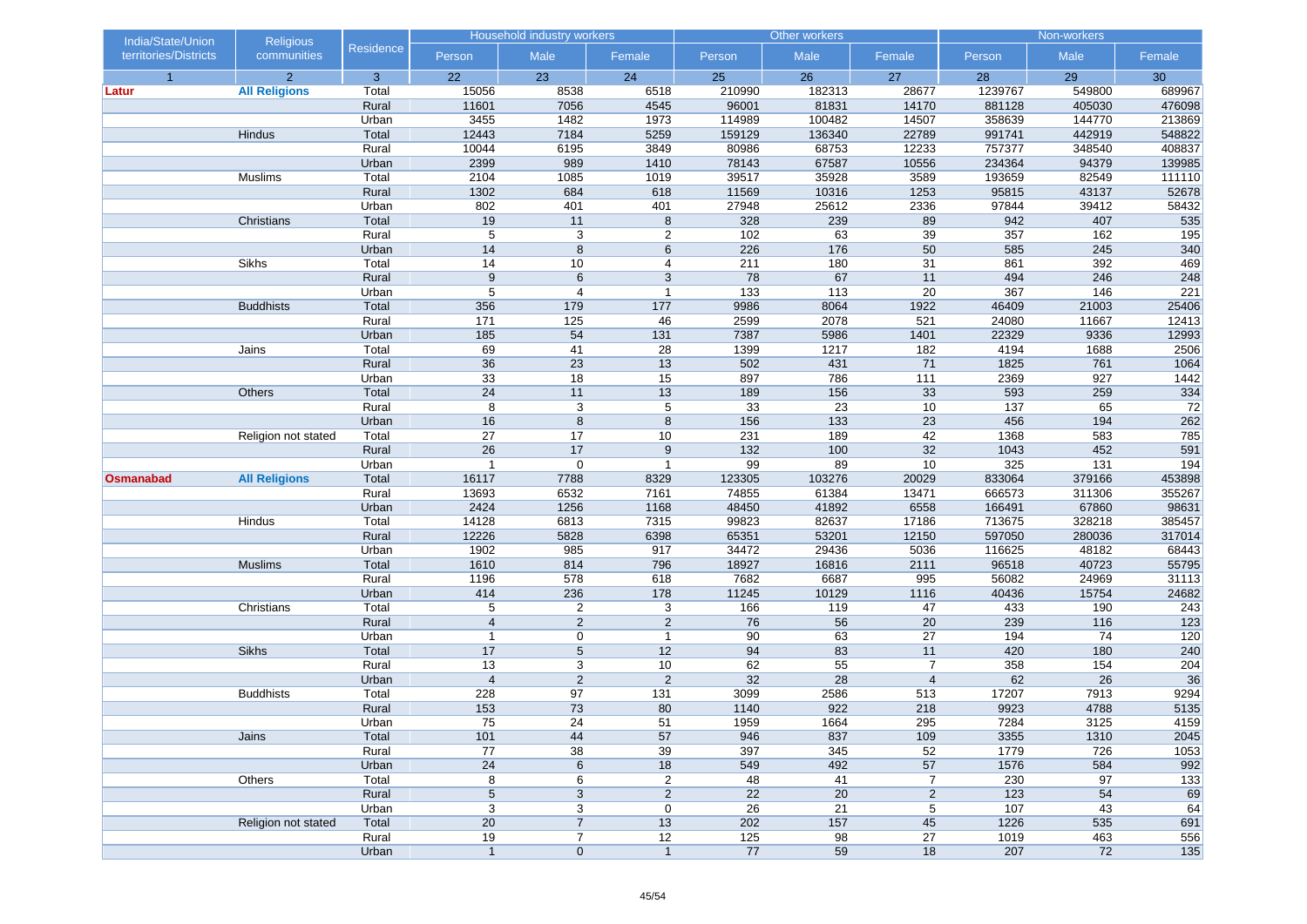| India/State/Union     | <b>Religious</b>     |                | Household industry workers |                 |                |             | Other workers |             | Non-workers  |              |              |  |
|-----------------------|----------------------|----------------|----------------------------|-----------------|----------------|-------------|---------------|-------------|--------------|--------------|--------------|--|
| territories/Districts | communities          | Residence      | Person                     | Male            | Female         | Person      | Male          | Female      | Person       | Male         | Female       |  |
| $\overline{1}$        | $\overline{2}$       | $\mathbf{3}$   | 22                         | 23              | 24             | 25          | 26            | 27          | 28           | 29           | 30           |  |
| <b>Solapur</b>        | <b>All Religions</b> | Total          | 84111                      | 22486           | 61625          | 562514      | 461867        | 100647      | 2106502      | 933441       | 1173061      |  |
|                       |                      | Rural          | 27164                      | 13224           | 13940          | 233731      | 186505        | 47226       | 1296076      | 608514       | 687562       |  |
|                       |                      | Urban          | 56947                      | 9262            | 47685          | 328783      | 275362        | 53421       | 810426       | 324927       | 485499       |  |
|                       | Hindus               | Total          | 71939                      | 19336           | 52603          | 466772      | 380580        | 86192       | 1814183      | 813979       | 1000204      |  |
|                       |                      | Rural          | 24604                      | 12005           | 12599          | 209155      | 166386        | 42769       | 1193325      | 563422       | 629903       |  |
|                       |                      | Urban          | 47335                      | 7331            | 40004          | 257617      | 214194        | 43423       | 620858       | 250557       | 370301       |  |
|                       | Muslims              | Total          | 11126                      | 2659            | 8467           | 75437       | 65194         | 10243       | 237821       | 97427        | 140394       |  |
|                       |                      | Rural          | 2145                       | 996             | 1149           | 19001       | 15753         | 3248        | 85435        | 37650        | 47785        |  |
|                       |                      | Urban          | 8981                       | 1663            | 7318           | 56436       | 49441         | 6995        | 152386       | 59777        | 92609        |  |
|                       | Christians           | Total          | 105                        | 46              | 59             | 2798        | 2003          | 795         | 6394         | 2498         | 3896         |  |
|                       |                      | Rural          | 18                         | 9               | 9              | 267         | 202           | 65          | 706          | 312          | 394          |  |
|                       |                      | Urban          | 87                         | 37              | 50             | 2531        | 1801          | 730         | 5688         | 2186         | 3502         |  |
|                       | Sikhs                | Total          | 145                        | 80              | 65             | 517         | 442           | 75          | 1467         | 633          | 834          |  |
|                       |                      | Rural          | 26                         | 18              | 8              | 184         | 147           | 37          | 682          | 313          | 369          |  |
|                       | <b>Buddhists</b>     | Urban<br>Total | 119<br>223                 | 62<br>106       | 57<br>117      | 333<br>8364 | 295<br>6406   | 38          | 785<br>25049 | 320<br>10633 | 465<br>14416 |  |
|                       |                      | Rural          | 85                         | 44              |                | 1989        | 1484          | 1958<br>505 | 7262         | 3312         | 3950         |  |
|                       |                      | Urban          | 138                        | 62              | 41<br>76       | 6375        | 4922          | 1453        | 17787        | 7321         | 10466        |  |
|                       | Jains                | Total          | 405                        | 186             | 219            | 7497        | 6318          | 1179        | 17775        | 6612         | 11163        |  |
|                       |                      | Rural          | 221                        | $111$           | $110$          | 2801        | 2273          | 528         | 6978         | 2652         | 4326         |  |
|                       |                      | Urban          | 184                        | 75              | 109            | 4696        | 4045          | 651         | 10797        | 3960         | 6837         |  |
|                       | Others               | Total          | 69                         | 30              | 39             | 366         | 308           | 58          | 935          | 370          | 565          |  |
|                       |                      | Rural          | 16                         | 12              | $\overline{4}$ | 80          | 57            | 23          | 155          | 75           | 80           |  |
|                       |                      | Urban          | 53                         | 18              | 35             | 286         | 251           | 35          | 780          | 295          | 485          |  |
|                       | Religion not stated  | Total          | 99                         | 43              | 56             | 763         | 616           | 147         | 2878         | 1289         | 1589         |  |
|                       |                      | Rural          | 49                         | 29              | 20             | 254         | 203           | 51          | 1533         | 778          | 755          |  |
|                       |                      | Urban          | 50                         | 14              | 36             | 509         | 413           | 96          | 1345         | 511          | 834          |  |
| <b>Satara</b>         | <b>All Religions</b> | Total          | 36675                      | 19517           | 17158          | 355674      | 293155        | 62519       | 1505336      | 652492       | 852844       |  |
|                       |                      | Rural          | 31048                      | 16354           | 14694          | 248431      | 204644        | 43787       | 1235802      | 546876       | 688926       |  |
|                       |                      | Urban          | 5627                       | 3163            | 2464           | 107243      | 88511         | 18732       | 269534       | 105616       | 163918       |  |
|                       | Hindus               | Total          | 32971                      | 17501           | 15470          | 305502      | 250972        | 54530       | 1341138      | 584899       | 756239       |  |
|                       |                      | Rural          | 28081                      | 14755           | 13326          | 220658      | 181414        | 39244       | 1126288      | 500154       | 626134       |  |
|                       |                      | Urban          | 4890                       | 2746            | 2144           | 84844       | 69558         | 15286       | 214850       | 84745        | 130105       |  |
|                       | <b>Muslims</b>       | Total          | 2544                       | 1443            | 1101           | 27747       | 23997         | 3750        | 78507        | 31154        | 47353        |  |
|                       |                      | Rural          | 2001                       | 1124            | 877            | 14337       | 12229         | 2108        | 44918        | 18553        | 26365        |  |
|                       |                      | Urban          | 543                        | 319             | 224            | 13410       | 11768         | 1642        | 33589        | 12601        | 20988        |  |
|                       | Christians           | Total          | 49                         | 29              | 20             | 1400        | 913           | 487         | 2075         | 806          | 1269         |  |
|                       |                      | Rural          | 30                         | 21              | $9\,$          | 673         | 488           | 185         | 1025         | 396          | 629          |  |
|                       |                      | Urban          | 19                         | 8               | 11             | 727         | 425           | 302         | 1050         | 410          | 640          |  |
|                       | <b>Sikhs</b>         | Total          | 10                         | $\overline{2}$  | 8              | 238         | 207           | 31          | 621          | 292          | 329          |  |
|                       |                      | Rural          | 10                         | $\overline{c}$  | 8              | $132$       | 109           | 23          | 394          | 182          | 212          |  |
|                       |                      | Urban          | $\mathbf 0$                | $\mathbf 0$     | $\mathbf{0}$   | 106         | 98            | 8           | 227          | 110          | $117$        |  |
|                       | <b>Buddhists</b>     | Total          | 835                        | 393             | 442            | 16135       | 13098         | 3037        | 72547        | 31397        | 41150        |  |
|                       |                      | Rural          | 760                        | 357             | 403            | 10505       | 8669          | 1836        | 58496        | 25780        | 32716        |  |
|                       |                      | Urban          | 75                         | 36              | 39             | 5630        | 4429          | 1201        | 14051        | 5617         | 8434         |  |
|                       | Jains                | Total          | 180                        | 93              | 87             | 3709        | 3292          | 417         | 7992         | 2751         | 5241         |  |
|                       |                      | Rural          | 97                         | 52              | 45             | 1470        | 1266          | 204         | 3012         | 1051         | 1961         |  |
|                       |                      | Urban          | 83                         | 41              | 42             | 2239        | 2026          | 213         | 4980         | 1700         | 3280         |  |
|                       | Others               | Total          | 38                         | 26              | 12             | 360         | 256           | 104         | 839          | 394          | 445          |  |
|                       |                      | Rural          | 29                         | 21              | 8              | 150         | 108           | 42          | 368          | 170          | 198          |  |
|                       |                      | Urban          | 9                          | 5               | $\overline{4}$ | 210         | 148           | 62          | 471          | 224          | 247          |  |
|                       | Religion not stated  | Total          | 48                         | 30              | 18             | 583         | 420           | 163         | 1617         | 799          | 818          |  |
|                       |                      | Rural          | 40                         | $\overline{22}$ | 18             | 506         | 361           | $145$       | 1301         | 590          | 711          |  |
|                       |                      | Urban          | 8                          | $\bf 8$         | $\mathbf 0$    | 77          | 59            | 18          | 316          | 209          | 107          |  |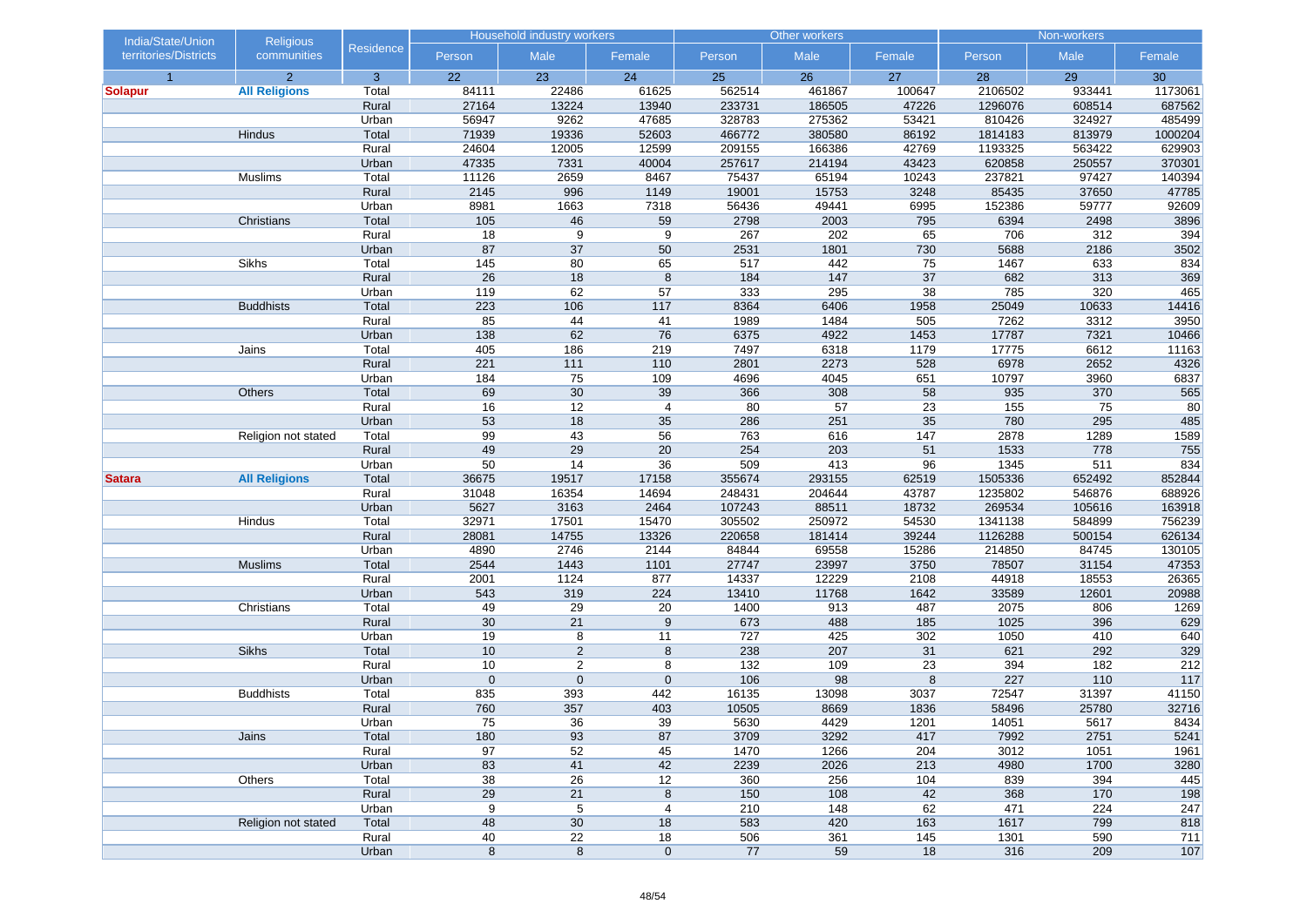| India/State/Union<br><b>Religious</b> |                      |                  | <b>Household industry workers</b> |                |                     |                  | Other workers   |                 | Non-workers     |                |                 |  |
|---------------------------------------|----------------------|------------------|-----------------------------------|----------------|---------------------|------------------|-----------------|-----------------|-----------------|----------------|-----------------|--|
| territories/Districts                 | communities          | <b>Residence</b> | Person                            | Male           | Female              | Person           | Male            | Female          | Person          | Male           | Female          |  |
| $\overline{1}$                        | $\overline{2}$       | 3                | 22                                | 23             | 24                  | 25               | 26              | 27              | 28              | 29             | 30              |  |
| Ratnagiri                             | <b>All Religions</b> | Total            | 14983                             | 8900           | 6083                | 243898           | 196804          | 47094           | 933390          | 387718         | 545672          |  |
|                                       |                      | Rural            | 13097                             | 7929           | 5168                | 184089           | 147797          | 36292           | 806249          | 340447         | 465802          |  |
|                                       |                      | Urban            | 1886                              | 971            | 915                 | 59809            | 49007           | 10802           | 127141          | 47271          | 79870           |  |
|                                       | Hindus               | Total            | 12264                             | 7806           | 4458                | 196784           | 157385          | 39399           | 731663          | 309230         | 422433          |  |
|                                       |                      | Rural            | 10780                             | 7005           | 3775                | 150110           | 119670          | 30440           | 643627          | 276330         | 367297          |  |
|                                       |                      | Urban            | 1484                              | 801            | 683                 | 46674            | 37715           | 8959            | 88036           | 32900          | 55136           |  |
|                                       | Muslims              | Total            | 1736                              | 793            | 943                 | 33625            | 28554           | 5071            | 131046          | 47960          | 83086           |  |
|                                       |                      | Rural<br>Urban   | 1375<br>361                       | 639<br>154     | 736<br>207          | 23264<br>10361   | 19520<br>9034   | 3744            | 98432<br>32614  | 36100<br>11860 | 62332<br>20754  |  |
|                                       | Christians           | Total            | 21                                | 12             | 9                   | 1274             | 1103            | 1327<br>171     | 1392            | 534            | 858             |  |
|                                       |                      | Rural            | 19                                | 11             | 8                   | 908              | 832             | 76              | 901             | 351            | 550             |  |
|                                       |                      | Urban            | $\sqrt{2}$                        | $\mathbf{1}$   | $\mathbf{1}$        | 366              | 271             | 95              | 491             | 183            | 308             |  |
|                                       | Sikhs                | Total            | $\overline{c}$                    | $\overline{2}$ | $\mathbf 0$         | 438              | 423             | 15              | 224             | 92             | $132$           |  |
|                                       |                      | Rural            | $\overline{1}$                    | $\overline{1}$ | $\mathbf 0$         | 385              | 381             | $\overline{4}$  | 172             | 71             | 101             |  |
|                                       |                      | Urban            | $\overline{1}$                    | $\overline{1}$ | $\boldsymbol{0}$    | 53               | 42              | 11              | 52              | 21             | 31              |  |
|                                       | <b>Buddhists</b>     | Total            | 910                               | 267            | 643                 | 10040            | 7939            | 2101            | 65862           | 28664          | 37198           |  |
|                                       |                      | Rural            | 883                               | 259            | 624                 | 8290             | 6526            | 1764            | 61010           | 26730          | 34280           |  |
|                                       |                      | Urban            | 27                                | 8              | 19                  | 1750             | 1413            | 337             | 4852            | 1934           | 2918            |  |
|                                       | Jains                | Total            | 33                                | 12             | 21                  | 1263             | 1056            | 207             | 2555            | 946            | 1609            |  |
|                                       |                      | Rural            | 27                                | 11             | 16                  | 745              | 587             | 158             | 1611            | 641            | 970             |  |
|                                       |                      | Urban            | 6                                 | $\overline{1}$ | 5                   | 518              | 469             | 49              | 944             | 305            | 639             |  |
|                                       | Others               | Total            | $\mathbf 0$                       | $\mathbf 0$    | $\mathbf 0$         | 98               | 88              | 10              | 59              | 23             | 36              |  |
|                                       |                      | Rural            | 0                                 | $\mathbf 0$    | 0                   | $\overline{79}$  | 74              | 5               | 41              | 17             | $\overline{24}$ |  |
|                                       |                      | Urban            | $\mathbf 0$                       | $\mathbf 0$    | $\mathbf 0$         | 19               | 14              | 5               | 18              | 6              | 12              |  |
|                                       | Religion not stated  | Total            | 17                                | 8              | 9                   | 376              | 256             | 120             | 589             | 269            | 320             |  |
|                                       |                      | Rural            | 12                                | $\sqrt{3}$     | 9                   | 308              | 207             | 101             | 455             | 207            | 248             |  |
|                                       |                      | Urban            | $\,$ 5 $\,$                       | 5              | $\mathbf 0$         | 68               | 49              | 19              | 134             | 62             | 72              |  |
| <b>Sindhudurg</b>                     | <b>All Religions</b> | Total            | 14361                             | 7415           | 6946                | 122739           | 93716           | 29023           | 463840          | 189533         | 274307          |  |
|                                       |                      | Rural            | 13028                             | 6733           | 6295                | 96705            | 73093           | 23612           | 410607          | 170272         | 240335          |  |
|                                       |                      | Urban            | 1333                              | 682            | 651                 | 26034            | 20623           | 5411            | 53233           | 19261          | 33972           |  |
|                                       | Hindus               | Total            | 13381                             | 7005           | 6376                | 110850           | 84523           | 26327           | 424621          | 174099         | 250522          |  |
|                                       |                      | Rural            | 12169                             | 6375           | 5794                | 88530            | 66929           | 21601           | 379351          | 157772         | 221579          |  |
|                                       |                      | Urban            | 1212                              | 630            | 582                 | 22320            | 17594           | 4726            | 45270           | 16327          | 28943           |  |
|                                       | <b>Muslims</b>       | Total            | 277                               | 162            | 115                 | 5324             | 4413            | 911             | 15025           | 5790           | 9235            |  |
|                                       |                      | Rural            | 205                               | 126            | 79                  | 3447             | 2706            | 741             | 10862           | 4261           | 6601            |  |
|                                       |                      | Urban<br>Total   | 72<br>234                         | 36<br>98       | 36                  | 1877<br>3283     | 1707<br>2291    | 170<br>992      | 4163<br>9214    | 1529<br>3587   | 2634<br>5627    |  |
|                                       | Christians           | Rural            | 201                               | 84             | 136<br>117          | 2117             | 1489            | 628             | 6760            | 2673           | 4087            |  |
|                                       |                      | Urban            | 33                                | 14             | 19                  | 1166             | 802             | 364             | 2454            | 914            | 1540            |  |
|                                       | <b>Sikhs</b>         | Total            | $\overline{4}$                    | 3              | $\mathbf{1}$        | 122              | 98              | 24              | 116             | 45             | 71              |  |
|                                       |                      | Rural            | $\overline{4}$                    | 3              | $\mathbf{1}$        | 83               | 68              | 15              | 95              | 38             | 57              |  |
|                                       |                      | Urban            | $\mathbf{0}$                      | $\mathbf{0}$   | $\mathbf{0}$        | 39               | 30              | 9               | 21              | $\overline{7}$ | 14              |  |
|                                       | <b>Buddhists</b>     | Total            | 438                               | 136            | 302                 | 2598             | 1981            | 617             | 13713           | 5564           | 8149            |  |
|                                       |                      | Rural            | 424                               | 134            | 290                 | 2112             | 1601            | 511             | 12612           | 5153           | 7459            |  |
|                                       |                      | Urban            | 14                                | 2              | 12                  | 486              | 380             | 106             | 1101            | 411            | 690             |  |
|                                       | Jains                | Total            | 20                                | $\bf 8$        | 12                  | 423              | 319             | 104             | 838             | 310            | 528             |  |
|                                       |                      | Rural            | 18                                | 8              | 10                  | 306              | 229             | 77              | 643             | 249            | 394             |  |
|                                       |                      | Urban            | $\sqrt{2}$                        | $\pmb{0}$      | $\overline{c}$      | 117              | 90              | 27              | 195             | 61             | 134             |  |
|                                       | Others               | Total            | $\overline{\mathbf{c}}$           | $\mathbf{1}$   | $\mathbf{1}$        | 22               | $\overline{15}$ | 7               | 31              | 13             | 18              |  |
|                                       |                      | Rural            | $\overline{2}$                    | $\mathbf{1}$   | $\mathbf{1}$        | 15               | 10              | $5\phantom{.0}$ | 24              | 8              | 16              |  |
|                                       |                      | Urban            | 0                                 | 0              | 0                   | $\overline{7}$   | 5               | $\overline{2}$  | $\overline{7}$  | 5              | $\sqrt{2}$      |  |
|                                       | Religion not stated  | Total            | $\sqrt{5}$                        | $\overline{c}$ | $\mathbf{3}$        | 117              | 76              | 41              | 282             | 125            | 157             |  |
|                                       |                      | Rural            | 5                                 | $\overline{a}$ | $\overline{3}$      | $95\phantom{.0}$ | 61              | 34              | 260             | 118            | 142             |  |
|                                       |                      | Urban            | $\boldsymbol{0}$                  | $\mathbf 0$    | $\mathsf{O}\xspace$ | 22               | 15              | $\overline{7}$  | $\overline{22}$ | $\overline{7}$ | 15              |  |